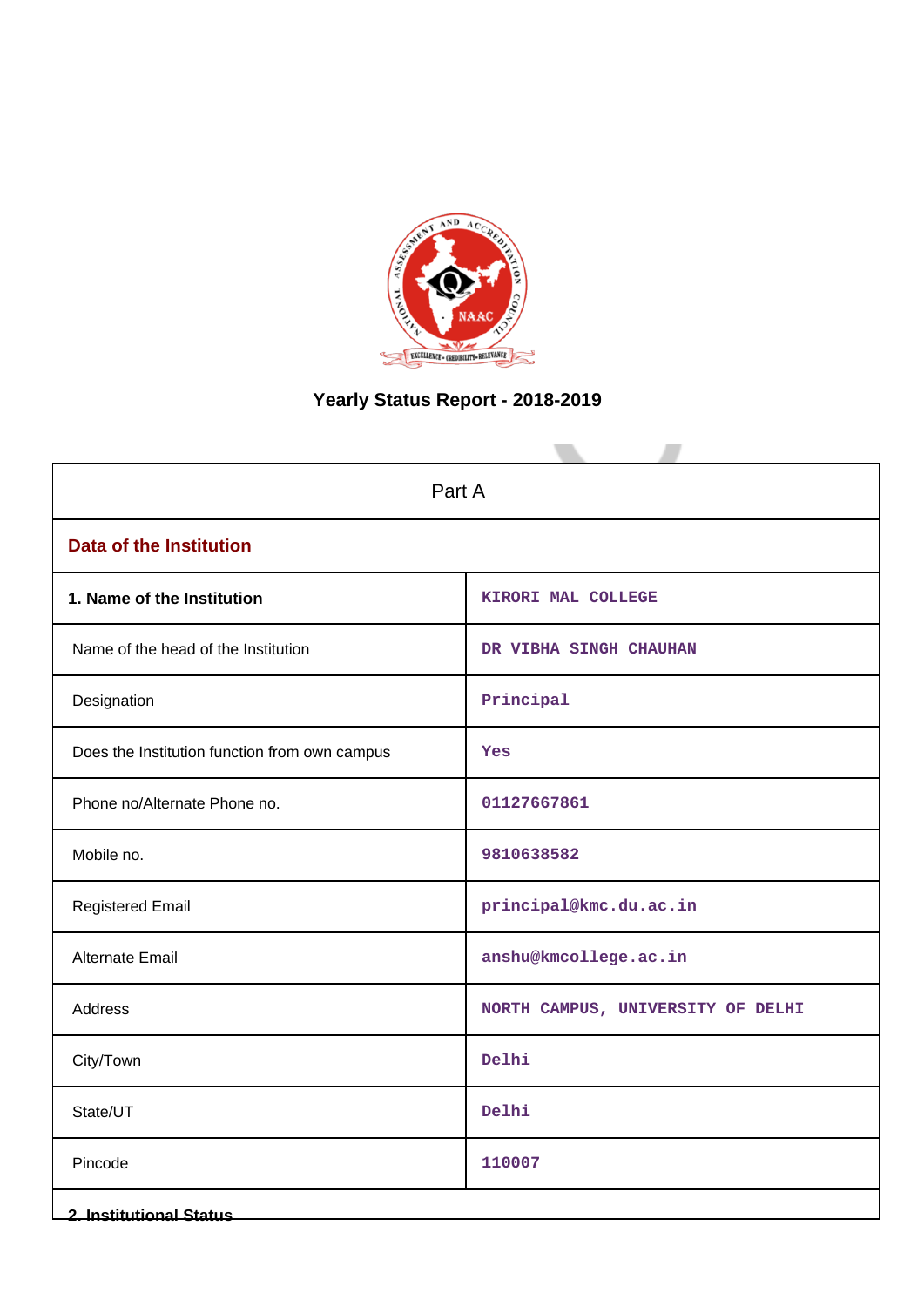| Affiliated / Constituent                                                 |                                                                           |             | Constituent                  |                                                          |             |  |
|--------------------------------------------------------------------------|---------------------------------------------------------------------------|-------------|------------------------------|----------------------------------------------------------|-------------|--|
| Type of Institution                                                      |                                                                           |             | Co-education                 |                                                          |             |  |
| Location                                                                 |                                                                           |             | Urban                        |                                                          |             |  |
| <b>Financial Status</b>                                                  |                                                                           |             | central                      |                                                          |             |  |
| Name of the IQAC co-ordinator/Director                                   |                                                                           |             | Dr. Anshu                    |                                                          |             |  |
| Phone no/Alternate Phone no.                                             |                                                                           |             | 01127667787                  |                                                          |             |  |
| Mobile no.                                                               |                                                                           |             | 9811207760                   |                                                          |             |  |
| <b>Registered Email</b>                                                  |                                                                           |             |                              | naackmccoordinator@gmail.com                             |             |  |
| Alternate Email                                                          |                                                                           |             | anshu@kmcollege.ac.in        |                                                          |             |  |
| 3. Website Address                                                       |                                                                           |             |                              |                                                          |             |  |
| Web-link of the AQAR: (Previous Academic Year)                           |                                                                           |             |                              | http://www.kmcollege.com                                 |             |  |
| 4. Whether Academic Calendar prepared during<br>the year                 |                                                                           |             | Yes                          |                                                          |             |  |
| if yes, whether it is uploaded in the institutional website:<br>Weblink: |                                                                           |             | http://www.kmcollege.com     |                                                          |             |  |
| <b>5. Accrediation Details</b>                                           |                                                                           |             |                              |                                                          |             |  |
| Cycle                                                                    | Grade                                                                     | <b>CGPA</b> | Year of                      | Validity                                                 |             |  |
|                                                                          |                                                                           |             | Accrediation                 | Period From                                              | Period To   |  |
| 1                                                                        | A+                                                                        | 3.54        | 2016                         | $05 - Nov - 2016$                                        | 04-Nov-2021 |  |
|                                                                          | 6. Date of Establishment of IQAC                                          |             | $21 - Jul - 2015$            |                                                          |             |  |
| 7. Internal Quality Assurance System                                     |                                                                           |             |                              |                                                          |             |  |
|                                                                          | Quality initiatives by IQAC during the year for promoting quality culture |             |                              |                                                          |             |  |
|                                                                          | Item /Title of the quality initiative by<br><b>IQAC</b>                   |             |                              | Date & Duration<br>Number of participants/ beneficiaries |             |  |
| Regular meeting of<br>Internal Quality<br>Assurance Cell (IQAC)          |                                                                           |             | 11<br>$31 - Ju1 - 2018$<br>1 |                                                          |             |  |

**04-Oct-2018 1**

**11**

**Regular meeting of Internal Quality**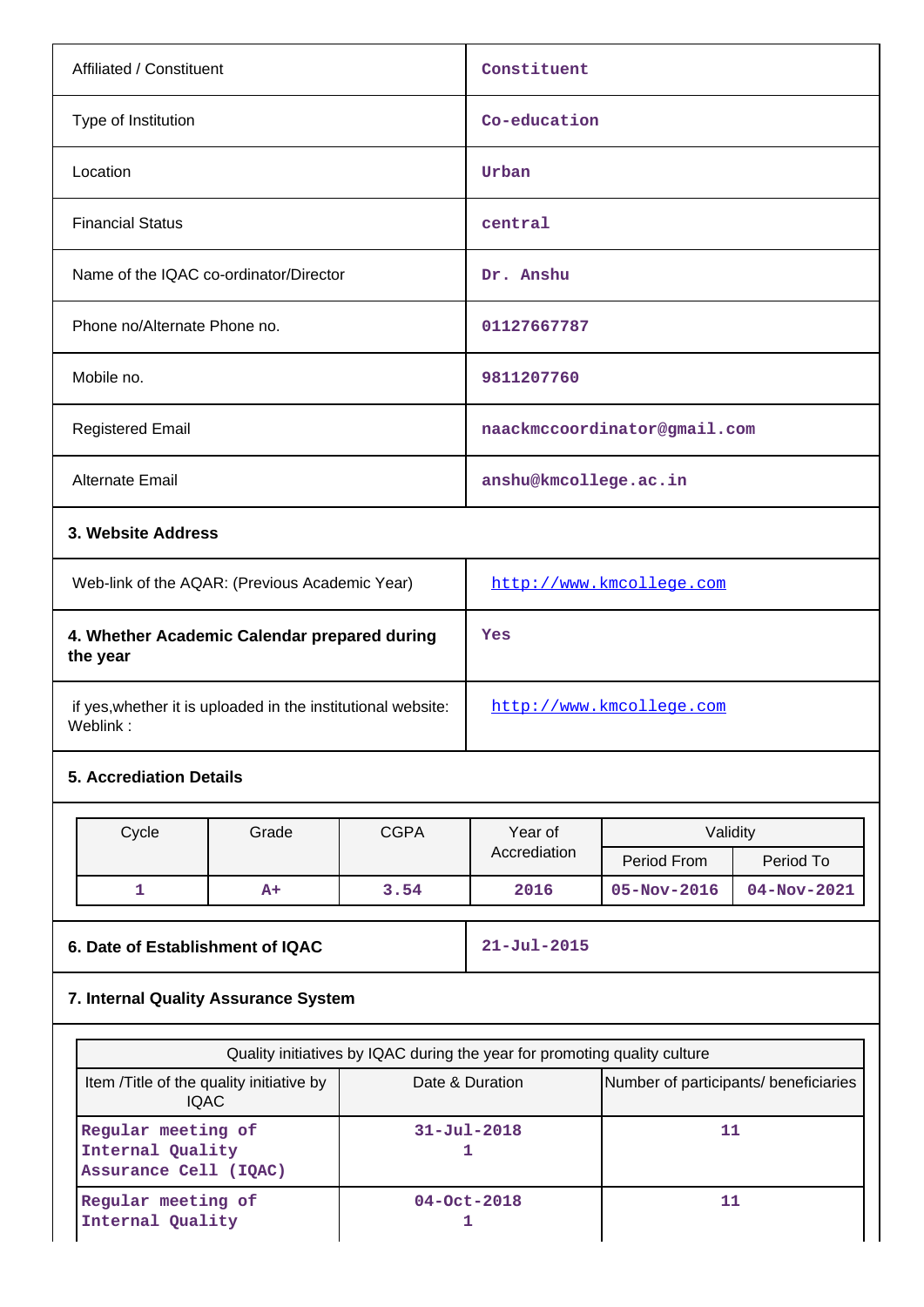| Assurance Cell (IQAC)                                                     |                          |    |
|---------------------------------------------------------------------------|--------------------------|----|
| Regular meeting of<br>Internal Quality<br>Assurance Cell (IQAC)           | $04 - Dec - 2018$<br>1   | 18 |
| Timely submission of<br>Annual Quality Assurance<br>Report (AQAR) to NAAC | $29 - Jan - 2019$        | 11 |
| Digitization of Data<br>related to College                                | $21 - Jul - 2018$<br>180 | 50 |
| Participation in NIRF                                                     | $30 - Nov - 2018$<br>60  | 11 |
| Participation in AISHE                                                    | $10 - Jan - 2019$<br>30  | 11 |
|                                                                           | View File                |    |

# **8. Provide the list of funds by Central/ State Government- UGC/CSIR/DST/DBT/ICMR/TEQIP/World Bank/CPE of UGC etc.**

|                                                                         | Institution/Departmen<br>t/Faculty                                                                                 | Scheme |  | <b>Funding Agency</b> | Year of award with<br>duration | Amount  |
|-------------------------------------------------------------------------|--------------------------------------------------------------------------------------------------------------------|--------|--|-----------------------|--------------------------------|---------|
|                                                                         | Dr. Anita Kamra<br>Verma                                                                                           | Major  |  | <b>DBT</b>            | 2017<br>1095                   | 6756200 |
|                                                                         |                                                                                                                    |        |  | View File             |                                |         |
| 9. Whether composition of IQAC as per latest<br><b>NAAC</b> guidelines: |                                                                                                                    |        |  | Yes                   |                                |         |
|                                                                         | Upload latest notification of formation of IQAC                                                                    |        |  | View File             |                                |         |
|                                                                         | 10. Number of IQAC meetings held during the<br>year :                                                              |        |  | 3                     |                                |         |
|                                                                         | The minutes of IQAC meeting and compliances to the<br>decisions have been uploaded on the institutional<br>website |        |  | Yes                   |                                |         |
|                                                                         | Upload the minutes of meeting and action taken report                                                              |        |  | View File             |                                |         |
|                                                                         | 11. Whether IQAC received funding from any of<br>the funding agency to support its activities<br>during the year?  |        |  | <b>No</b>             |                                |         |
|                                                                         | 12. Significant contributions made by IQAC during the current year (maximum five bullets)                          |        |  |                       |                                |         |

# **(1) The initiated Green ride bicycle completed successfully**

## **(2) The initiated PNG process was successfully completed**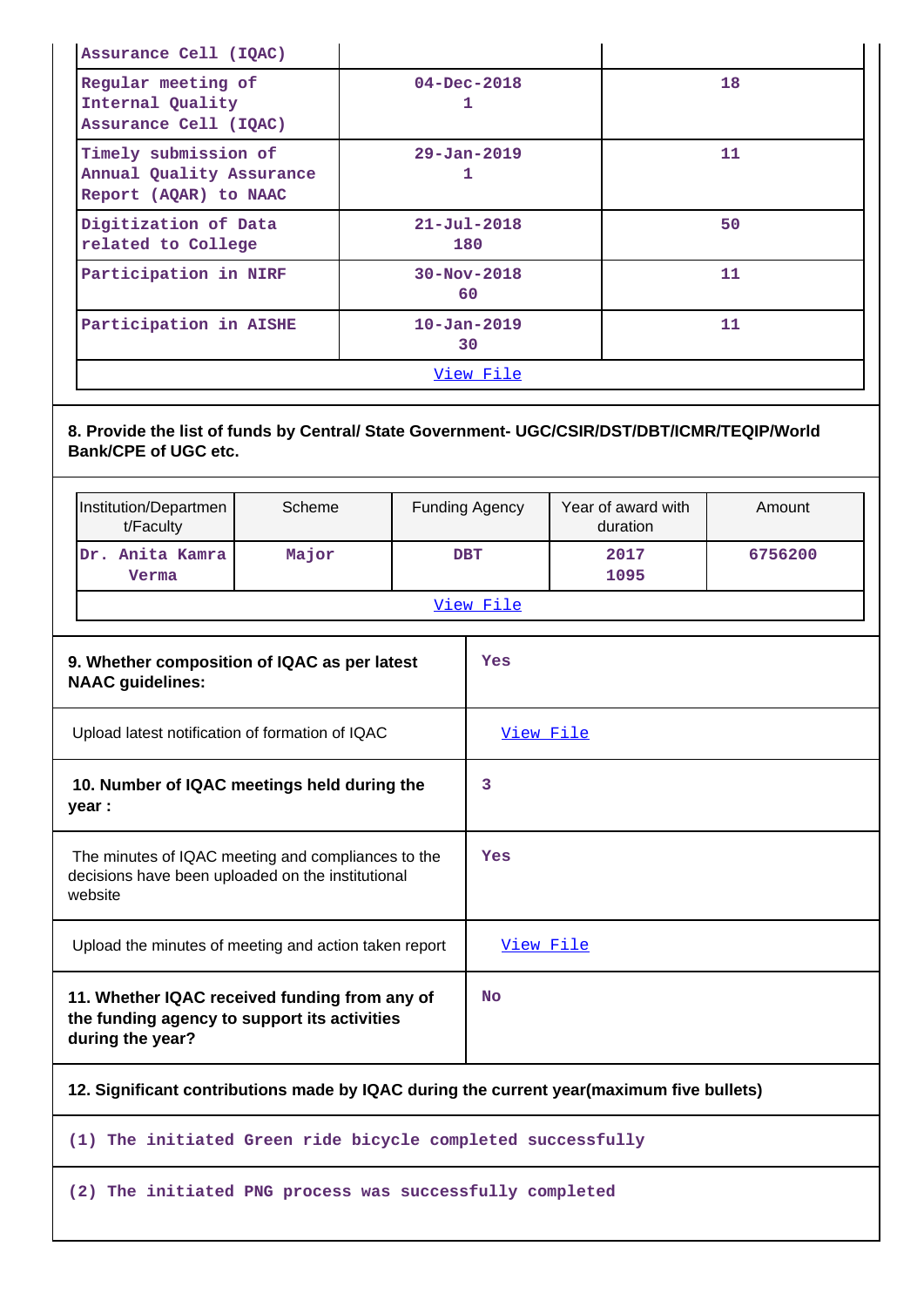**(3) The initiated Water harvesting process successfully completed**

**(4) Digitization of College Data initiated and is still under process**

#### **No Files Uploaded !!!**

**13. Plan of action chalked out by the IQAC in the beginning of the academic year towards Quality Enhancement and outcome achieved by the end of the academic year**

| Plan of Action                                                                                                             | Achivements/Outcomes                                                                                                                                                                                                                                                                                                                                                  |
|----------------------------------------------------------------------------------------------------------------------------|-----------------------------------------------------------------------------------------------------------------------------------------------------------------------------------------------------------------------------------------------------------------------------------------------------------------------------------------------------------------------|
| To digitize the data acquisition and<br>processing for current students for<br>students who have passed out for<br>faculty | Upgrading                                                                                                                                                                                                                                                                                                                                                             |
| Rain Water Harvesting                                                                                                      | Completed                                                                                                                                                                                                                                                                                                                                                             |
| Installation of Solar Panels                                                                                               | Under process                                                                                                                                                                                                                                                                                                                                                         |
|                                                                                                                            | No Files Uploaded !!!                                                                                                                                                                                                                                                                                                                                                 |
| 14. Whether AQAR was placed before statutory<br>body?                                                                      | Yes                                                                                                                                                                                                                                                                                                                                                                   |
| Name of Statutory Body                                                                                                     | <b>Meeting Date</b>                                                                                                                                                                                                                                                                                                                                                   |
| <b>STAFF COUNCIL</b>                                                                                                       | $06 - Jun - 2019$                                                                                                                                                                                                                                                                                                                                                     |
| 15. Whether NAAC/or any other accredited<br>body(s) visited IQAC or interacted with it to<br>assess the functioning?       | <b>No</b>                                                                                                                                                                                                                                                                                                                                                             |
| 16. Whether institutional data submitted to<br><b>AISHE:</b>                                                               | Yes                                                                                                                                                                                                                                                                                                                                                                   |
| Year of Submission                                                                                                         | 2019                                                                                                                                                                                                                                                                                                                                                                  |
| Date of Submission                                                                                                         | $10 - Jan - 2019$                                                                                                                                                                                                                                                                                                                                                     |
| 17. Does the Institution have Management<br><b>Information System?</b>                                                     | Yes                                                                                                                                                                                                                                                                                                                                                                   |
| If yes, give a brief descripiton and a list of modules<br>currently operational (maximum 500 words)                        | The college has implemented management<br>information systems that work<br>independently in the admission, account<br>keeping, payroll, hostel, library,<br>examination and internal evaluation.<br>For the purpose of Account keeping -<br>TALLY software is used predominantly.<br>Examination module for Seating Plan of<br>students developed by the College. For |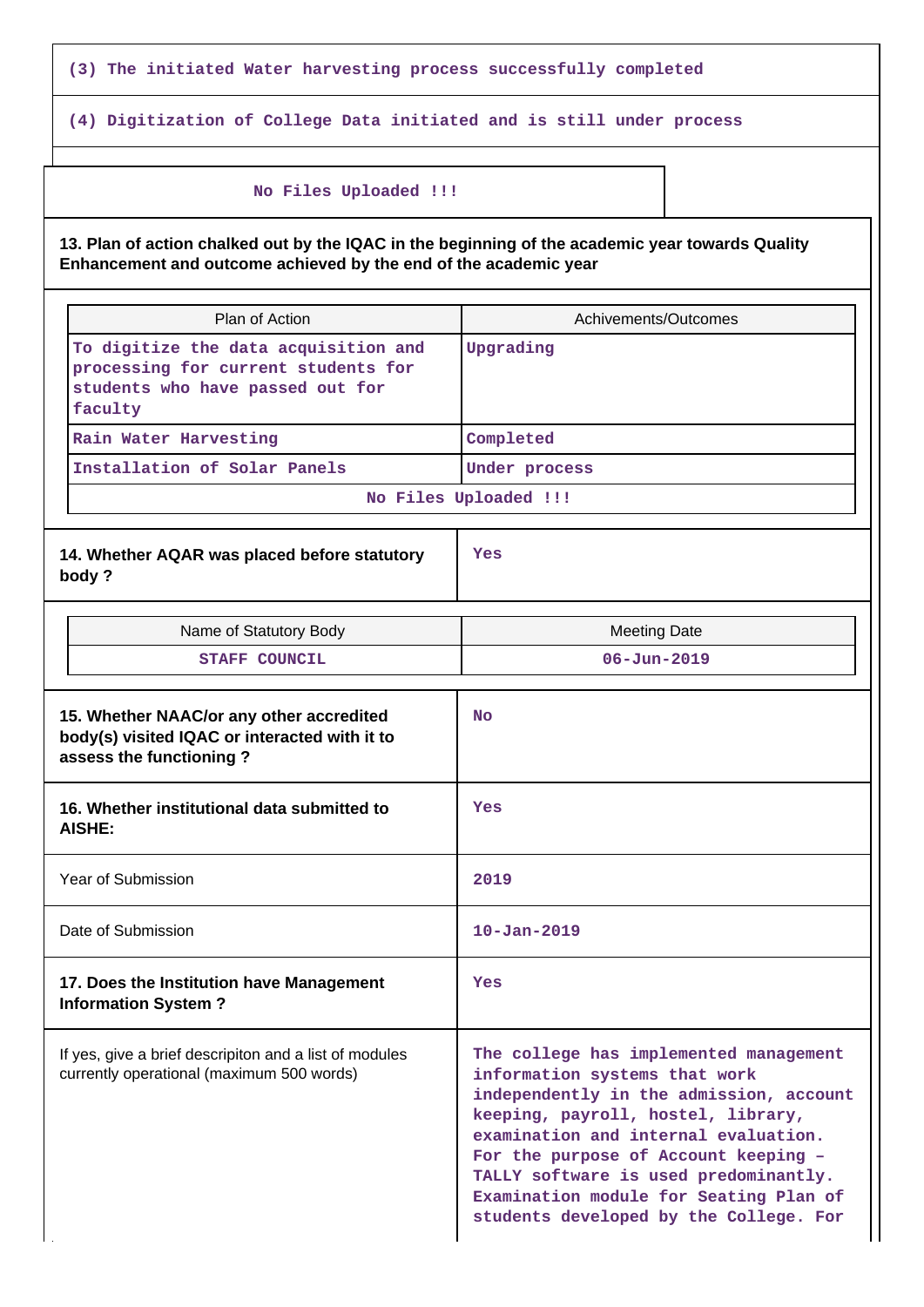**the information of students for admissions, internal assessment and results of Examinations, module prepared by the University of Delhi is being used. In the library NFTLIB Version 3.0.3 software is being used.**

# **Part B**

#### **CRITERION I – CURRICULAR ASPECTS**

#### **1.1 – Curriculum Planning and Implementation**

 1.1.1 – Institution has the mechanism for well planned curriculum delivery and documentation. Explain in 500 words

 **Kirori Mal College is a constituent college of University of Delhi and college follows the curriculum designed by the University. However, flexibility of options available under CBCS are offered to the students and accordingly displayed on the college website. In a decentralised manner various Committees as per the Staff Council engage in finalising the modalities of various Courses such as Generic Elective, Skill Enhancement Courses and Discipline Specific Elective that a student opt for. The Orientation Programme is conducted for new admissions to the First Year Under Graduate Programme and for Generic Elective Courses students of all streams are briefed about the courses offered by each Department. For the GE courses, the students fill an online form. The final list is displayed on the college website. The entire selection process is duly documented and the records shared with Administration. Students can express their grievances online as well as in person. A Grievance committee is in place for redressal of complaints of students. At the beginning of each Semester, Teacher-in-Charge of each department holds a meeting to finalise the Courses taught by individual teachers as per their expertise and interest. Time Table is finalized in collaboration with departments as well as the college Time Table committee as per the University guidelines. The teachers follow the curriculum and teach in an innovative and engaging methods involving the latest cutting-edge educational technologies that the college provides. For assessment and documentation of students, we use a variety of methods in addition to the end of semester examination that the University conducts. Students in college are expected to go through a variety of internal assessments programmes designed to test their educational, moral and extra-curricular depths. Academic knowledge of the students is evaluated through mid-semester examinations, project reports, presentations, term papers and assignments. Each student is encouraged to be part of any of Extra- curricular activities and Sports, be it Cultural Societies like PLAYERS – the theater Group, DEBSOC - Debating, MUSOC-Music, Montage, Sensation- Dance, FAPS or NCC, NSS, Eco Club, Parivartan-Gender Forum etc. Staff Advisors of each society are duly selected by the Staff Council of the College. Through these societies, we develop the intellectual as well as creative skills of our students. Participation in academic or cultural activities are well documented and the results displayed regularly on the College website. All students are constantly encouraged to give their best performance in any or all of these spheres. Each student is also the member of their individual Department/Programme and actively participates in the annual Departmental Fest. A College festival is organized every year where students participate in different extra curricular activiites. Regular Lectures/Seminars are organized by different Departments in which eminent speakers are invited to deliver talks and interact with students. Regular Mentor-mentee meetings are held to address any critical/sensitive issues being faced by the students which could prove to be a hindrance to their overall development. Counselling for selection of options, career choices and personal issues is regularly done.**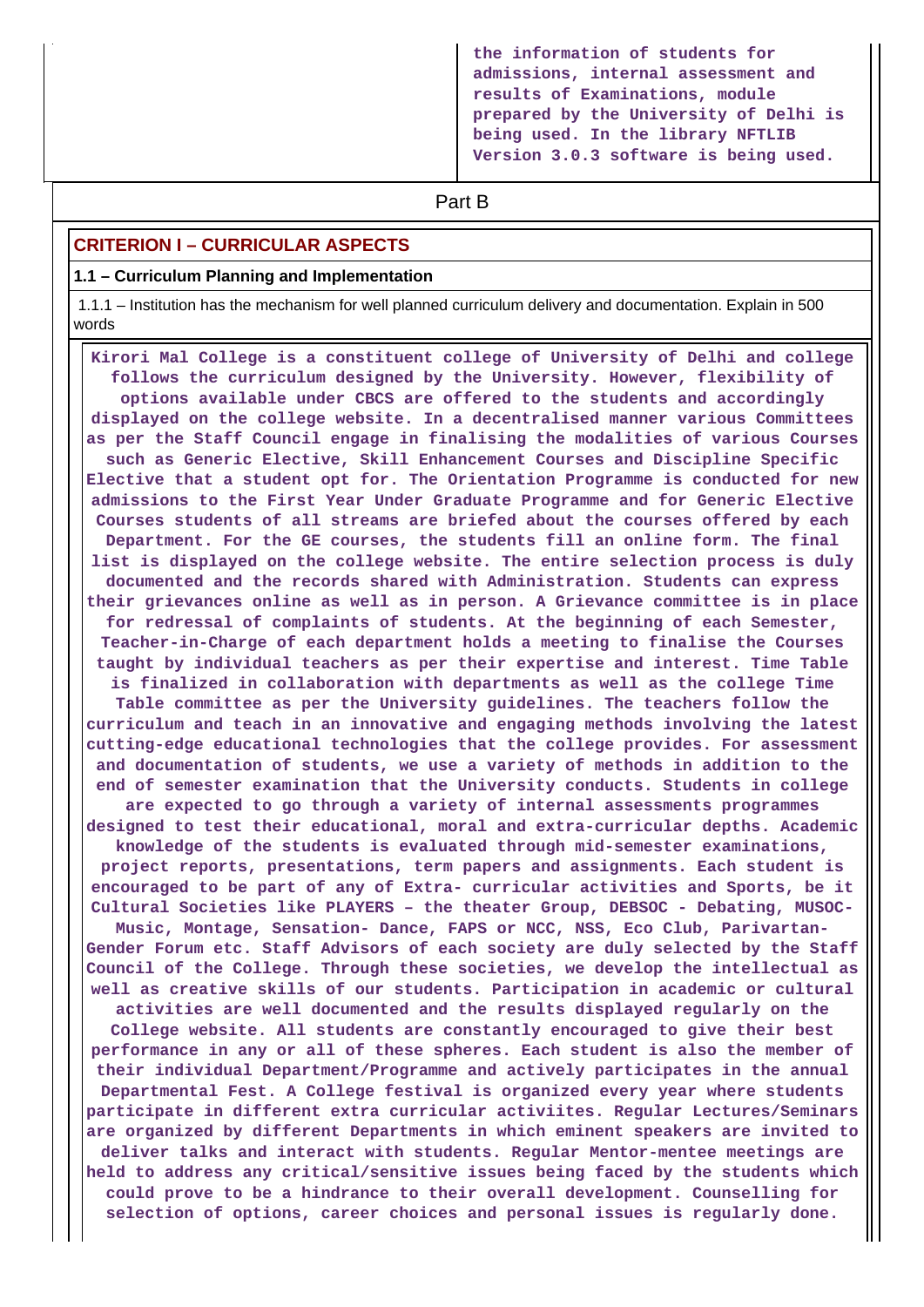| Faculty members from different streams are involved in course restructuring and<br>revision committees constituted by University of Delhi.                               |                          |           |                                                 |                                                                     |  |
|--------------------------------------------------------------------------------------------------------------------------------------------------------------------------|--------------------------|-----------|-------------------------------------------------|---------------------------------------------------------------------|--|
| 1.1.2 - Certificate/ Diploma Courses introduced during the academic year                                                                                                 |                          |           |                                                 |                                                                     |  |
| Certificate<br>Diploma Courses                                                                                                                                           | Dates of<br>Introduction | Duration  | Focus on employ<br>ability/entreprene<br>urship | Skill<br>Development                                                |  |
| 0 <sup>0</sup><br>Entrepreneur<br>ship and<br>StartUps                                                                                                                   | 18/11/2018               | 182       | YES                                             | Initiating,<br>understandin<br>g and<br>establishing<br>a start-up. |  |
| 1.2 - Academic Flexibility                                                                                                                                               |                          |           |                                                 |                                                                     |  |
| 1.2.1 - New programmes/courses introduced during the academic year                                                                                                       |                          |           |                                                 |                                                                     |  |
| Programme/Course                                                                                                                                                         | Programme Specialization |           |                                                 | Dates of Introduction                                               |  |
| No Data Entered/Not Applicable !!!                                                                                                                                       |                          |           |                                                 |                                                                     |  |
|                                                                                                                                                                          |                          | View File |                                                 |                                                                     |  |
| 1.2.2 - Programmes in which Choice Based Credit System (CBCS)/Elective course system implemented at the<br>affiliated Colleges (if applicable) during the academic year. |                          |           |                                                 |                                                                     |  |
| Name of programmes adopting<br><b>CBCS</b>                                                                                                                               | Programme Specialization |           | <b>CBCS/Elective Course System</b>              | Date of implementation of                                           |  |
| <b>BA</b>                                                                                                                                                                | Economics                |           | 20/07/2018                                      |                                                                     |  |
| <b>BA</b>                                                                                                                                                                | English                  |           | 20/07/2018                                      |                                                                     |  |
| <b>BA</b>                                                                                                                                                                | Geography                |           |                                                 | 20/07/2018                                                          |  |
| <b>BA</b>                                                                                                                                                                | Hindi                    |           |                                                 | 20/07/2018                                                          |  |
| <b>BA</b>                                                                                                                                                                | History                  |           | 20/07/2018                                      |                                                                     |  |
| <b>BA</b>                                                                                                                                                                | Political Science        |           | 20/07/2018                                      |                                                                     |  |
| <b>BA</b>                                                                                                                                                                | Sanskrit                 |           |                                                 | 20/07/2018                                                          |  |
| BA.                                                                                                                                                                      | Urdu                     |           |                                                 | 20/07/2018                                                          |  |
| BA.                                                                                                                                                                      | Programme                |           |                                                 | 20/07/2018                                                          |  |
| <b>BCom</b>                                                                                                                                                              | Programme                |           |                                                 | 20/07/2018                                                          |  |
| <b>BCom</b>                                                                                                                                                              | Honours                  |           |                                                 | 20/07/2018                                                          |  |
| <b>BSC</b>                                                                                                                                                               | Botany                   |           |                                                 | 20/07/2018                                                          |  |
| <b>BSC</b>                                                                                                                                                               | Chemistry                |           |                                                 | 20/07/2018                                                          |  |
| <b>BSC</b>                                                                                                                                                               | Mathematics              |           |                                                 | 20/07/2018                                                          |  |
| <b>BSC</b>                                                                                                                                                               | Physics                  |           |                                                 | 20/07/2018                                                          |  |
| <b>BSC</b>                                                                                                                                                               | Statistics               |           |                                                 | 20/07/2018                                                          |  |
| <b>BSC</b>                                                                                                                                                               | Zoology                  |           |                                                 | 20/07/2018                                                          |  |
| <b>BSC</b>                                                                                                                                                               | Physical Science         |           |                                                 | 20/07/2018                                                          |  |
| <b>BSC</b>                                                                                                                                                               | Analatycal Chemistry     |           |                                                 | 20/07/2018                                                          |  |
| <b>BSC</b>                                                                                                                                                               | Life Science             |           |                                                 | 20/07/2018                                                          |  |
| MA                                                                                                                                                                       | English                  |           |                                                 | 20/07/2018                                                          |  |
| Hindi<br><b>MA</b><br>20/07/2018                                                                                                                                         |                          |           |                                                 |                                                                     |  |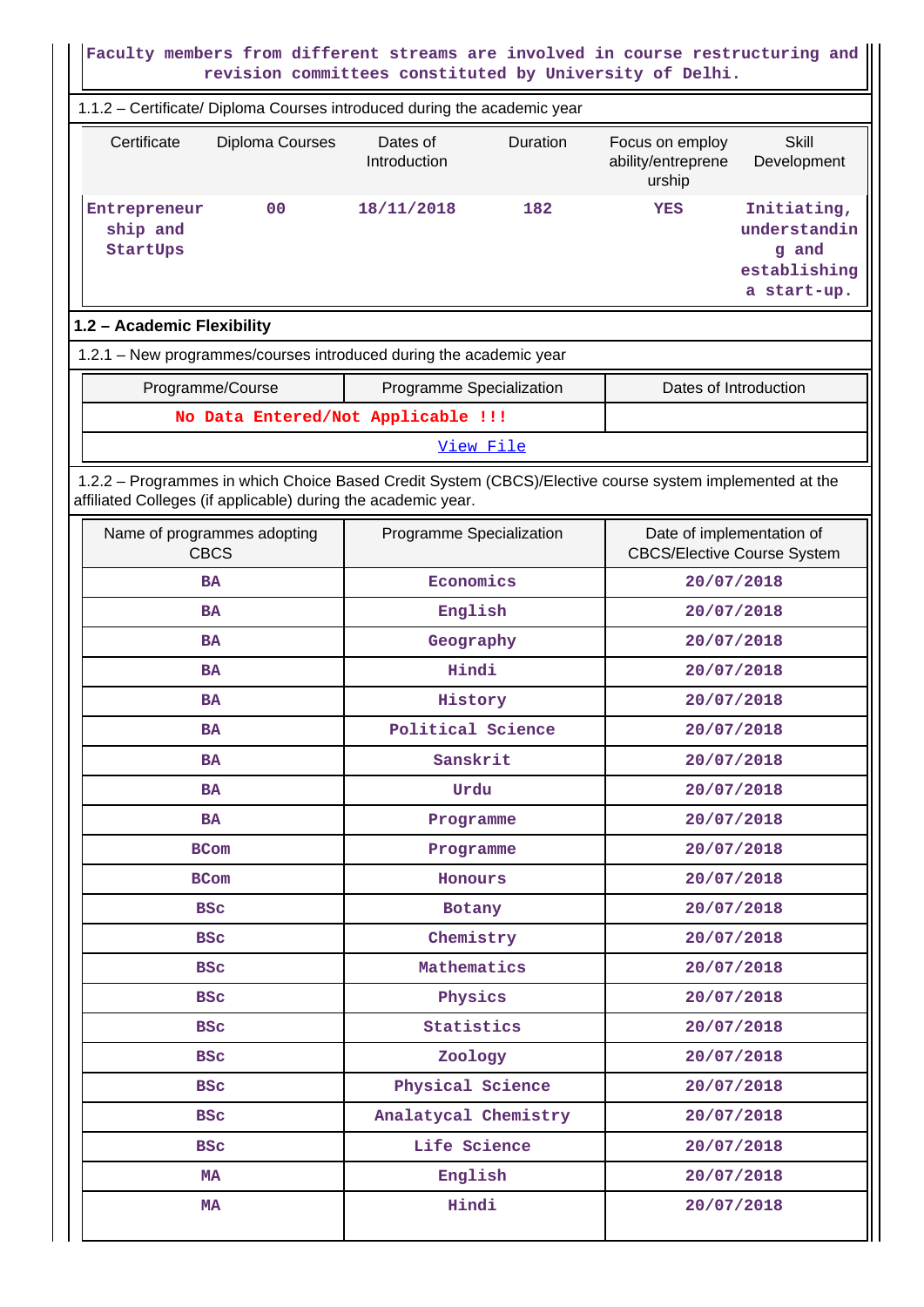| Sanskrit<br><b>MA</b>                                                                      |                                                                                                                                                                                                                               | 20/07/2018                                                   |  |  |  |  |  |
|--------------------------------------------------------------------------------------------|-------------------------------------------------------------------------------------------------------------------------------------------------------------------------------------------------------------------------------|--------------------------------------------------------------|--|--|--|--|--|
| <b>MA</b>                                                                                  | Urdu                                                                                                                                                                                                                          | 20/07/2018                                                   |  |  |  |  |  |
| <b>MA</b>                                                                                  | History                                                                                                                                                                                                                       | 20/07/2018                                                   |  |  |  |  |  |
| <b>MA</b>                                                                                  | Political Science                                                                                                                                                                                                             | 20/07/2018                                                   |  |  |  |  |  |
| <b>MSC</b>                                                                                 | Botany                                                                                                                                                                                                                        | 20/07/2018                                                   |  |  |  |  |  |
| <b>MSC</b>                                                                                 | Chemistry                                                                                                                                                                                                                     | 20/07/2018                                                   |  |  |  |  |  |
| <b>MSC</b>                                                                                 | Mathematics                                                                                                                                                                                                                   | 20/07/2018                                                   |  |  |  |  |  |
| <b>MSC</b>                                                                                 | Physics                                                                                                                                                                                                                       | 20/07/2018                                                   |  |  |  |  |  |
| <b>MSC</b>                                                                                 | Operational Research                                                                                                                                                                                                          | 20/07/2018                                                   |  |  |  |  |  |
| <b>MSC</b>                                                                                 | Zoology                                                                                                                                                                                                                       | 20/07/2018                                                   |  |  |  |  |  |
|                                                                                            |                                                                                                                                                                                                                               |                                                              |  |  |  |  |  |
| 1.2.3 - Students enrolled in Certificate/ Diploma Courses introduced during the year       |                                                                                                                                                                                                                               |                                                              |  |  |  |  |  |
|                                                                                            | Certificate                                                                                                                                                                                                                   | Diploma Course                                               |  |  |  |  |  |
| <b>Number of Students</b>                                                                  | 40                                                                                                                                                                                                                            | 0                                                            |  |  |  |  |  |
| 1.3 - Curriculum Enrichment                                                                |                                                                                                                                                                                                                               |                                                              |  |  |  |  |  |
| 1.3.1 - Value-added courses imparting transferable and life skills offered during the year |                                                                                                                                                                                                                               |                                                              |  |  |  |  |  |
| <b>Value Added Courses</b>                                                                 | Date of Introduction                                                                                                                                                                                                          | Number of Students Enrolled                                  |  |  |  |  |  |
|                                                                                            | No Data Entered/Not Applicable !!!                                                                                                                                                                                            |                                                              |  |  |  |  |  |
|                                                                                            | View File                                                                                                                                                                                                                     |                                                              |  |  |  |  |  |
|                                                                                            | 1.3.2 - Field Projects / Internships under taken during the year                                                                                                                                                              |                                                              |  |  |  |  |  |
| Project/Programme Title                                                                    | Programme Specialization                                                                                                                                                                                                      | No. of students enrolled for Field<br>Projects / Internships |  |  |  |  |  |
| <b>BSC</b>                                                                                 | Field exposure to<br>National Zoological park<br>-Delhi To study animal<br>diversity and supporting<br>it with Animal album                                                                                                   | 28                                                           |  |  |  |  |  |
| <b>BSC</b>                                                                                 | Field Exposure Programme<br>on "Aquarium Fish Keeping<br>and Breeding" held from<br>8th to 9th March 2018,<br>under the Skill<br>Enhancement Course (SEC)<br>of CBCS at Ornamental<br>Fish Breeding and Culture<br>Unit, CIFA | 35                                                           |  |  |  |  |  |
| <b>BSC</b>                                                                                 | Kirori Mal College Online<br>Test Portal                                                                                                                                                                                      | 4                                                            |  |  |  |  |  |
| <b>BA</b>                                                                                  | Psychological Profile and<br>Performance<br>sustainability with<br>Omission of inequality of<br>Indian Athletes: An<br>Analytical Study                                                                                       | 3                                                            |  |  |  |  |  |
| <b>BSC</b>                                                                                 | Internship B.Sc.<br>Biotechnology, Amity<br>Institute of                                                                                                                                                                      | 3                                                            |  |  |  |  |  |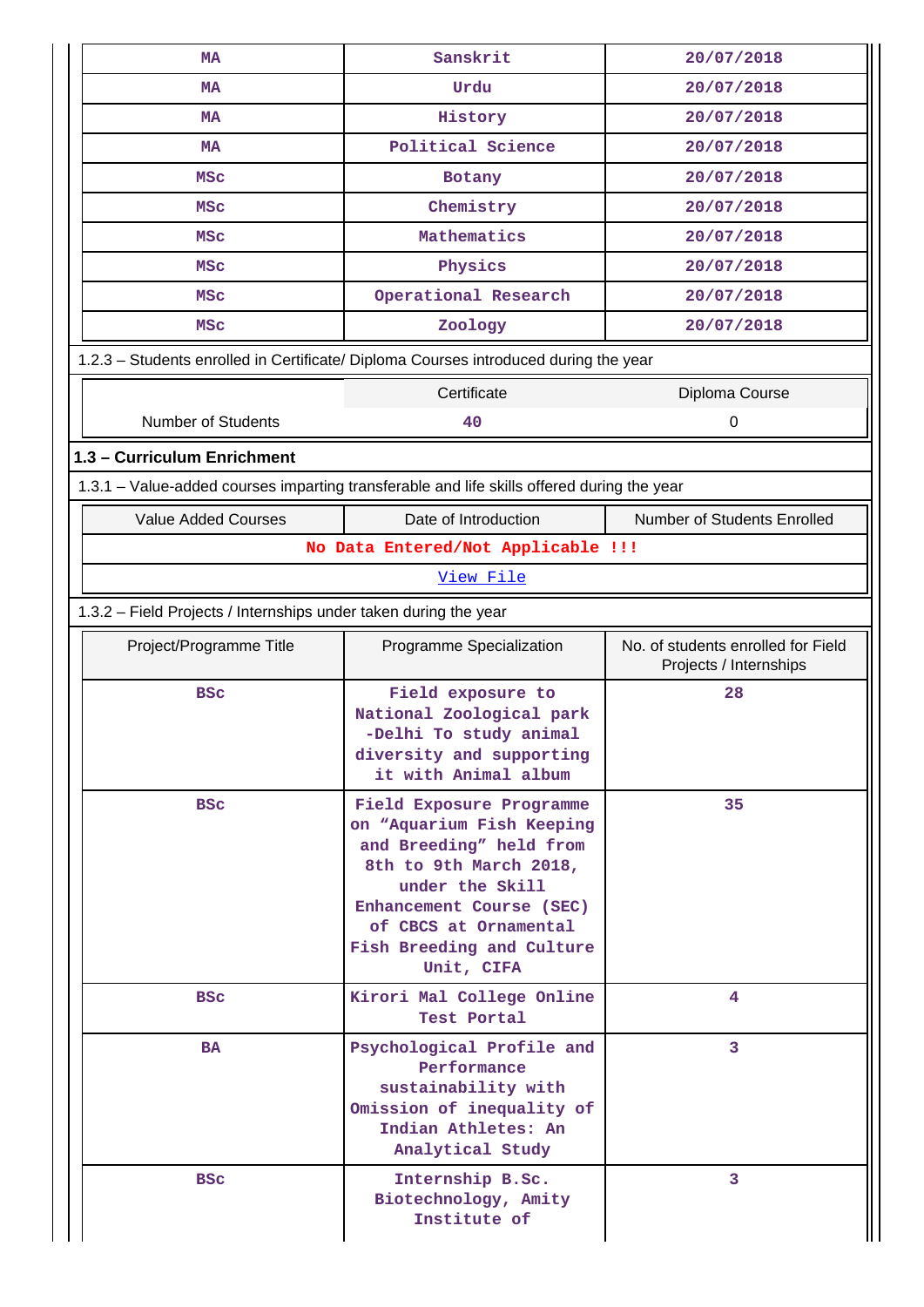|                                                                         | Biotechnology, Amity<br>University Noida, Uttar<br>Pradesh, April 2019                                                                                                                                                                                                                   |    |  |  |  |
|-------------------------------------------------------------------------|------------------------------------------------------------------------------------------------------------------------------------------------------------------------------------------------------------------------------------------------------------------------------------------|----|--|--|--|
| <b>BSC</b>                                                              | Visit to Yamuna<br>biodiversity Park on 10th<br>November, 2018 for B.Sc<br>(Hons) Zoology III Year<br>students to study animal<br>behaviour                                                                                                                                              | 39 |  |  |  |
| <b>BSC</b>                                                              | Field Exposure programme<br>in "Sericulture" on 3rd<br>October 2018, at Regional<br>Sericulture Research<br>Station Sahaspur, Central<br>Silk Board, Ministry of<br>Textiles- Government of<br>India under the Skill<br>Enhancement Course (SEC)<br>under CBCS with Students<br>of B.Sc. | 22 |  |  |  |
| <b>BSC</b>                                                              | Visit to Jim Corbett<br>National Park on 28th<br>October, 2018 To study<br>biodiversity for B.sc<br>(Hons)Zoology I Year                                                                                                                                                                 | 28 |  |  |  |
|                                                                         | View File                                                                                                                                                                                                                                                                                |    |  |  |  |
| 1.4 - Feedback System                                                   |                                                                                                                                                                                                                                                                                          |    |  |  |  |
| 1.4.1 – Whether structured feedback received from all the stakeholders. |                                                                                                                                                                                                                                                                                          |    |  |  |  |

| .         |     |  |  |  |
|-----------|-----|--|--|--|
| Students  | Yes |  |  |  |
| Teachers  | Yes |  |  |  |
| Employers | No  |  |  |  |
| Alumni    | Yes |  |  |  |
| Parents   | Yes |  |  |  |

 1.4.2 – How the feedback obtained is being analyzed and utilized for overall development of the institution? (maximum 500 words)

Feedback Obtained

**The Feedback form for students is available online on the college website and students may fill this anytime. The form is analysed by the faculty and appropriate action taken. A Feedback Form for teacher evaluation as well as college evaluation is available on collegewebsite. The college has a College Leaving Form that is to be filled in by the passing out students. It is felt that data/information presented by students at this juncture is mature, objective and dependable. Besides this, the college also has a 'FacultyStudentCommittee' in all departments. This committee focuses basically on the academic Guidelines of IQAC and submission of AQAR for Affiliated/Constituent Colleges Page 4 issues being faced by the students. Moreover, each class has two student representatives elected by the students themselves. These Class Representatives are a 'bridge' between the students and teachers and help in assessing and addressing the needs of students. The college also has MentorMentee groups that is also a systematic way of getting academic, professional as well as personal feedback of the students. Teaching**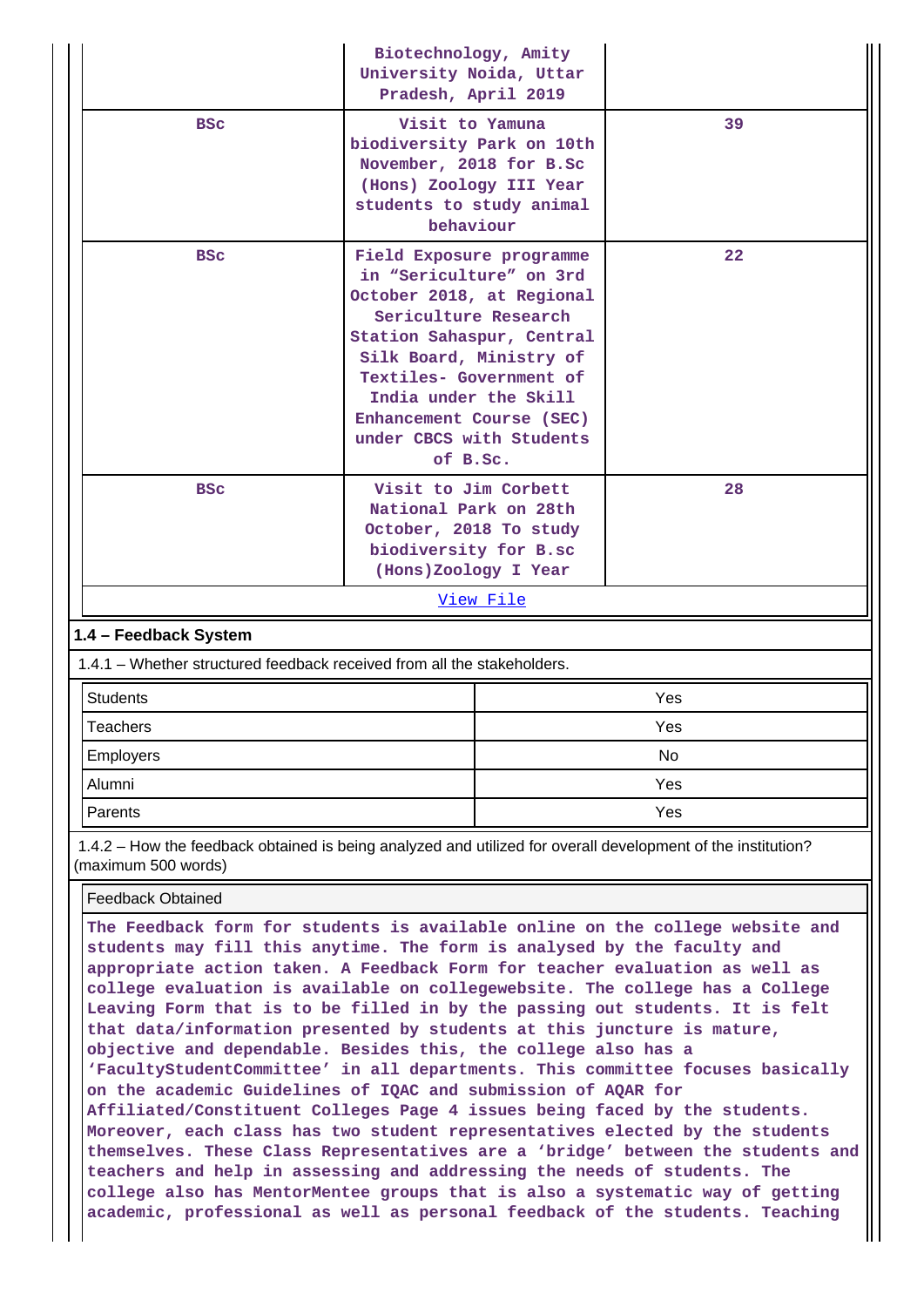**is a constantly evolving process as a teacher continuously hones his/her skills throughout the career. This process is helped by getting an honest feedback from students as to what a teacher needs to do better to connect to the class more thoroughly. At our college, we promote our teachers to engage the class by letting them arrive at a conclusion rather than supplying them with a readymade conclusion. Through the help of feedbacks that we have received from students and teachers over the years, we have realised that the aim of teaching, especially at college and university is not just to make the students understand difficult concepts, but to enable them to think critically and expand their horizon and their intellect and we are constantly in the process of doing this. With the help of feedbacks we have also realized the expectations that our students have regarding the infrastructure of the departments and we are in the process of delivering on them. We have provided computer facilities to various departments to help our students receive the most recent technological advancements in their fields and this initiative has been very helpful for the students who could not afford personal laptops for their academic works. We also hold regular sessions and interactions of students with industry leaders and leading bureaucrats to help them prepare for the professional life outside the college. Finally, our strong alumni network mentors our students to choose and succeed in their preferred field.**

## **CRITERION II – TEACHING- LEARNING AND EVALUATION**

#### **2.1 – Student Enrolment and Profile**

## 2.1.1 – Demand Ratio during the year

| Name of the<br>Programme | Programme<br>Specialization | Number of seats<br>available | Number of<br>Application received | <b>Students Enrolled</b> |
|--------------------------|-----------------------------|------------------------------|-----------------------------------|--------------------------|
| <b>BA</b>                | Economics                   | 62                           | 15000                             | 92                       |
| <b>BA</b>                | English(H)                  | 43                           | 15000                             | 52                       |
| <b>BA</b>                | Geography(H)                | 43                           | 15000                             | 53                       |
| <b>BA</b>                | Hindi(H)                    | 43                           | 15000                             | 48                       |
|                          |                             | View File                    |                                   |                          |

#### **2.2 – Catering to Student Diversity**

2.2.1 – Student - Full time teacher ratio (current year data)

| Year | Number of          | Number of          | Number of         | Number of         | Number of        |
|------|--------------------|--------------------|-------------------|-------------------|------------------|
|      | students enrolled  | students enrolled  | fulltime teachers | fulltime teachers | teachers         |
|      | in the institution | in the institution | available in the  | available in the  | teaching both UG |
|      | (UG)               | (PG)               | institution       | institution       | and PG courses   |
|      |                    |                    | teaching only UG  | teaching only PG  |                  |
|      |                    |                    | courses           | courses           |                  |
| 2018 | 4336               | 697                | 207               |                   | 0                |

#### **2.3 – Teaching - Learning Process**

 2.3.1 – Percentage of teachers using ICT for effective teaching with Learning Management Systems (LMS), Elearning resources etc. (current year data)

| Number of<br>Teachers on Roll                | Number of<br>teachers using<br>ICT (LMS, e-<br>Resources) | <b>ICT Tools and</b><br>resources<br>available | Number of ICT<br>enabled<br><b>Classrooms</b> | Numberof smart<br>classrooms | E-resources and<br>techniques used |  |
|----------------------------------------------|-----------------------------------------------------------|------------------------------------------------|-----------------------------------------------|------------------------------|------------------------------------|--|
| 200                                          | 98                                                        | 12                                             | 30                                            |                              | 14                                 |  |
| View File of ICT Tools and resources         |                                                           |                                                |                                               |                              |                                    |  |
| View File of E-resources and techniques used |                                                           |                                                |                                               |                              |                                    |  |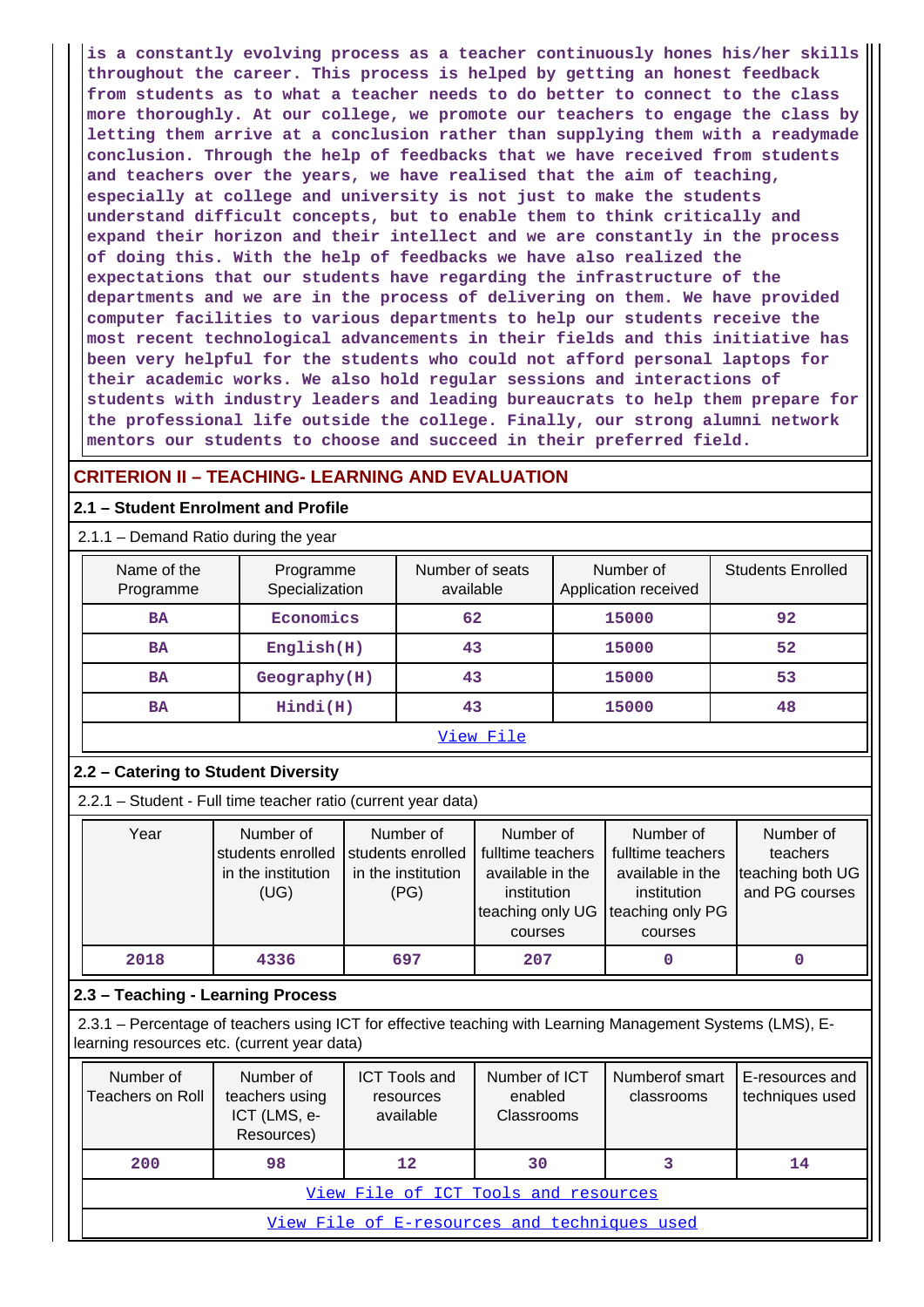## 2.3.2 – Students mentoring system available in the institution? Give details. (maximum 500 words)

 The college has an active Mentor Mentee programme. Each mentoring teacher has a group of students (mentees) of about 2025. At least one meeting with students is held every month to discuss and help them for their personal, institutional and career related issues. The group created is a mix of the students from all the three years in a particular under graduate course. The bonding created among the student members and the experiences shared help them to improve their outlook and overall personality in all spheres of life. The senior students are guided towards their career goals and develop their capacity in decision making. The positive outcome of the process is that they learn to work and grow in a group amicably. Ideally, in a mentormentee relationship, the focus is on the professional development components because they play large roles in their careers. We help the students make a timeline of milestones that they require to reach during the course of the semester. We talk to the students about what skills and knowledge s/he will need to master in order to complete each step in the process. The MentorMentee group creates a supportive and friendly environment that helps them feel comfortable, interact with each other and ask questions, provide suggestions, and share their ideas. We give mentees the confidence to seek out for advice and suggestions. Since students often come from diverse backgrounds, varying by class, race/ethnicity, gender, nationality, sexuality, and many other factors, we help them develop interpersonal relationships and give them a comforting environment. It is important to teach the students how to communicate clearly, work with others and develop the skills they would need in their chosen careers that is vital to their success. We also encourage them to design and undertake research projects in the lab that helps them develop lab skills that help them to understand the intricacies of data collection, interpretation and analysis of scientific facts to write up the report.

| Number of students enrolled in the<br>institution | Number of fulltime teachers | Mentor: Mentee Ratio |
|---------------------------------------------------|-----------------------------|----------------------|
| 4336                                              | 207                         | $1\!:\!21$           |

## **2.4 – Teacher Profile and Quality**

2.4.1 – Number of full time teachers appointed during the year

| No. of sanctioned<br>positions | No. of filled positions | Vacant positions | <b>Positions filled during  </b><br>the current year | No. of faculty with<br>Ph.D |
|--------------------------------|-------------------------|------------------|------------------------------------------------------|-----------------------------|
| 200                            | 207                     |                  |                                                      | 143                         |

 2.4.2 – Honours and recognition received by teachers (received awards, recognition, fellowships at State, National, International level from Government, recognised bodies during the year )

| Year of Award | Name of full time teachers<br>receiving awards from<br>state level, national level,<br>international level | Designation         | Name of the award,<br>fellowship, received from<br>Government or recognized<br>bodies |
|---------------|------------------------------------------------------------------------------------------------------------|---------------------|---------------------------------------------------------------------------------------|
| 2018          | Dr. Reena Saxena                                                                                           | Associate Professor | Fellow Royal<br>Society of<br>Chemistry, FRSC,<br>UK, October 2018                    |
| 2018          | Dr. Anita Kamra<br>Verma                                                                                   | Associate Professor | APJ Abdul Kalam<br>Lifetime<br>Achievement Award<br><b>BIOMEDCON</b>                  |
| 2018          | Dr. Seema M Parihar Associate Professor                                                                    |                     | IRS Annual Award<br>2018                                                              |
| 2018          | Dr. Bali Singh                                                                                             | Associate Professor | Dr Ram Vilas Sharma<br>Rashtriya Samman                                               |
| 2019          | Dr.Pragya                                                                                                  | Associate Professor | Mahendra Swaran<br>Sahitya Samman                                                     |
| 2018          | Dr. Ritu Varshney                                                                                          | Assistant Professor | Antarrashtriya<br>Sahitya Shiromani                                                   |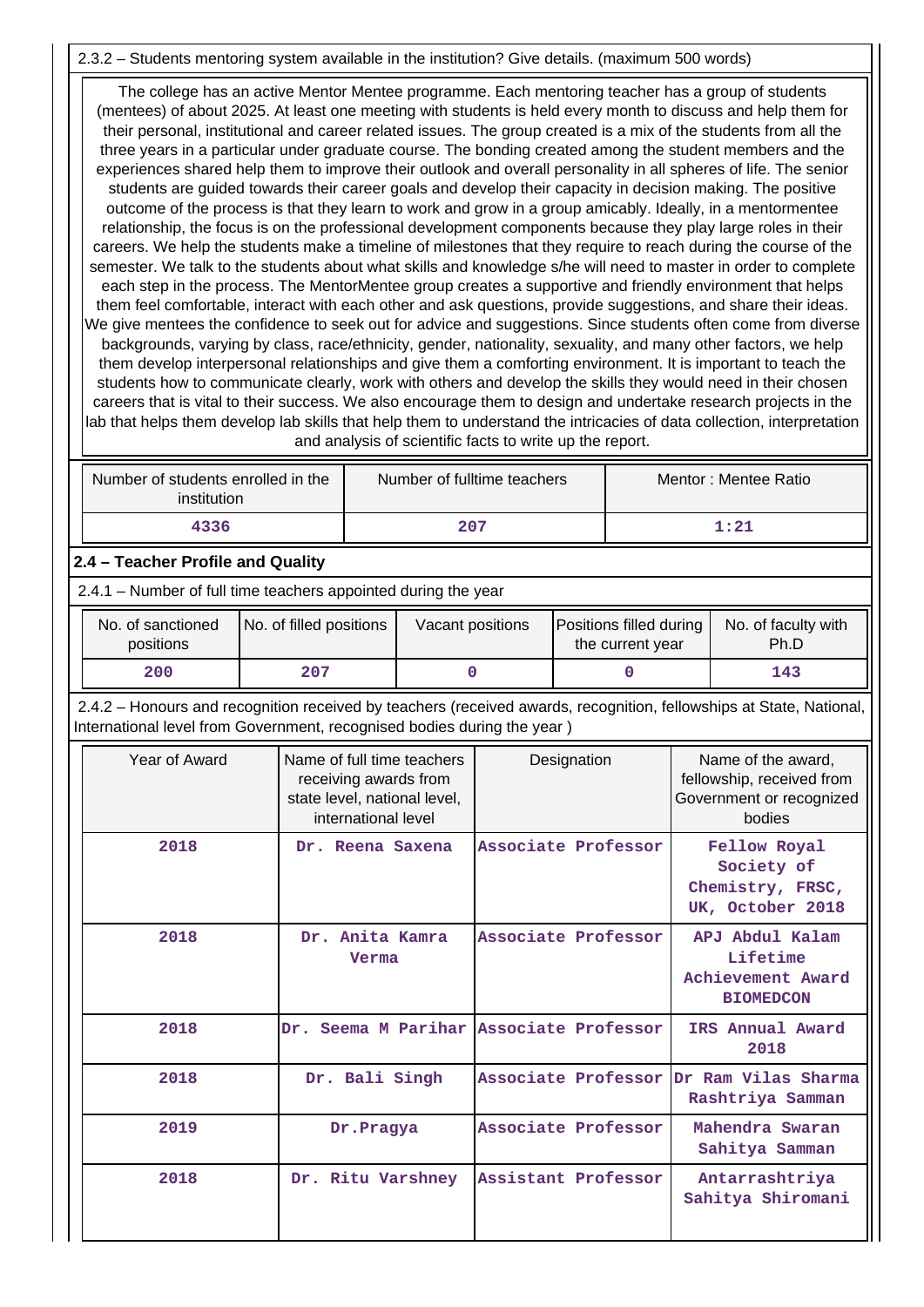| 2019                                                                                                               | Dr. Roopinder<br>Oberoi |                     | Assistant Professor UKIERI Annual Award                                                                                    |  |  |  |  |  |  |  |
|--------------------------------------------------------------------------------------------------------------------|-------------------------|---------------------|----------------------------------------------------------------------------------------------------------------------------|--|--|--|--|--|--|--|
| 2018                                                                                                               | Dr. Seema Joshi         | Associate Professor | Shreshtha award<br>i.e. Distinguished<br><b>Teachers Award</b>                                                             |  |  |  |  |  |  |  |
| 2018                                                                                                               | Sameer Lama<br>Dr.      | Assistant Professor | All India Tamang<br><b>Buddhist</b><br>Association (AITBA)<br>as young achiever<br>in academics from<br>sonada, Darjeeling |  |  |  |  |  |  |  |
|                                                                                                                    | View File               |                     |                                                                                                                            |  |  |  |  |  |  |  |
| 2.5 – Evaluation Process and Reforms                                                                               |                         |                     |                                                                                                                            |  |  |  |  |  |  |  |
| 2.5.1 – Number of days from the date of semester-end/ year- end examination till the declaration of results during |                         |                     |                                                                                                                            |  |  |  |  |  |  |  |

the  $y_{02}$ 

| ulte veal                          |                |               |                                       |                                                                                                       |  |  |  |  |  |  |
|------------------------------------|----------------|---------------|---------------------------------------|-------------------------------------------------------------------------------------------------------|--|--|--|--|--|--|
| Programme Name                     | Programme Code | Semester/year | semester-end/year-<br>end examination | Last date of the last   Date of declaration of<br>results of semester-<br>end/year-end<br>examination |  |  |  |  |  |  |
| No Data Entered/Not Applicable !!! |                |               |                                       |                                                                                                       |  |  |  |  |  |  |

View File

2.5.2 – Reforms initiated on Continuous Internal Evaluation(CIE) system at the institutional level (250 words)

 **The college follows the CBCS system of Internal Assessment where 25 of marks are awarded internally. The whole point of internal evaluation is to assess what is and is not working, and for whom, and then to determine what changes are needed, particularly to advance equity and excellence goals. Internal evaluation involves asking good questions, gathering fit for purpose data and information, and then making sense of that information. In Kirori Mal College, Regular (planned) evaluations are an essential part of internal evaluation. We have coherent organizational conditions that support evaluation and inquiry. House examinations and Assignments are a routine exercise every semester. We embed evaluation into the way we plan and take action to realize our vision, values, goals and priorities. We use appropriate tools and methods to gather, store and retrieve a range of valid and fit for purpose data. We recognize the importance of student and community voice and draw on these perspectives to identify priorities for inquiry and improvement. Students are given topics for presentation and are evaluated for the same. In case of any moderation seek by student, we have a functional Moderation Committee in our Department. Each department has a three member committee constituted of Teacher- In-Charge (current session) of the department, a Senior Faculty member and the subsequent Teacher-in-charge, to address the grievances raised by the students regarding Continuous Internal Evaluation (CIE). Application based practical problems are given to the students to enhance their skills. Presentations on latest technologies (not covered in their syllabus) are taken to increase their knowledge domain.**

 2.5.3 – Academic calendar prepared and adhered for conduct of Examination and other related matters (250 words)

 **As per University of Delhi Academic Calendar. Also, an academic calendar is prepared by each Department for each semester. The schedule for conduct of classes with details of Internal House Examinations as part of CBCS Internal Assessment programme, moderation of the results, Departmental society events, seminars, workshops etc. is also provided to the students**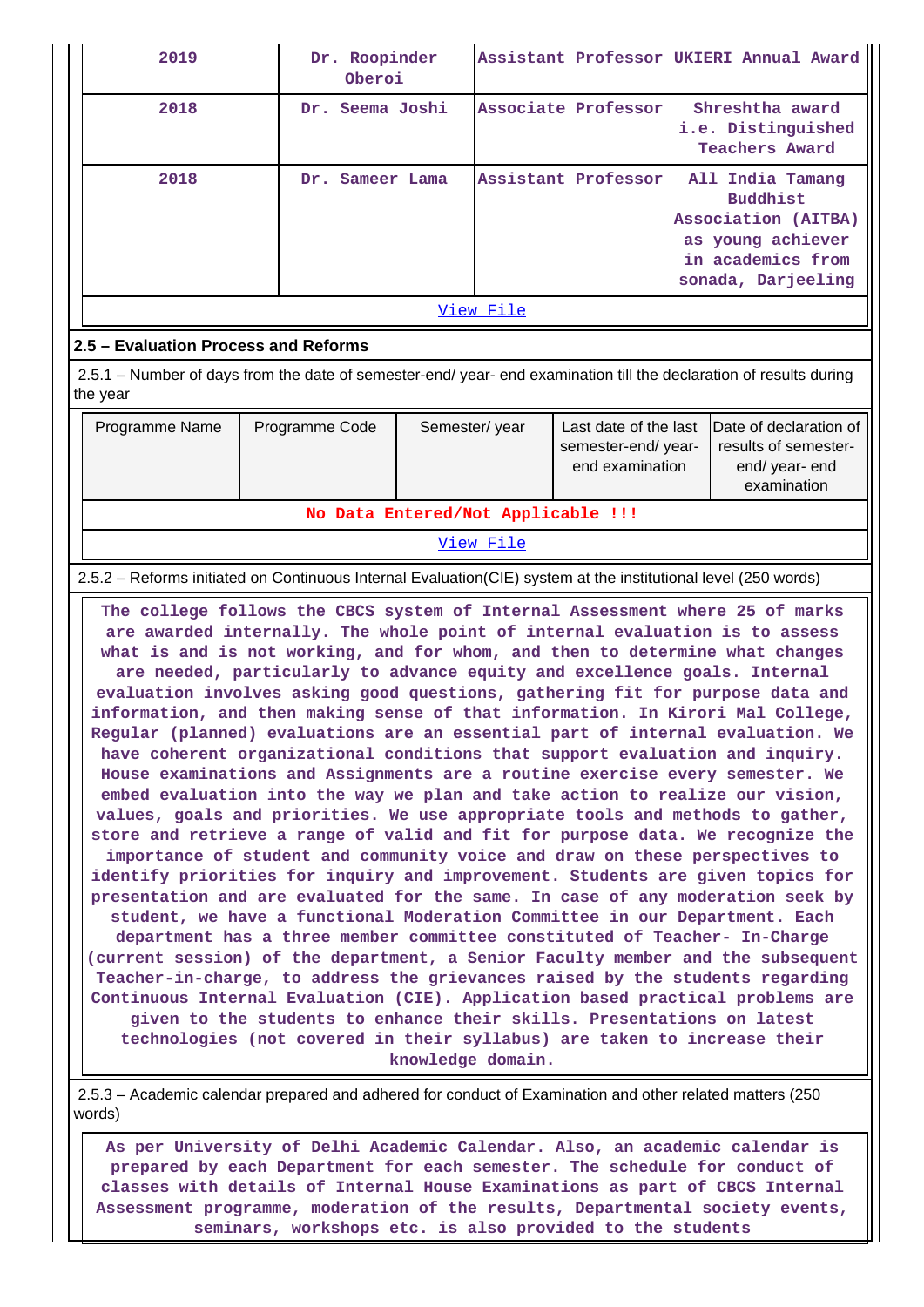# **2.6 – Student Performance and Learning Outcomes**

 2.6.1 – Program outcomes, program specific outcomes and course outcomes for all programs offered by the institution are stated and displayed in website of the institution (to provide the weblink)

http://www.du.ac.in/du/index.php?page=syllabi

#### 2.6.2 – Pass percentage of students

| Programme<br>Code | Programme<br>Name | Programme<br>Specialization | Number of<br>students<br>appeared in the<br>final year<br>examination | Number of<br>students passed<br>in final year<br>examination | Pass Percentage |
|-------------------|-------------------|-----------------------------|-----------------------------------------------------------------------|--------------------------------------------------------------|-----------------|
|                   |                   |                             |                                                                       |                                                              |                 |
|                   |                   |                             |                                                                       |                                                              |                 |

View File

# **2.7 – Student Satisfaction Survey**

 2.7.1 – Student Satisfaction Survey (SSS) on overall institutional performance (Institution may design the questionnaire) (results and details be provided as weblink)

The IOAC has provided feedback forms for students and alumni, which are analysed time to time. The IQAC also collects feedback from the minutes of the regular meetings of the various committees of the Staff Council College website: www.kmcollege.ac.in

# **CRITERION III – RESEARCH, INNOVATIONS AND EXTENSION**

## **3.1 – Resource Mobilization for Research**

3.1.1 – Research funds sanctioned and received from various agencies, industry and other organisations

| Nature of the Project | <b>Duration</b> | Name of the funding<br>agency | Total grant<br>sanctioned | Amount received<br>during the year |  |  |  |  |
|-----------------------|-----------------|-------------------------------|---------------------------|------------------------------------|--|--|--|--|
| Major Projects        | 1095            | <b>DBT</b>                    | 6756200                   | 1478185                            |  |  |  |  |
| Major Projects        | 365             | <b>MYS</b>                    | 1000000                   | 354399                             |  |  |  |  |
| Major Projects        | 730             | <b>ICSSR</b>                  | 800000                    | 320000                             |  |  |  |  |
| View File             |                 |                               |                           |                                    |  |  |  |  |

#### **3.2 – Innovation Ecosystem**

 3.2.1 – Workshops/Seminars Conducted on Intellectual Property Rights (IPR) and Industry-Academia Innovative practices during the year

| Title of workshop/seminar                                                                                                   | Name of the Dept.        | Date       |
|-----------------------------------------------------------------------------------------------------------------------------|--------------------------|------------|
| National Symposium on<br>"Microbes and<br>Nanotechnology for<br>Sustainable Environment"                                    | Department Of Botany     | 07/03/2019 |
| Machine Learning with R                                                                                                     | Department of Statistics | 18/03/2019 |
| Bigdata in<br>Bioinformatics, Tulane<br>University, Dr. Sudesh<br>Srivastava                                                | Department of Statistics | 24/08/2019 |
| When averages are<br>extreme: probabilistic<br>techniques in functional<br>and harmonic analysis,<br>Kent State University, | Department of Statistics | 28/01/2019 |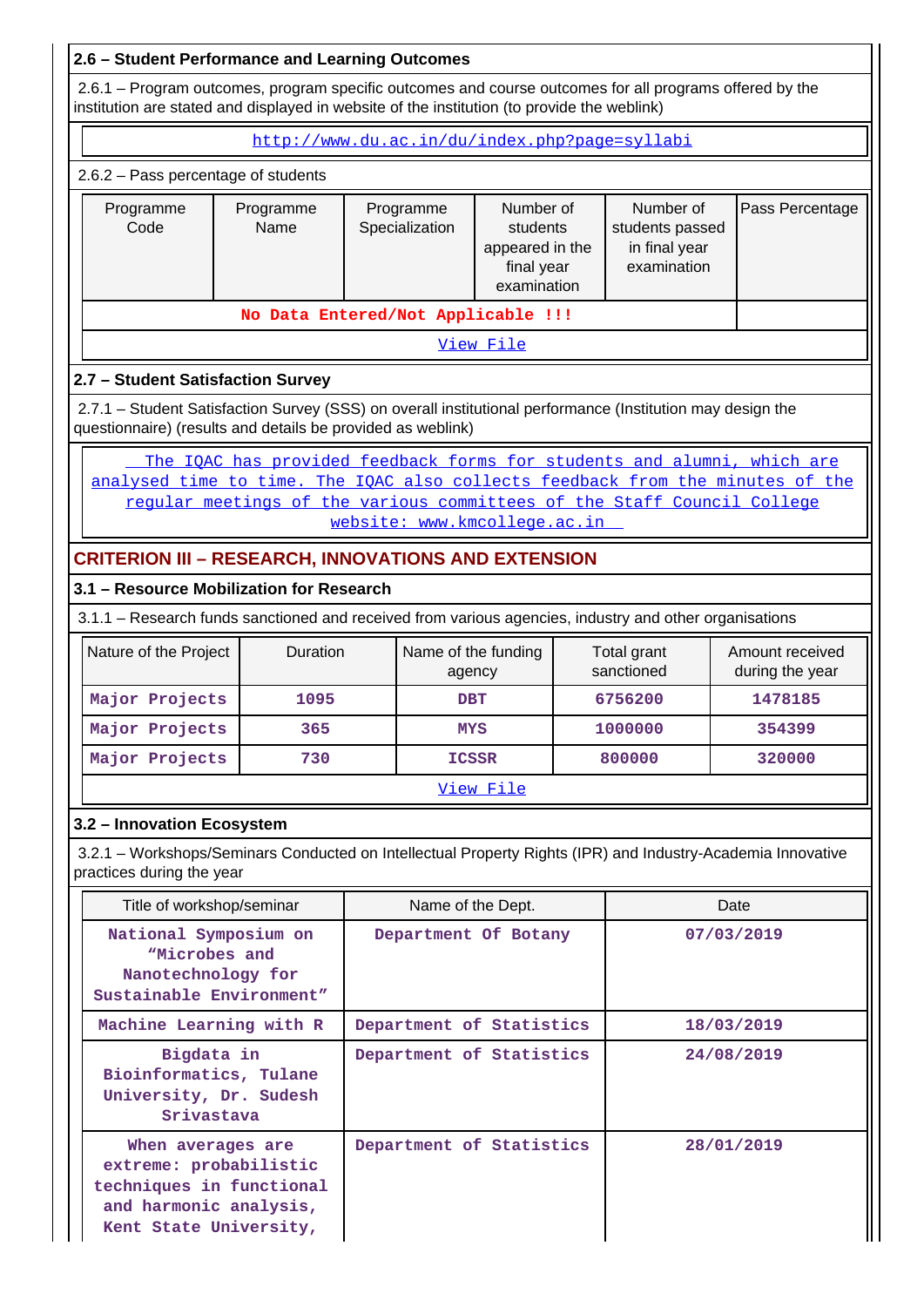| Dr. Andrew Tonge                                                                                                 |                                                                                  |                                    |                 |                         |    |                         |            |                                   |  |
|------------------------------------------------------------------------------------------------------------------|----------------------------------------------------------------------------------|------------------------------------|-----------------|-------------------------|----|-------------------------|------------|-----------------------------------|--|
| The nuances in the<br>collection and analysis<br>of official Statistics in<br>India, ISI Delhi, Dr.<br>Rahul Roy | Department of Statistics                                                         |                                    |                 |                         |    | 27/02/2019              |            |                                   |  |
| Artifical Intelligence,<br>Himanshu Ujjwal                                                                       |                                                                                  | Department of Statistics           |                 |                         |    |                         | 28/02/2019 |                                   |  |
| Design of New Curricula<br>Department of Physics<br>01/03/2019<br>and Courses (LOCF 2019)<br>Dr. Agam Kr. Jha    |                                                                                  |                                    |                 |                         |    |                         |            |                                   |  |
| 3.2.2 - Awards for Innovation won by Institution/Teachers/Research scholars/Students during the year             |                                                                                  |                                    |                 |                         |    |                         |            |                                   |  |
| Title of the innovation                                                                                          | Name of Awardee                                                                  |                                    | Awarding Agency |                         |    | Date of award           |            | Category                          |  |
|                                                                                                                  |                                                                                  | No Data Entered/Not Applicable !!! |                 |                         |    |                         |            |                                   |  |
|                                                                                                                  |                                                                                  |                                    |                 | No file uploaded.       |    |                         |            |                                   |  |
| 3.2.3 – No. of Incubation centre created, start-ups incubated on campus during the year                          |                                                                                  |                                    |                 |                         |    |                         |            |                                   |  |
| Incubation<br>Center                                                                                             | Name of the<br>Nature of Start-<br>Name<br>Sponsered By<br>Start-up<br><b>up</b> |                                    |                 | Date of<br>Commencement |    |                         |            |                                   |  |
|                                                                                                                  |                                                                                  | No Data Entered/Not Applicable !!! |                 |                         |    |                         |            |                                   |  |
|                                                                                                                  | No file uploaded.                                                                |                                    |                 |                         |    |                         |            |                                   |  |
| 3.3 – Research Publications and Awards                                                                           |                                                                                  |                                    |                 |                         |    |                         |            |                                   |  |
|                                                                                                                  | 3.3.1 - Incentive to the teachers who receive recognition/awards                 |                                    |                 |                         |    |                         |            |                                   |  |
| <b>State</b><br>National<br>International                                                                        |                                                                                  |                                    |                 |                         |    |                         |            |                                   |  |
| No Data Entered/Not Applicable !!!                                                                               |                                                                                  |                                    |                 |                         |    |                         |            |                                   |  |
|                                                                                                                  |                                                                                  |                                    |                 |                         |    |                         |            |                                   |  |
| 3.3.2 - Ph. Ds awarded during the year (applicable for PG College, Research Center)                              |                                                                                  |                                    |                 |                         |    |                         |            |                                   |  |
| Name of the Department                                                                                           |                                                                                  |                                    |                 |                         |    | Number of PhD's Awarded |            |                                   |  |
| Department of Chemistry                                                                                          |                                                                                  |                                    |                 |                         |    | $\mathbf{2}$            |            |                                   |  |
| Department of Zoology                                                                                            |                                                                                  |                                    |                 |                         |    | $\overline{2}$          |            |                                   |  |
| Department of Statistics                                                                                         |                                                                                  |                                    |                 |                         |    | 1                       |            |                                   |  |
| Department of Hindi                                                                                              |                                                                                  |                                    |                 |                         |    | 6                       |            |                                   |  |
| Department of Urdu                                                                                               |                                                                                  |                                    |                 |                         |    | 4                       |            |                                   |  |
| Department of Sanskrit                                                                                           |                                                                                  |                                    |                 |                         |    | 1                       |            |                                   |  |
| 3.3.3 - Research Publications in the Journals notified on UGC website during the year                            |                                                                                  |                                    |                 |                         |    |                         |            |                                   |  |
| <b>Type</b>                                                                                                      |                                                                                  | Department                         |                 | Number of Publication   |    |                         |            | Average Impact Factor (if<br>any) |  |
| International                                                                                                    |                                                                                  | Chemistry                          |                 |                         | 17 |                         |            | 3.46                              |  |
| National                                                                                                         |                                                                                  | Mathematics                        |                 |                         | 5  |                         |            | $\mathbf{0}$                      |  |
| International                                                                                                    |                                                                                  | Mathematics                        |                 |                         | 13 |                         |            | $\mathbf{0}$                      |  |
| National                                                                                                         |                                                                                  | Zoology                            |                 |                         | 6  |                         |            | 2.7                               |  |
| International                                                                                                    |                                                                                  | Zoology                            |                 |                         | 12 |                         |            | 35.52                             |  |
| National                                                                                                         |                                                                                  | Geography                          |                 |                         | 4  |                         |            | 0.5                               |  |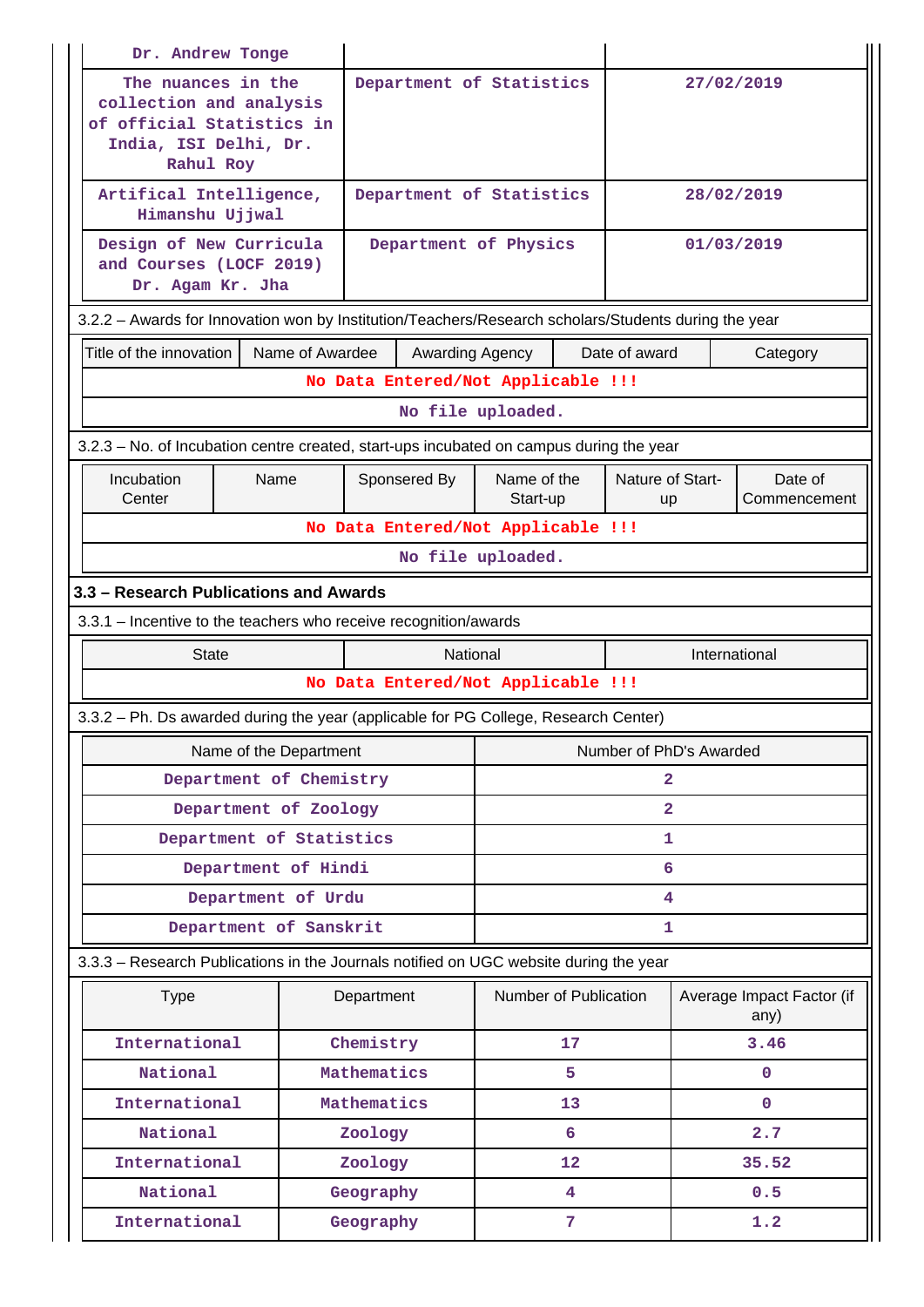| National                                                                                                                                                                                                     |                               | History                                                                                                            |                        | 1         |                       |                                                                                                                  | 0                                                    |  |  |  |
|--------------------------------------------------------------------------------------------------------------------------------------------------------------------------------------------------------------|-------------------------------|--------------------------------------------------------------------------------------------------------------------|------------------------|-----------|-----------------------|------------------------------------------------------------------------------------------------------------------|------------------------------------------------------|--|--|--|
| International                                                                                                                                                                                                |                               | History                                                                                                            |                        | 3<br>0    |                       |                                                                                                                  |                                                      |  |  |  |
| Hindi<br>National                                                                                                                                                                                            |                               |                                                                                                                    | 7<br>$\mathbf{0}$      |           |                       |                                                                                                                  |                                                      |  |  |  |
|                                                                                                                                                                                                              | View File                     |                                                                                                                    |                        |           |                       |                                                                                                                  |                                                      |  |  |  |
| 3.3.4 - Books and Chapters in edited Volumes / Books published, and papers in National/International Conference<br>Proceedings per Teacher during the year                                                   |                               |                                                                                                                    |                        |           |                       |                                                                                                                  |                                                      |  |  |  |
| Number of Publication<br>Department                                                                                                                                                                          |                               |                                                                                                                    |                        |           |                       |                                                                                                                  |                                                      |  |  |  |
|                                                                                                                                                                                                              | Department of Economics       |                                                                                                                    |                        |           |                       | 1                                                                                                                |                                                      |  |  |  |
|                                                                                                                                                                                                              | Department of Urdu            |                                                                                                                    |                        |           |                       | $\mathbf{1}$                                                                                                     |                                                      |  |  |  |
|                                                                                                                                                                                                              | Department of Botany          |                                                                                                                    |                        |           |                       | 4                                                                                                                |                                                      |  |  |  |
|                                                                                                                                                                                                              | Department of History         |                                                                                                                    |                        |           |                       | $\overline{\mathbf{2}}$                                                                                          |                                                      |  |  |  |
|                                                                                                                                                                                                              | Department of Geography       |                                                                                                                    |                        |           |                       | 1                                                                                                                |                                                      |  |  |  |
|                                                                                                                                                                                                              |                               |                                                                                                                    |                        | View File |                       |                                                                                                                  |                                                      |  |  |  |
| Web of Science or PubMed/ Indian Citation Index                                                                                                                                                              |                               | 3.3.5 - Bibliometrics of the publications during the last Academic year based on average citation index in Scopus/ |                        |           |                       |                                                                                                                  |                                                      |  |  |  |
| Title of the<br>Paper                                                                                                                                                                                        | Name of<br>Author             | Title of journal                                                                                                   | Year of<br>publication |           | <b>Citation Index</b> | Institutional<br>affiliation as<br>mentioned in<br>the publication                                               | Number of<br>citations<br>excluding self<br>citation |  |  |  |
| Anti-<br>corrosion<br>performanc<br>e of eco-<br>friendly<br>inhibitor<br>$(2-aminobe)$<br>nzyl) trip<br>henylphosp<br>honium<br>bromide<br>ionic<br>liquid on<br>mild steel<br>in 0.5 M<br>sulfuric<br>acid | Hemlata<br>Vashisht           | Journal of<br>Molecular<br>Liquids                                                                                 | 2018                   |           | 7                     | Department<br>of<br>Chemistry,<br>Kirori Mal<br>College,<br>University<br>of Delhi,<br>Delhi<br>110007,<br>India | 1                                                    |  |  |  |
| <b>Base</b><br>controlled<br>diverse<br>reactivity<br>of allyl<br>cyanide<br>for<br>synthesis<br>of multi-<br>substitute<br>d benzenes                                                                       | Pratik<br>Yadav               | Organic Bi<br>omolecular<br>Chemistry                                                                              | 2018                   |           | 5                     | Department<br>of<br>Chemistry,<br>University<br>of Delhi,<br>NorthCampu<br>s, Delhi,<br>India                    | $\mathbf{1}$                                         |  |  |  |
| Equilibriu<br>m and<br>Kinetics                                                                                                                                                                              | Panmei<br>Gaijon<br>Arun Kant | Chemical<br>Science<br>Review and                                                                                  | 2018                   |           | 1                     | Department<br>of<br>Chemistry,                                                                                   | $\mathbf{0}$                                         |  |  |  |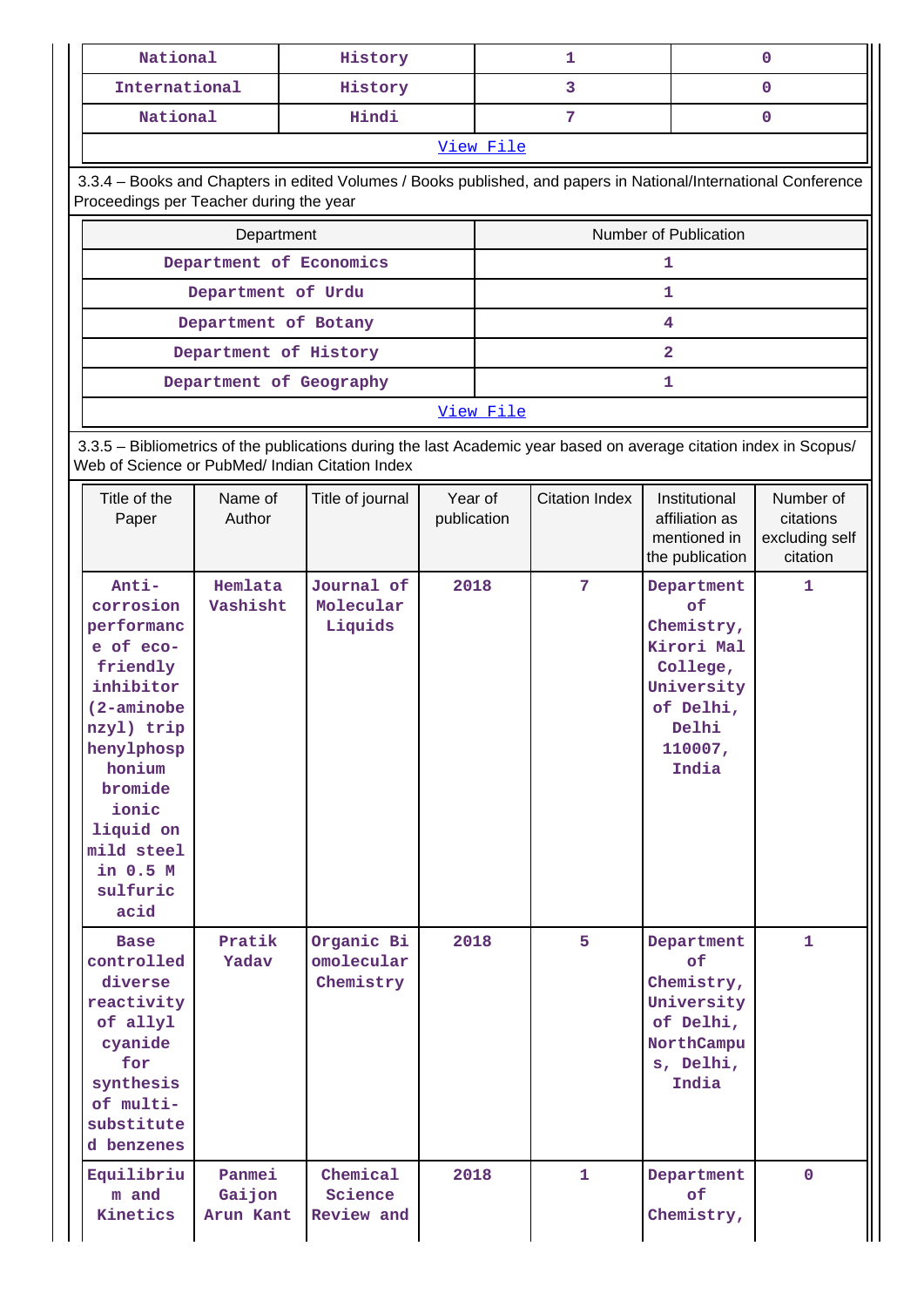| Studies by<br>using<br>Spirulina<br>platensis<br>as a<br>Biosorbent<br>for the<br>Toxic<br>Metal Ions                                                                                        |                      | Letters                                                         |      |                | Kirori Mal<br>College,<br>University<br>of Delhi,<br>Delhi-<br>110007,<br><b>INDIA</b> |              |
|----------------------------------------------------------------------------------------------------------------------------------------------------------------------------------------------|----------------------|-----------------------------------------------------------------|------|----------------|----------------------------------------------------------------------------------------|--------------|
| Protective<br>effects of<br>new antiox<br>idant comp<br>ositions<br>of 4-methy<br>lcoumarins<br>and<br>related<br>compounds<br>with $DL-?-$<br>tocopherol<br>and L-<br>ascorbic<br>acid.     | Shashwat<br>Malhotra | Journal of<br>the<br>Science of<br>Food and A<br>griculture     | 2018 | 12             | Department<br>of<br>Chemistry,<br>University<br>of Delhi,<br>Delhi,<br>India.          | $\mathbf{1}$ |
| Montmorill<br>onite used<br>as an<br>extended<br>release<br>delivery<br>vehicle<br>and<br>increase b<br>ioavailabi<br>lity for<br>Metoprolol<br>tartrate:<br>an antihyp<br>ertensive<br>drug | Arun Kant            | World<br>Journal of<br>Pharmaceut<br>ical<br>Research           | 2018 | $\mathbf{1}$   | Department<br>of<br>Chemistry,<br>University<br>of Delhi,<br>Delhi,<br>India.          | $\mathbf{0}$ |
| Identifica<br>tion of<br>novel<br>urease inh<br>ibitors: p<br>harmacopho<br>re<br>modeling,<br>virtual<br>screening<br>and<br>molecular<br>docking<br>studies                                | Upasana<br>Issar     | Journal of<br>Biomolecul<br>ar.<br>Structure<br>and<br>Dynamics | 2018 | $\overline{4}$ | Department<br>of<br>Chemistry,<br>University<br>of Delhi,<br>Delhi,<br>India.          | $\mathbf{1}$ |
| Theoretica<br>1 investig                                                                                                                                                                     | Upasana<br>Issar     | Computatio<br>nal and Th                                        | 2018 | 4              | Department<br><b>of</b>                                                                | $\mathbf{0}$ |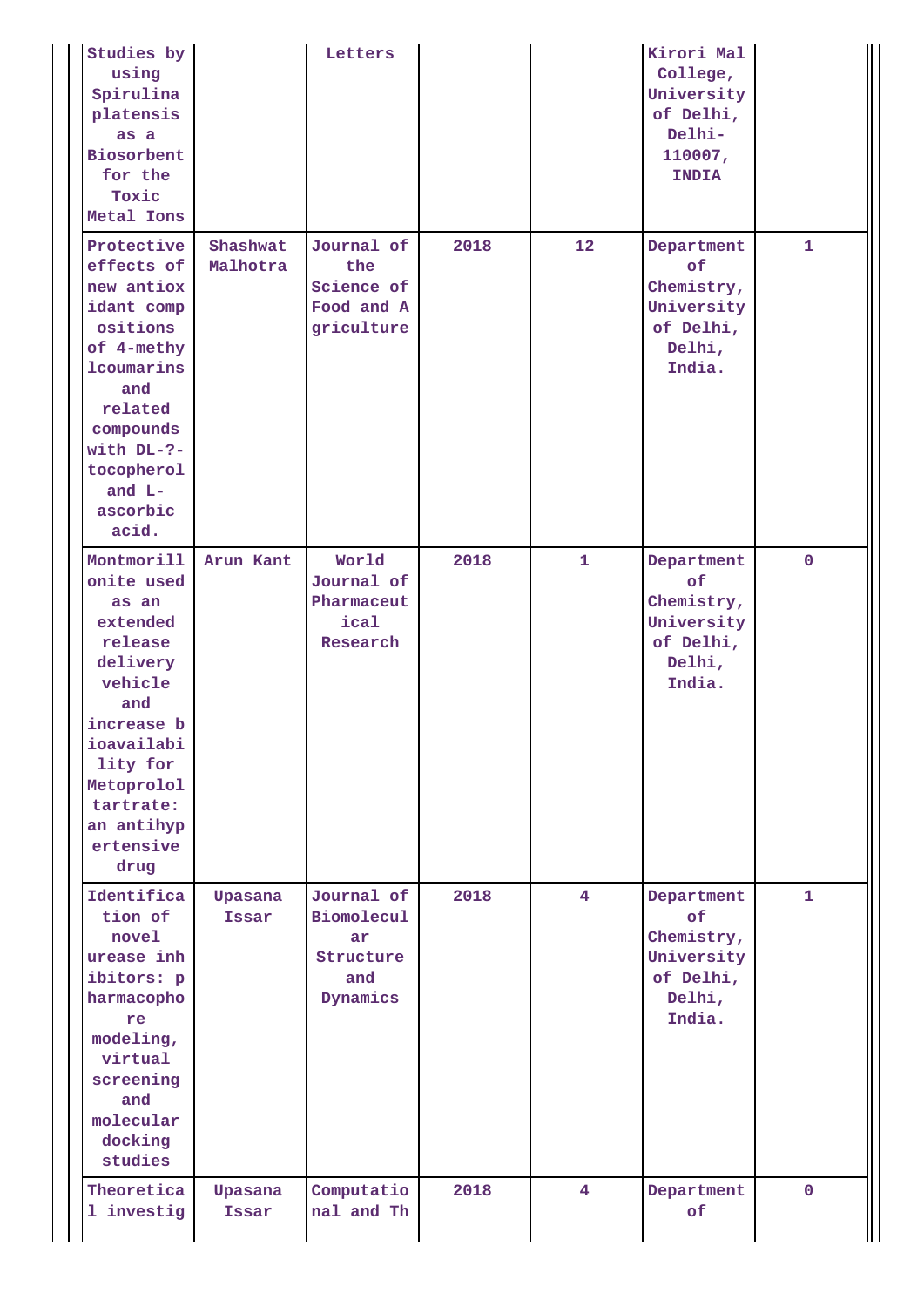| ation of<br>organotin<br>(TV)<br>complexes<br>of substit<br>uted benzo<br>hydroxamic<br>acids                                                                     |                   | eoretical<br>Chemistry                                  |                        |         | Chemistry,<br>University<br>of Delhi,<br>Delhi,<br>India.                     |                                                                    |
|-------------------------------------------------------------------------------------------------------------------------------------------------------------------|-------------------|---------------------------------------------------------|------------------------|---------|-------------------------------------------------------------------------------|--------------------------------------------------------------------|
| In Silico<br>study of<br>the active<br>site of He<br>licobacter<br>pylori<br>urease and<br>its<br>inhibition<br>by<br>hydroxamic<br>acids                         | Upasana<br>Issar  | Journal of<br>Molecular<br>Graphics<br>and<br>Modelling | 2018                   | 4       | Department<br>of<br>Chemistry,<br>University<br>of Delhi,<br>Delhi,<br>India. | $\overline{\mathbf{4}}$                                            |
| A Review<br>on Nanomat<br>erials as<br>Solid<br>Phase Extr<br>actants<br>for Determ<br>ination of<br>Lead in En<br>vironmenta<br>1 Samples                        | Reena<br>Saxena   | <b>IOSR</b><br>Journal of<br>Applied<br>Chemistry       | 2018                   | 10      | University<br>of Delhi,<br>Kirori Mal<br>College,<br>New Delhi,<br>India      | $\mathbf 0$                                                        |
| Chromium<br>Speciation<br>in Contami<br>nated<br>Water<br>Samples<br><b>Using PTFE</b><br><b>Beads</b><br>Packed<br>Minicolumn<br>andFI-FAAS<br>Determinat<br>ion | Reena<br>Saxena   | Atomic Spe<br>ctroscopy                                 | 2018                   | 10      | University<br>of Delhi,<br>Kirori Mal<br>College,<br>New Delhi,<br>India      | 0                                                                  |
| 3.3.6 - h-Index of the Institutional Publications during the year. (based on Scopus/ Web of science)                                                              |                   |                                                         | View File              |         |                                                                               |                                                                    |
| Title of the<br>Paper                                                                                                                                             | Name of<br>Author | Title of journal                                        | Year of<br>publication | h-index | Number of<br>citations<br>excluding self<br>citation                          | Institutional<br>affiliation as<br>mentioned in<br>the publication |
| Chromium<br>Speciation<br>in Contami<br>nated<br>Water                                                                                                            | Reena<br>Saxena   | Atomic Spe<br>ctroscopy                                 | 2018                   | 10      | $\mathbf 0$                                                                   | University<br>of Delhi,<br>Kirori Mal<br>College                   |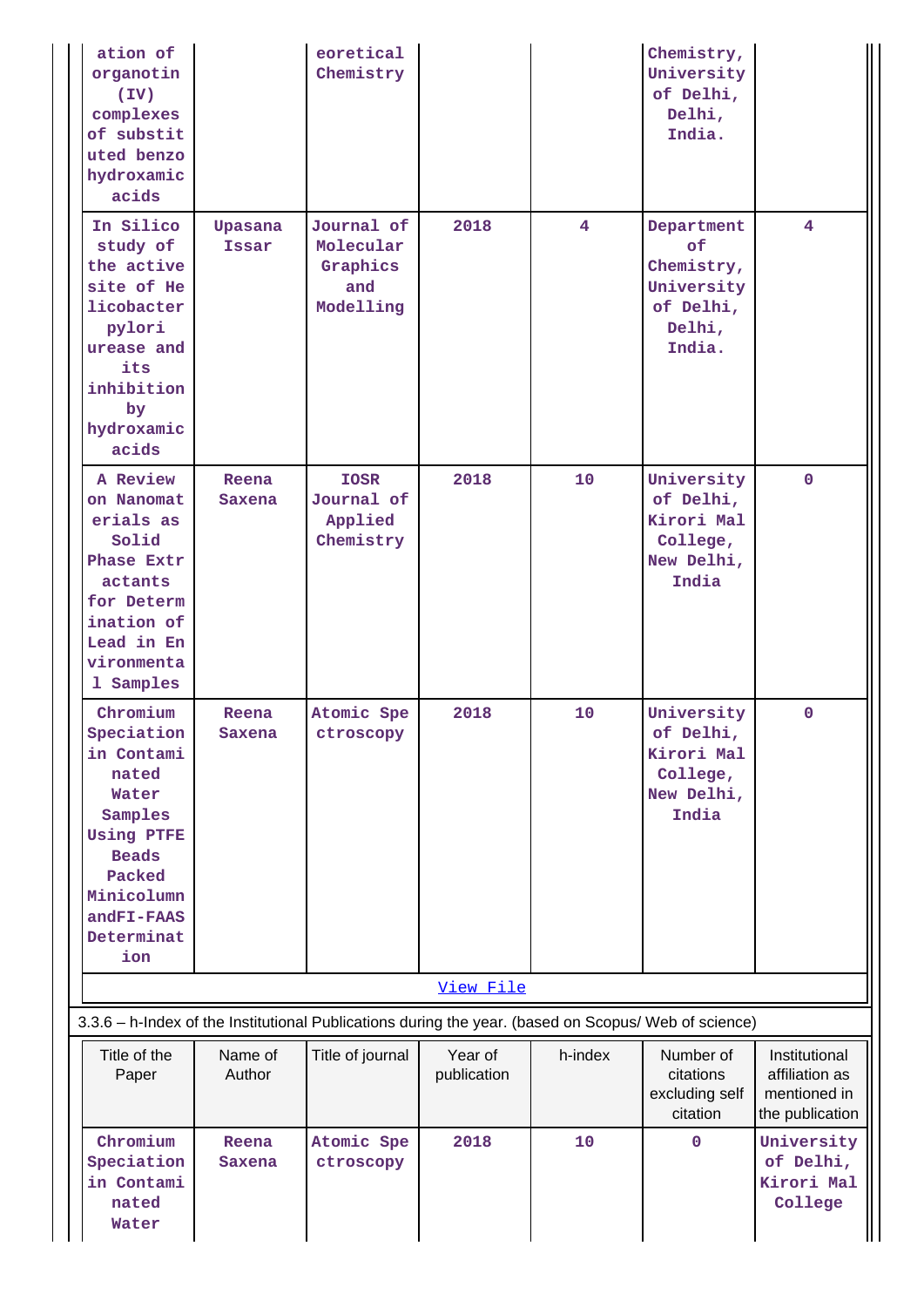| Samples<br><b>Using PTFE</b><br><b>Beads</b><br>Packed<br>Minicolumn<br>and FI-<br><b>FAAS Deter</b><br>mination                                                                                              |                     |                                                   |      |              |              |                                                                                                                |
|---------------------------------------------------------------------------------------------------------------------------------------------------------------------------------------------------------------|---------------------|---------------------------------------------------|------|--------------|--------------|----------------------------------------------------------------------------------------------------------------|
| A Review<br>on Nanomat<br>erials as<br>Solid<br>Phase Extr<br>actants<br>for Determ<br>ination of<br>Lead in En<br>vironmenta<br>1 Samples                                                                    | Reena<br>Saxena     | <b>IOSR</b><br>Journal of<br>Applied<br>Chemistry | 2018 | 10           | $\mathbf{0}$ | University<br>of Delhi,<br>Kirori Mal<br>College,                                                              |
| Equilibriu<br>m and<br>Kinetics<br>Studies by<br>using<br>Spirulina<br>platensis<br>as a<br>Biosorbent<br>for the<br>Toxic<br>Metal Ions                                                                      | Arun Kant           | Chemical<br>Science<br>Review and<br>Letters      | 2018 | $\mathbf{1}$ | $\mathbf{0}$ | Department<br>of<br>Chemistry,<br>Kirori Mal<br>College,<br>University<br>of Delhi,<br><b>Delhi-1100</b><br>07 |
| Anti-<br>corrosion<br>performanc<br>e of eco-<br>friendly<br>inhibitor<br>$(2$ - aminob<br>enzyl) tri<br>phenylphos<br>phonium<br>bromide<br>ionic<br>liquid on<br>mild steel<br>in 0.5 M<br>sulfuric<br>acid | Hemlata<br>Vashisht | Journal of<br>Molecular<br>Liquids                | 2018 | 7            | 1            | Department<br>оf<br>Chemistry,<br>Kirori Mal<br>College,<br>University<br>of Delhi,<br>Delhi<br>110007         |
| Nanoneurom<br>edicines<br>for neurod<br>egenerativ<br>e diseases                                                                                                                                              | Geetanjali          | Nanoscienc<br>e Nanotech<br>nolo gy -<br>Asia     | 2018 | $\mathbf{0}$ | $\mathbf{0}$ | University<br>of Delhi,<br>Kirori Mal<br>College,<br>New Delhi,<br>India                                       |
| Solid<br>Flavinium                                                                                                                                                                                            | Geetanjali          | Materials<br>Today                                | 2018 | $\mathbf 0$  | $\mathbf 0$  | University<br>of Delhi,                                                                                        |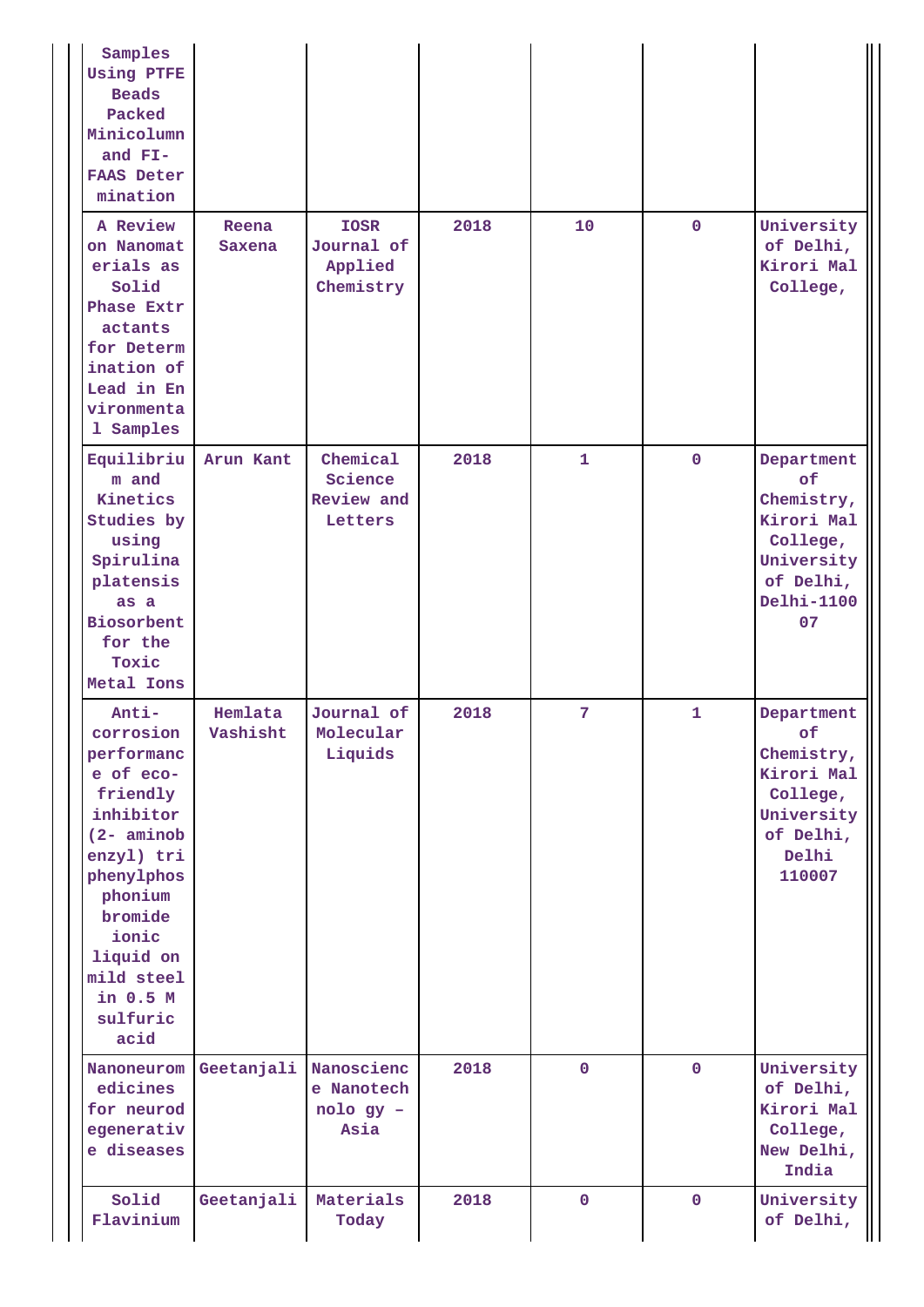| perchlorat<br>e salt as<br>catalyst<br>for Bayer-<br>Villiger<br>Oxidation:<br>Effect of<br>N10 chain<br>length                                                                                               |                          | Proceeding                                                                            |           |              |             | Kirori Mal<br>College,<br>New Delhi,<br>India                            |
|---------------------------------------------------------------------------------------------------------------------------------------------------------------------------------------------------------------|--------------------------|---------------------------------------------------------------------------------------|-----------|--------------|-------------|--------------------------------------------------------------------------|
| Electroche<br>mical and<br>spectrosco<br>pic<br>studies of<br>riboflavin                                                                                                                                      | Geetanjali               | Analytical<br>Chemistry<br>Letters                                                    | 2018      | $\mathbf 0$  | $\mathbf 0$ | University<br>of Delhi,<br>Kirori Mal<br>College,<br>New Delhi,<br>India |
| Chemical D<br>egradation<br>of Poly(bi<br>sphenol A<br>carbonate)<br>waste<br>materials:<br>A Review                                                                                                          | Geetanjali               | Chemistry<br>Select                                                                   | 2018      | $\mathbf 0$  | $\mathbf 0$ | University<br>of Delhi,<br>Kirori Mal<br>College,<br>New Delhi,<br>India |
| Evaluation<br>of Norflox<br>acin and<br>Ofloxacin<br>as<br>corrosion<br>inhibitors<br>for mild<br>steel in<br>different<br>acids:<br>Weight<br>Loss Data                                                      | Kalpana<br><b>Bhrara</b> | Internatio<br>nal<br>Journal of<br>Creative<br>Research<br>and<br>Thought             | 2018      | $\mathbf 0$  | $\mathbf 0$ | University<br>of Delhi,<br>Kirori Mal<br>College,<br>New Delhi,<br>India |
| Evaluation<br>of polysor<br>bate 20 as<br>corrosion<br>inhibitor<br>for mild<br>steel in<br>acidic<br>medium and<br>the synerg<br>istic<br>effect of<br>a<br>conducting<br>polymer, p<br>olyethoxya<br>niline | Kalpana<br><b>Bhrara</b> | Internatio<br>nal<br>Journal of<br>Engineerin<br>g Sciences<br>Research<br>Technology | 2018      | $\mathbf{0}$ | $\mathbf 0$ | University<br>of Delhi,<br>Kirori Mal<br>College,<br>New Delhi,<br>India |
|                                                                                                                                                                                                               |                          |                                                                                       | View File |              |             |                                                                          |
| 3.3.7 - Faculty participation in Seminars/Conferences and Symposia during the year:                                                                                                                           |                          |                                                                                       |           |              |             |                                                                          |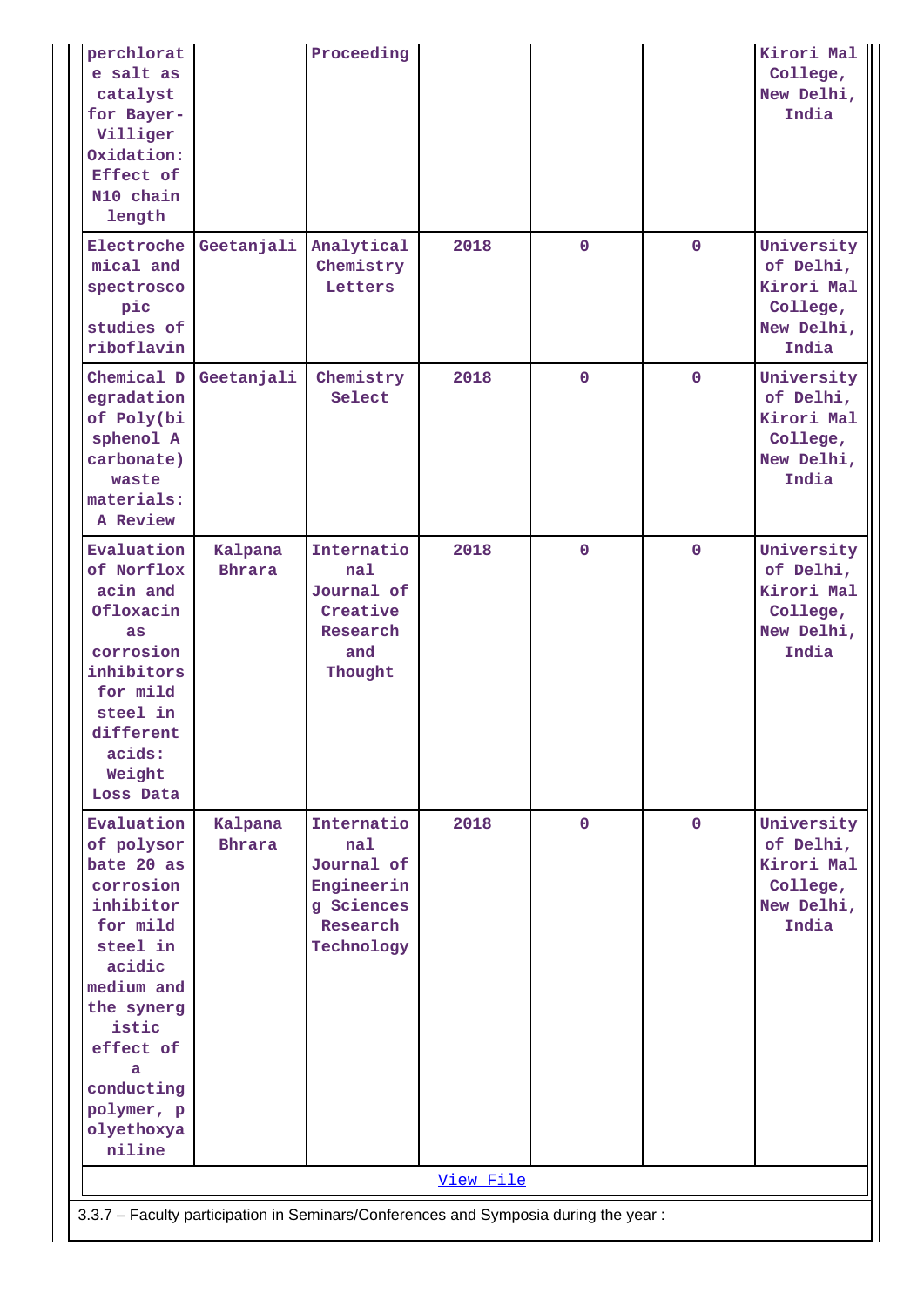| Number of Faculty                                                                                                                                                                                                  |                                                                            | International                                                                                                                                        | National                                                       |           | <b>State</b>                                             |                                        | Local                                                    |  |  |
|--------------------------------------------------------------------------------------------------------------------------------------------------------------------------------------------------------------------|----------------------------------------------------------------------------|------------------------------------------------------------------------------------------------------------------------------------------------------|----------------------------------------------------------------|-----------|----------------------------------------------------------|----------------------------------------|----------------------------------------------------------|--|--|
| Attended/Semina<br>rs/Workshops                                                                                                                                                                                    |                                                                            | 25                                                                                                                                                   | 29                                                             |           | 4                                                        |                                        | 0                                                        |  |  |
| Presented<br>papers                                                                                                                                                                                                |                                                                            | 12                                                                                                                                                   | 15                                                             |           | 6                                                        |                                        | 0                                                        |  |  |
| Resource<br>persons                                                                                                                                                                                                |                                                                            | 12                                                                                                                                                   | 24                                                             |           | 5                                                        |                                        | $\mathbf 0$                                              |  |  |
|                                                                                                                                                                                                                    | View File                                                                  |                                                                                                                                                      |                                                                |           |                                                          |                                        |                                                          |  |  |
| 3.4 - Extension Activities                                                                                                                                                                                         |                                                                            |                                                                                                                                                      |                                                                |           |                                                          |                                        |                                                          |  |  |
| 3.4.1 – Number of extension and outreach programmes conducted in collaboration with industry, community and<br>Non- Government Organisations through NSS/NCC/Red cross/Youth Red Cross (YRC) etc., during the year |                                                                            |                                                                                                                                                      |                                                                |           |                                                          |                                        |                                                          |  |  |
|                                                                                                                                                                                                                    | Title of the activities<br>Organising unit/agency/<br>collaborating agency |                                                                                                                                                      |                                                                |           | Number of teachers<br>participated in such<br>activities |                                        | Number of students<br>participated in such<br>activities |  |  |
|                                                                                                                                                                                                                    |                                                                            | No Data Entered/Not Applicable !!!                                                                                                                   |                                                                |           |                                                          |                                        |                                                          |  |  |
|                                                                                                                                                                                                                    |                                                                            |                                                                                                                                                      |                                                                | View File |                                                          |                                        |                                                          |  |  |
| 3.4.2 - Awards and recognition received for extension activities from Government and other recognized bodies<br>during the year                                                                                    |                                                                            |                                                                                                                                                      |                                                                |           |                                                          |                                        |                                                          |  |  |
| Name of the activity<br>Award/Recognition                                                                                                                                                                          |                                                                            |                                                                                                                                                      |                                                                |           | <b>Awarding Bodies</b>                                   | Number of students<br><b>Benefited</b> |                                                          |  |  |
| 0                                                                                                                                                                                                                  | $\mathbf 0$                                                                |                                                                                                                                                      |                                                                |           | $\mathbf 0$                                              |                                        |                                                          |  |  |
|                                                                                                                                                                                                                    |                                                                            |                                                                                                                                                      | No file uploaded.                                              |           |                                                          |                                        |                                                          |  |  |
| 3.4.3 - Students participating in extension activities with Government Organisations, Non-Government<br>Organisations and programmes such as Swachh Bharat, Aids Awareness, Gender Issue, etc. during the year     |                                                                            |                                                                                                                                                      |                                                                |           |                                                          |                                        |                                                          |  |  |
| Name of the scheme                                                                                                                                                                                                 |                                                                            | Organising unit/Agen<br>cy/collaborating<br>agency                                                                                                   | Name of the activity                                           |           | Number of teachers<br>participated in such<br>activites  |                                        | Number of students<br>participated in such<br>activites  |  |  |
| Swach Bharat<br>Abhiyan                                                                                                                                                                                            |                                                                            | NCC 5 DBN IDGBN                                                                                                                                      | Pledge, Poster<br>making and<br>Rally in the<br>college campus |           | $\mathbf{2}$                                             |                                        | 150                                                      |  |  |
| <b>VILLAGE</b><br><b>UNNAT BHARAT</b><br><b>ADOPTION</b><br><b>ABHIYAN</b>                                                                                                                                         |                                                                            | Village Level<br>Surveys and<br>House Hold<br>Surveys of 5<br>villages of<br>Bulandshahr -<br>Munni, Rudri,<br>Bhogpura,<br>Narayanpur,<br>Shahyapur |                                                                | 1         |                                                          | 6                                      |                                                          |  |  |
| <u>View File</u>                                                                                                                                                                                                   |                                                                            |                                                                                                                                                      |                                                                |           |                                                          |                                        |                                                          |  |  |
|                                                                                                                                                                                                                    | 3.5 - Collaborations                                                       |                                                                                                                                                      |                                                                |           |                                                          |                                        |                                                          |  |  |
| 3.5.1 – Number of Collaborative activities for research, faculty exchange, student exchange during the year                                                                                                        |                                                                            |                                                                                                                                                      |                                                                |           |                                                          |                                        |                                                          |  |  |
| Nature of activity                                                                                                                                                                                                 |                                                                            | Participant                                                                                                                                          |                                                                |           | Source of financial support                              |                                        | Duration                                                 |  |  |
| 0                                                                                                                                                                                                                  | $\mathbf 0$                                                                |                                                                                                                                                      |                                                                |           | 0                                                        | 0                                      |                                                          |  |  |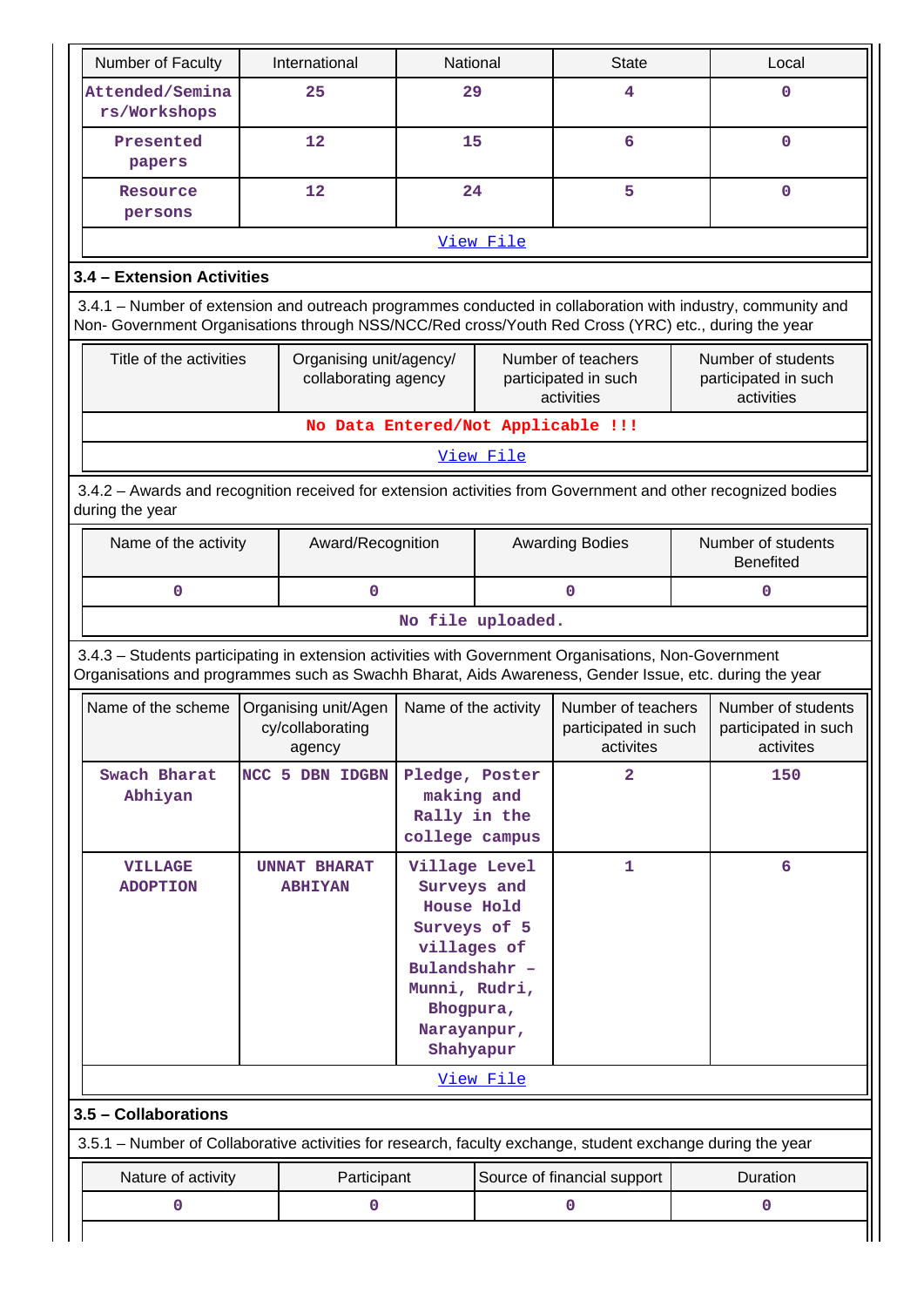3.5.2 – Linkages with institutions/industries for internship, on-the- job training, project work, sharing of research facilities etc. during the year

| rading oto. during the year |                                                                                                                   |                                                                                                                        |                      |                    |                  |
|-----------------------------|-------------------------------------------------------------------------------------------------------------------|------------------------------------------------------------------------------------------------------------------------|----------------------|--------------------|------------------|
| Nature of linkage           | Title of the<br>linkage                                                                                           | Name of the<br>partnering<br>institution/<br>industry<br>/research lab<br>with contact<br>details                      | <b>Duration From</b> | <b>Duration To</b> | Participant      |
| Internship                  | Sectoral<br>Analysis of<br><b>Stock Market</b><br>and Consumer<br>Behavior                                        | <b>IFCI</b><br>Financial<br>Services<br>Pvt. Ltd                                                                       | 01/05/2019           | 10/07/2019         | Unnati<br>Tanwar |
| Internship<br>(Trainee)     | Analysis and<br>Writing<br>Project<br>Report<br>Project<br>Analysis on<br>profitabilit<br>y of HUDCO              | Human<br>Settlement<br>Management<br>Institute<br>(HSMI)<br>Housing And<br>Urban<br>Development<br>Corporation<br>Ltd. | 13/06/2019           | 12/07/2019         | Arushi<br>Pathak |
| Project                     | To Organise<br>"Indian<br>youth<br>conclave"<br>for school<br>and college<br>students                             | My Captain<br>Education<br>Start Up<br>company http<br>$s$ ://www.myca<br>ptain.in/                                    | 20/05/2019           | 01/09/2019         | Unnati Nanda     |
| Internship                  | Ground study<br>of swatch<br><b>Bharat</b><br>abhiyaan                                                            | Niti Aayog,<br>Rural<br>Development<br>Vertical<br>Government<br>of India                                              | 03/06/2018           | 13/07/2018         | Vrinda<br>Sharma |
| Internship                  | Collecting<br>demographic<br>data,<br>working with<br>Self-help<br>groups,<br>conducting<br>literacy<br>workshops | Princess<br>Diya Kumari<br>foundation,<br>Badal Mahal,<br>Talkatora<br>Rd, Jaipur,<br>Rajasthan<br>302002              | 17/12/2018           | 17/01/2019         | Vrinda<br>Sharma |
| Internship                  | Study of<br>Commercial<br>Real estate<br>as an asset<br>class for<br>investment<br>portfolio                      | Indian<br>Council for<br>Research on<br>Internationa<br>1 EICICI<br>Home Finance<br>Co http://ww<br>w.icicihfc.c       | 10/06/2019           | 10/07/2019         | Shreya Jain      |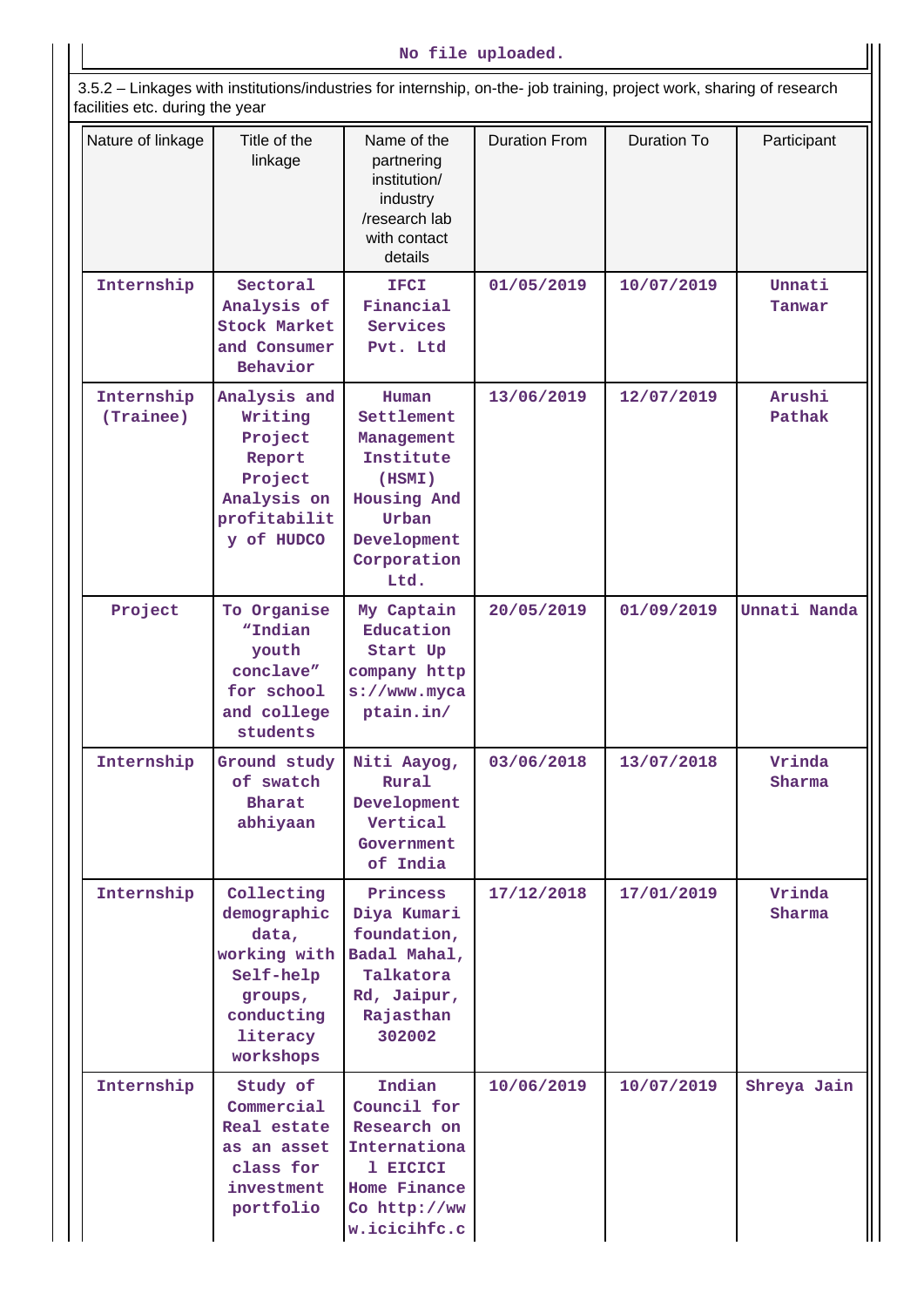|                      |                                                                     | omconomic<br>Relations<br>(ICRIER)                                                                                                      |            |            |                   |  |  |
|----------------------|---------------------------------------------------------------------|-----------------------------------------------------------------------------------------------------------------------------------------|------------|------------|-------------------|--|--|
| Internship           | <b>Business</b><br>Development<br>Intern                            | My Captain<br>Education<br>Start Up<br>company http<br>$s$ ://www.myca<br>ptain.in/                                                     | 01/07/2019 | 01/08/2019 | Amal              |  |  |
| Internship           | Research<br>Intern                                                  | Concept<br>India Pvt<br>Ltd. worked<br>with Ranchi<br>smart City<br>Cooperation<br>and Hubbali<br>Dharwad<br>smart city<br>cooperation. | 20/05/2018 | 20/07/2019 | Tathagat<br>Singh |  |  |
| Project<br>Volunteer | Campaign<br>Volunteer<br>for winter<br>clothes<br>donation<br>drive | Shuddhi NGO<br>82, DDA<br>Complex,<br>Block LU,<br>Uttari<br>Pitampura,<br>Pitam Pura,<br>New Delhi,<br>Delhi 110034                    | 01/12/2018 | 31/12/2018 | Tathagat<br>Singh |  |  |
| Internship           | Teaching<br>intern-<br>Teaching und<br>erprivileged<br>students     | Smile<br>Foundation h<br>ttps://www.s<br>milefoundati<br>onindia.org/                                                                   | 01/01/2019 | 01/03/2019 | Tathagat<br>Singh |  |  |
| View File            |                                                                     |                                                                                                                                         |            |            |                   |  |  |

 3.5.3 – MoUs signed with institutions of national, international importance, other universities, industries, corporate houses etc. during the year

| Organisation                                         | Date of MoU signed | Purpose/Activities                        | Number of<br>students/teachers<br>participated under MoUs |  |  |  |  |
|------------------------------------------------------|--------------------|-------------------------------------------|-----------------------------------------------------------|--|--|--|--|
| MEPSC, New Delhi                                     | 06/04/2019         | Skill Development                         | 40                                                        |  |  |  |  |
| <b>NIESBUD</b>                                       | 19/12/2018         | FDP                                       | 30                                                        |  |  |  |  |
| <b>CIDC</b>                                          | 15/01/2019         | Skill Development                         | 20                                                        |  |  |  |  |
| DISET, New Delhi                                     | 01/02/2019         | Technology<br>Development/Solar<br>Energy | 30                                                        |  |  |  |  |
| No file uploaded.                                    |                    |                                           |                                                           |  |  |  |  |
| CDITEDION IV _ INEDASTDHCTHDE AND LEADNING DESOHDCES |                    |                                           |                                                           |  |  |  |  |

# **CRITERION IV – INFRASTRUCTURE AND LEARNING RESOURCES**

# **4.1 – Physical Facilities**

4.1.1 – Budget allocation, excluding salary for infrastructure augmentation during the year

Budget allocated for infrastructure augmentation <br>Budget utilized for infrastructure augmentation <br>Budget utilized for infrastructure development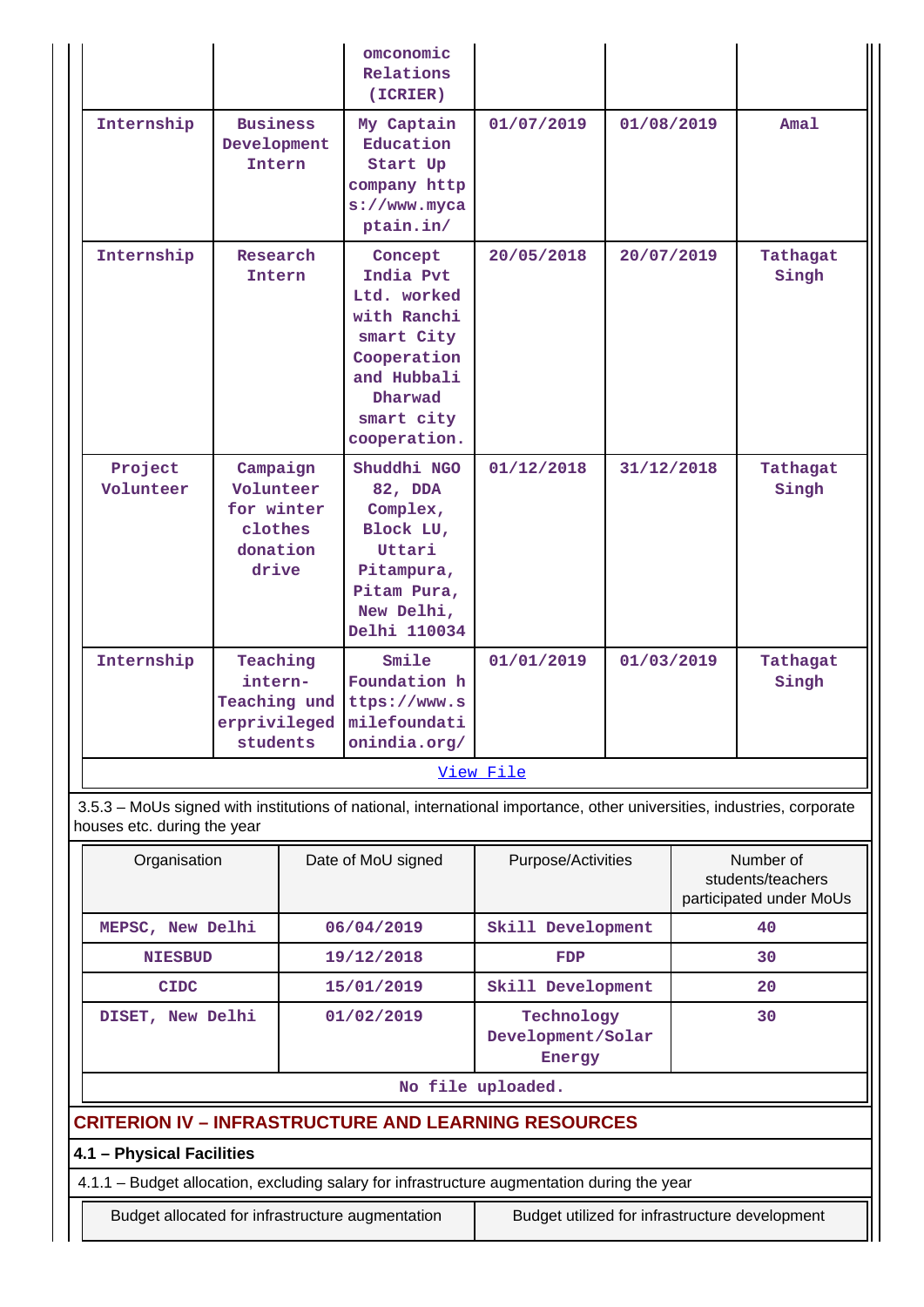|                                                                                                                                                                                                                                                         | 44.57                                                                                |                                                                                                |              | 44.57                                    |                |                                 |                    |  |
|---------------------------------------------------------------------------------------------------------------------------------------------------------------------------------------------------------------------------------------------------------|--------------------------------------------------------------------------------------|------------------------------------------------------------------------------------------------|--------------|------------------------------------------|----------------|---------------------------------|--------------------|--|
| 4.1.2 - Details of augmentation in infrastructure facilities during the year                                                                                                                                                                            |                                                                                      |                                                                                                |              |                                          |                |                                 |                    |  |
|                                                                                                                                                                                                                                                         | <b>Facilities</b>                                                                    |                                                                                                |              |                                          |                | <b>Existing or Newly Added</b>  |                    |  |
| Campus Area                                                                                                                                                                                                                                             |                                                                                      |                                                                                                |              |                                          | Existing       |                                 |                    |  |
| Class rooms                                                                                                                                                                                                                                             |                                                                                      |                                                                                                |              |                                          | Existing       |                                 |                    |  |
|                                                                                                                                                                                                                                                         |                                                                                      | Laboratories                                                                                   |              |                                          |                | Existing                        |                    |  |
|                                                                                                                                                                                                                                                         |                                                                                      | Seminar Halls                                                                                  |              |                                          |                | Existing                        |                    |  |
|                                                                                                                                                                                                                                                         |                                                                                      | Classrooms with LCD facilities                                                                 |              |                                          |                | Existing                        |                    |  |
|                                                                                                                                                                                                                                                         |                                                                                      | Classrooms with Wi-Fi OR LAN                                                                   |              |                                          |                | Existing                        |                    |  |
|                                                                                                                                                                                                                                                         |                                                                                      | Seminar halls with ICT facilities                                                              |              |                                          |                | Existing                        |                    |  |
|                                                                                                                                                                                                                                                         |                                                                                      | Video Centre                                                                                   |              |                                          |                | Existing                        |                    |  |
|                                                                                                                                                                                                                                                         |                                                                                      | Number of important equipments<br>purchased (Greater than 1-0 lakh)<br>during the current year |              |                                          |                | Newly Added                     |                    |  |
|                                                                                                                                                                                                                                                         | Value of the equipment purchased<br>during the year (rs. in lakhs)                   |                                                                                                |              |                                          |                | Newly Added                     |                    |  |
|                                                                                                                                                                                                                                                         |                                                                                      |                                                                                                |              | View File                                |                |                                 |                    |  |
| 4.2 - Library as a Learning Resource                                                                                                                                                                                                                    |                                                                                      |                                                                                                |              |                                          |                |                                 |                    |  |
| 4.2.1 - Library is automated {Integrated Library Management System (ILMS)}                                                                                                                                                                              |                                                                                      |                                                                                                |              |                                          |                |                                 |                    |  |
| software                                                                                                                                                                                                                                                | Name of the ILMS<br>Nature of automation (fully<br>or patially)                      |                                                                                                |              | Version                                  |                |                                 | Year of automation |  |
| <b>NETLIB</b>                                                                                                                                                                                                                                           |                                                                                      | Fully                                                                                          |              |                                          | 3.0.3<br>2002  |                                 |                    |  |
| 4.2.2 - Library Services                                                                                                                                                                                                                                |                                                                                      |                                                                                                |              |                                          |                |                                 |                    |  |
| Library<br>Service Type                                                                                                                                                                                                                                 |                                                                                      | Existing                                                                                       |              | Newly Added<br>Total                     |                |                                 |                    |  |
| <b>Text Books</b>                                                                                                                                                                                                                                       | 2171                                                                                 | 1195883                                                                                        | 1546         |                                          | 1000425        | 3717                            | 2196308            |  |
| Reference<br><b>Books</b>                                                                                                                                                                                                                               | 172                                                                                  | 571429                                                                                         | 192          |                                          | 474655         | 364                             | 1046084            |  |
| Journals                                                                                                                                                                                                                                                | 15                                                                                   | 29739                                                                                          | $\mathbf{0}$ |                                          | 32187          | 15                              | 61926              |  |
| CD & Video                                                                                                                                                                                                                                              | 120                                                                                  | $\mathbf 0$                                                                                    | 0            |                                          | 0              | 120                             | 0                  |  |
| e-Books                                                                                                                                                                                                                                                 | 2343                                                                                 | 1767312                                                                                        | 1738         |                                          | 1475080        | 4081                            | 3242392            |  |
|                                                                                                                                                                                                                                                         |                                                                                      |                                                                                                |              | View File                                |                |                                 |                    |  |
| 4.2.3 - E-content developed by teachers such as: e-PG- Pathshala, CEC (under e-PG- Pathshala CEC (Under<br>Graduate) SWAYAM other MOOCs platform NPTEL/NMEICT/any other Government initiatives & institutional<br>(Learning Management System (LMS) etc |                                                                                      |                                                                                                |              |                                          |                |                                 |                    |  |
| Name of the Teacher<br>Name of the Module                                                                                                                                                                                                               |                                                                                      |                                                                                                |              | Platform on which module<br>is developed |                | Date of launching e-<br>content |                    |  |
|                                                                                                                                                                                                                                                         | Dr Haren Ram Chiary Paper No.: 06,<br>Paper Name: Animal<br>Physiology (total:<br>7) |                                                                                                |              |                                          | e-PG-Pathshala | 17/01/2019                      |                    |  |
| Dr Haren Ram Chiary Paper No.: 08,                                                                                                                                                                                                                      |                                                                                      | Paper Name: Biology<br>of Parasitism                                                           |              |                                          | e-PG-Pathshala | 17/01/2019                      |                    |  |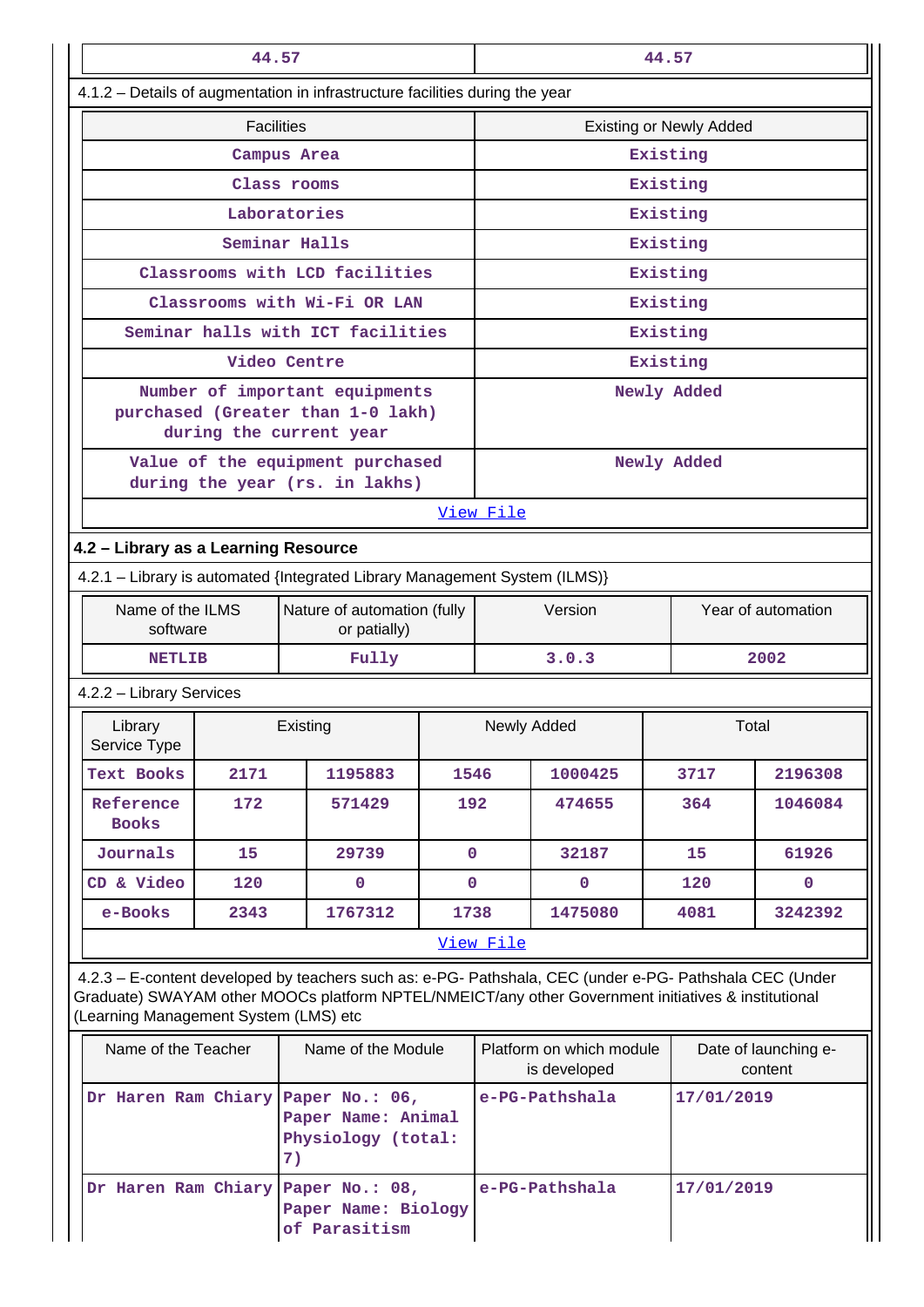|                                                                                                                                                                                                                                                                          |                                           |                 | (total: 6)                                                                                                                                                                                                                                                                                                                                                                                                                                                                                                                                                                                                                                       |                     |                     |                                           |                    |                                                                |               |
|--------------------------------------------------------------------------------------------------------------------------------------------------------------------------------------------------------------------------------------------------------------------------|-------------------------------------------|-----------------|--------------------------------------------------------------------------------------------------------------------------------------------------------------------------------------------------------------------------------------------------------------------------------------------------------------------------------------------------------------------------------------------------------------------------------------------------------------------------------------------------------------------------------------------------------------------------------------------------------------------------------------------------|---------------------|---------------------|-------------------------------------------|--------------------|----------------------------------------------------------------|---------------|
|                                                                                                                                                                                                                                                                          |                                           | 3)              | Dr Haren Ram Chiary Paper No.: 10,<br>Immunology (total:                                                                                                                                                                                                                                                                                                                                                                                                                                                                                                                                                                                         |                     | e-PG-Pathshala      |                                           |                    | 17/01/2019                                                     |               |
|                                                                                                                                                                                                                                                                          |                                           |                 | Dr Haren Ram Chiary Paper No.: 15,<br>Paper Name:<br>Molecular and Cell<br>Biology (total: 2)                                                                                                                                                                                                                                                                                                                                                                                                                                                                                                                                                    |                     | e-PG-Pathshala      |                                           |                    | 17/01/2019                                                     |               |
| Dr Haren Ram Chiary Paper No.: 12,<br>17/01/2019<br>e-PG-Pathshala<br>Paper Name:<br>Principles of<br>Ecology (total: 21)                                                                                                                                                |                                           |                 |                                                                                                                                                                                                                                                                                                                                                                                                                                                                                                                                                                                                                                                  |                     |                     |                                           |                    |                                                                |               |
|                                                                                                                                                                                                                                                                          |                                           |                 |                                                                                                                                                                                                                                                                                                                                                                                                                                                                                                                                                                                                                                                  |                     | View File           |                                           |                    |                                                                |               |
| 4.3 - IT Infrastructure                                                                                                                                                                                                                                                  |                                           |                 |                                                                                                                                                                                                                                                                                                                                                                                                                                                                                                                                                                                                                                                  |                     |                     |                                           |                    |                                                                |               |
| 4.3.1 - Technology Upgradation (overall)                                                                                                                                                                                                                                 |                                           |                 |                                                                                                                                                                                                                                                                                                                                                                                                                                                                                                                                                                                                                                                  |                     |                     |                                           |                    |                                                                |               |
| <b>Type</b>                                                                                                                                                                                                                                                              | <b>Total Co</b><br>mputers                | Computer<br>Lab | Internet                                                                                                                                                                                                                                                                                                                                                                                                                                                                                                                                                                                                                                         | Browsing<br>centers | Computer<br>Centers | Office                                    | Departme<br>nts    | Available<br><b>Bandwidt</b><br>h (MBPS/<br>GBPS)              | <b>Others</b> |
| Existin<br>g                                                                                                                                                                                                                                                             | 228                                       | 3               | $\mathbf{0}$                                                                                                                                                                                                                                                                                                                                                                                                                                                                                                                                                                                                                                     | 1                   | $\mathbf{0}$        | 1                                         | 19                 | 56                                                             | $\mathbf{0}$  |
| Added                                                                                                                                                                                                                                                                    | $\overline{2}$                            | $\mathbf 0$     | $\mathbf{O}$                                                                                                                                                                                                                                                                                                                                                                                                                                                                                                                                                                                                                                     | $\mathbf{0}$        | $\mathbf{0}$        | $\mathbf{0}$                              | $\mathbf{0}$       | $\mathbf{0}$                                                   | $\mathbf{0}$  |
| Total                                                                                                                                                                                                                                                                    | 230                                       | 3               | $\mathbf{0}$                                                                                                                                                                                                                                                                                                                                                                                                                                                                                                                                                                                                                                     | 1                   | $\mathbf{0}$        | 1                                         | 19                 | 56                                                             | $\mathbf{0}$  |
| 4.3.3 - Facility for e-content                                                                                                                                                                                                                                           |                                           |                 |                                                                                                                                                                                                                                                                                                                                                                                                                                                                                                                                                                                                                                                  |                     | 54 MBPS/ GBPS       |                                           |                    |                                                                |               |
|                                                                                                                                                                                                                                                                          |                                           |                 | Name of the e-content development facility                                                                                                                                                                                                                                                                                                                                                                                                                                                                                                                                                                                                       |                     |                     |                                           | recording facility | Provide the link of the videos and media centre and            |               |
|                                                                                                                                                                                                                                                                          |                                           |                 | No Data Entered/Not Applicable !!!                                                                                                                                                                                                                                                                                                                                                                                                                                                                                                                                                                                                               |                     |                     |                                           |                    |                                                                |               |
|                                                                                                                                                                                                                                                                          |                                           |                 | 4.4 - Maintenance of Campus Infrastructure                                                                                                                                                                                                                                                                                                                                                                                                                                                                                                                                                                                                       |                     |                     |                                           |                    |                                                                |               |
| component, during the year                                                                                                                                                                                                                                               |                                           |                 | 4.4.1 – Expenditure incurred on maintenance of physical facilities and academic support facilities, excluding salary                                                                                                                                                                                                                                                                                                                                                                                                                                                                                                                             |                     |                     |                                           |                    |                                                                |               |
|                                                                                                                                                                                                                                                                          | Assigned Budget on<br>academic facilities |                 | Expenditure incurred on<br>maintenance of academic<br>facilities                                                                                                                                                                                                                                                                                                                                                                                                                                                                                                                                                                                 |                     |                     | Assigned budget on<br>physical facilities |                    | Expenditure incurredon<br>maintenance of physical<br>facilites |               |
|                                                                                                                                                                                                                                                                          | 50                                        |                 | 147.48                                                                                                                                                                                                                                                                                                                                                                                                                                                                                                                                                                                                                                           |                     |                     | 44.57                                     |                    | 44.57                                                          |               |
| 4.4.2 – Procedures and policies for maintaining and utilizing physical, academic and support facilities - laboratory,<br>library, sports complex, computers, classrooms etc. (maximum 500 words) (information to be available in<br>institutional Website, provide link) |                                           |                 |                                                                                                                                                                                                                                                                                                                                                                                                                                                                                                                                                                                                                                                  |                     |                     |                                           |                    |                                                                |               |
|                                                                                                                                                                                                                                                                          |                                           |                 | Physical resources like class room, library, facility rooms etc. are being<br>renovated. All the class rooms have internet connection and are also well lit<br>and ventilated. At the end of each semester, a team physically checks the<br>maintenance required in each room of the college and proper action is taken. In<br>academics, guidelines of University of Delhi is implemented for the Choice<br>Based Credit Course. Evaluation system, students' performance and their<br>involvement in different learning programs is in accordance with the suggested<br>guidelines of the Delhi University. The college has developed internal |                     |                     |                                           |                    |                                                                |               |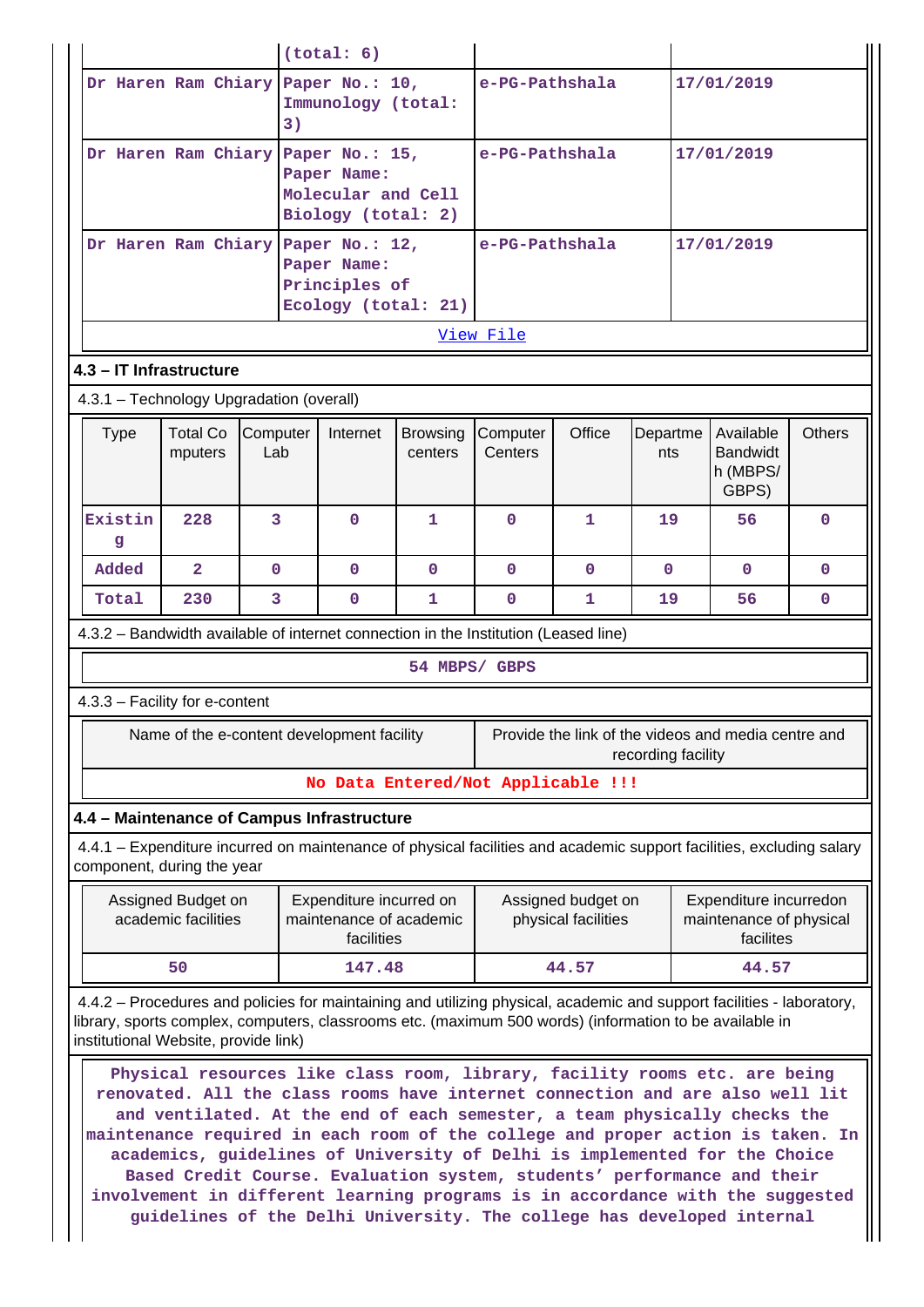**evaluation system to enrich the syllabus and check the performance of the students. Continuous evaluation is made by the teachers and students are informed within the stipulated time decided by the College. All the information regarding the marks and attendance of students are uploaded on the website and feedback from students to report discrepancies is collected in a short period of display. For support facilities, college has separate committees which consists of teachers, non-teaching staff and students to understand and support all the stakeholders and beneficiaries of the college. The members of the concerned support facilities convene meeting regularly in a semester to understand and organize different activities to support the main functions of the college. The teachers, other staff members, and students work together to use the support faculties at optimum level. As per the guidelines, each committee member tries to minimize the cost, energy, and wastage. There is Maintenance Grant for Colleges for maintenance and development of Infrastructure of the college. Regular servicing and repair is being conducted by the college. Annual Maintenance Contract of equipment, projectors, computers and air conditioners in the college is done. The Library has separate Reading Halls, digital catalogue and a section reserved for the blind students. Digital Record keeping of various instruments purchased during the financial year is maintained centrally by the college. The College adopts procedure for purchase of all materials/equipment/instruments/chemicals/consumables as per the General Finance Rules of Government of India. Separate record for equipment/instrument and other non-consumable is maintained in respective departments. Annual Stock**

**Taking/Weeding/Physical checking is done**

http://www.kmcollege.ac.in

# **CRITERION V – STUDENT SUPPORT AND PROGRESSION**

#### **5.1 – Student Support**

5.1.1 – Scholarships and Financial Support

|                                         | Name/Title of the scheme | Number of students | Amount in Rupees |  |  |  |
|-----------------------------------------|--------------------------|--------------------|------------------|--|--|--|
| Financial Support<br>from institution   | Fee Concession           | 289                | 858000           |  |  |  |
| Financial Support<br>from Other Sources |                          |                    |                  |  |  |  |
| a) National                             | Handicap, misc.PH.       | 57                 | 685929           |  |  |  |
| b) International                        | <b>NIL</b>               | 0                  |                  |  |  |  |
| View File                               |                          |                    |                  |  |  |  |

 5.1.2 – Number of capability enhancement and development schemes such as Soft skill development, Remedial coaching, Language lab, Bridge courses, Yoga, Meditation, Personal Counselling and Mentoring etc.,

| Name of the capability<br>enhancement scheme    | Date of implemetation | Number of students<br>enrolled | Agencies involved   |  |  |
|-------------------------------------------------|-----------------------|--------------------------------|---------------------|--|--|
| MentorMentee<br>Programme                       | 20/07/2018            | 25                             | Kirori Mal College  |  |  |
| Committee for<br>catering students<br>diversity | 01/05/2018            | 6                              | University of Delhi |  |  |
| No file uploaded.                               |                       |                                |                     |  |  |

 5.1.3 – Students benefited by guidance for competitive examinations and career counselling offered by the institution during the year

| Year | Name of the | Number of | Number of | Number of    | Number of           |
|------|-------------|-----------|-----------|--------------|---------------------|
|      | scheme      | benefited | benefited | students who | studentsp placed II |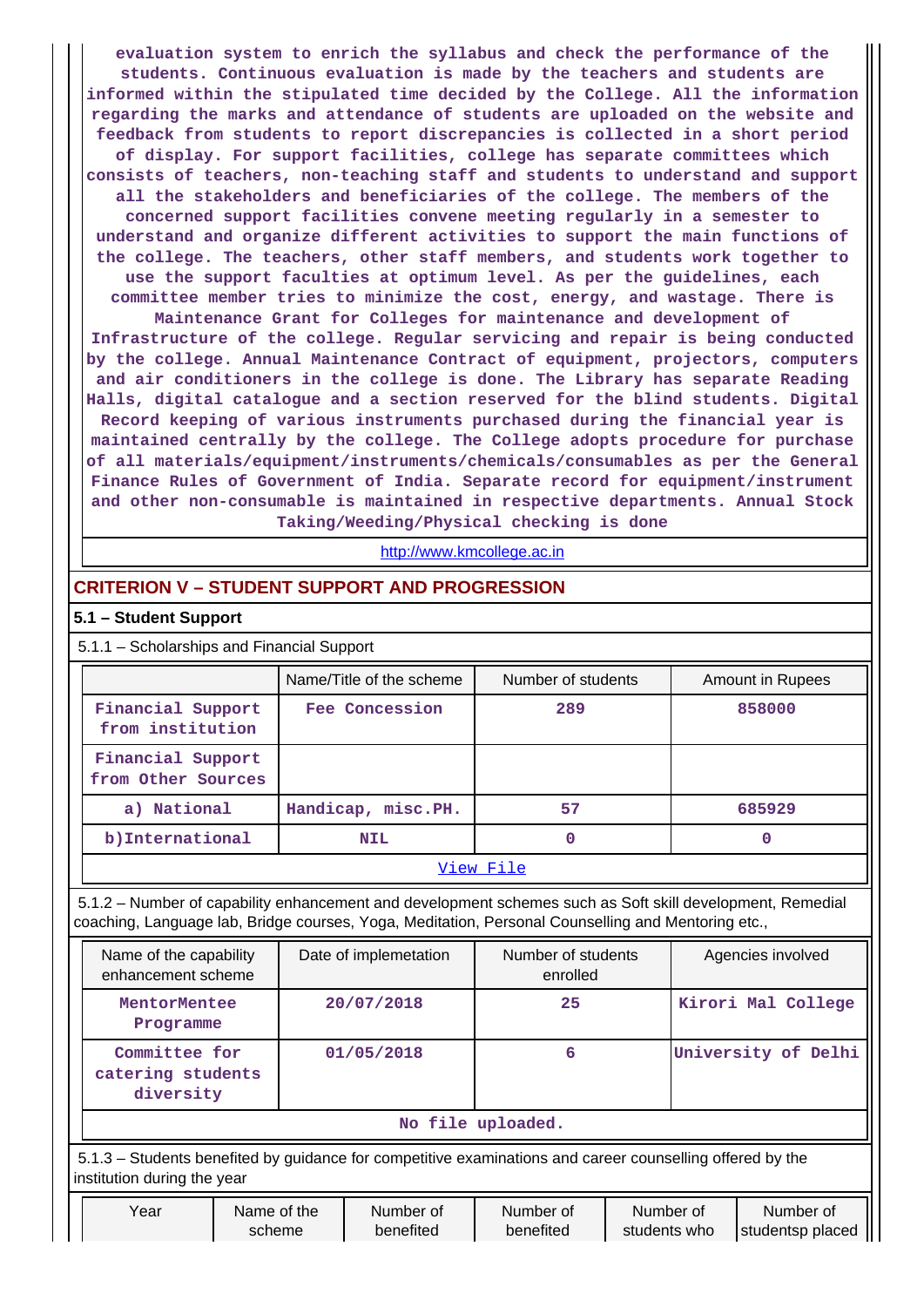|                                                                                                                                                                |                                                             | students for<br>competitive<br>examination                                                                           | students by<br>career<br>counseling<br>activities                                                                                                               | have passedin<br>the comp. exam                                                                                 |                                     |
|----------------------------------------------------------------------------------------------------------------------------------------------------------------|-------------------------------------------------------------|----------------------------------------------------------------------------------------------------------------------|-----------------------------------------------------------------------------------------------------------------------------------------------------------------|-----------------------------------------------------------------------------------------------------------------|-------------------------------------|
| 2018                                                                                                                                                           | Kartavya,<br>The Civil<br>Services<br>Society               | 150                                                                                                                  | 19                                                                                                                                                              | 5                                                                                                               | 5                                   |
| 2018                                                                                                                                                           | The Round<br>Table                                          | 200                                                                                                                  | $\mathbf 0$                                                                                                                                                     | $\mathbf 0$                                                                                                     | $\mathbf 0$                         |
|                                                                                                                                                                |                                                             |                                                                                                                      | View File                                                                                                                                                       |                                                                                                                 |                                     |
| 5.1.4 – Institutional mechanism for transparency, timely redressal of student grievances, Prevention of sexual<br>harassment and ragging cases during the year |                                                             |                                                                                                                      |                                                                                                                                                                 |                                                                                                                 |                                     |
| Total grievances received                                                                                                                                      |                                                             | Number of grievances redressed                                                                                       |                                                                                                                                                                 | Avg. number of days for grievance<br>redressal                                                                  |                                     |
| 6                                                                                                                                                              |                                                             | 6                                                                                                                    |                                                                                                                                                                 | 12                                                                                                              |                                     |
| 5.2 - Student Progression                                                                                                                                      |                                                             |                                                                                                                      |                                                                                                                                                                 |                                                                                                                 |                                     |
| 5.2.1 - Details of campus placement during the year                                                                                                            |                                                             |                                                                                                                      |                                                                                                                                                                 |                                                                                                                 |                                     |
| Nameof                                                                                                                                                         | On campus<br>Number of                                      | Number of                                                                                                            | Nameof                                                                                                                                                          | Off campus<br>Number of                                                                                         | Number of                           |
| organizations<br>visited                                                                                                                                       | students<br>participated                                    | stduents placed                                                                                                      | organizations<br>visited                                                                                                                                        | students<br>participated                                                                                        | stduents placed                     |
| <b>Boston</b><br>Consulting<br>Group,<br>EYGDS,<br>Deloitte,<br>PwC India,<br>DE Shaw,<br>ITC,<br>IDInsight<br>and<br>Tresvista.                               | 500                                                         | 76                                                                                                                   | Abacus, ENY,<br>The Oberoi<br>Group, SP<br>Global, Josh<br>Talks,<br>Chartered<br>Club etc.<br>(47)<br>companies)                                               | 380                                                                                                             | 29                                  |
|                                                                                                                                                                |                                                             |                                                                                                                      | View File                                                                                                                                                       |                                                                                                                 |                                     |
| 5.2.2 - Student progression to higher education in percentage during the year                                                                                  |                                                             |                                                                                                                      |                                                                                                                                                                 |                                                                                                                 |                                     |
| Year                                                                                                                                                           | Number of<br>students<br>enrolling into<br>higher education | Programme<br>graduated from                                                                                          | Depratment<br>graduated from                                                                                                                                    | Name of<br>institution joined                                                                                   | Name of<br>programme<br>admitted to |
| 2018                                                                                                                                                           | 432                                                         | $B.A(H)$ , $B.Com$<br>$(H)$ , B. Com $(P)$<br>$,B.$ Sc. $(H)$ , $B.$<br>A. (Programme<br>), B.Sc. (Life<br>Sciences) | History,<br>Political<br>Science,<br>Geography,<br>Economics,<br>English,<br>Hindi, Urdu,<br>Commerce,<br>Computer Sci<br>ence, Mathema<br>tics,<br>Statistics, | University<br>of Delhi,<br>Jawaharlal<br>Nehru<br>University,<br>Punjab<br>University,<br>BHU, NIT,<br>IIT. etc | M.A. M.Sc<br>Bed LL.B               |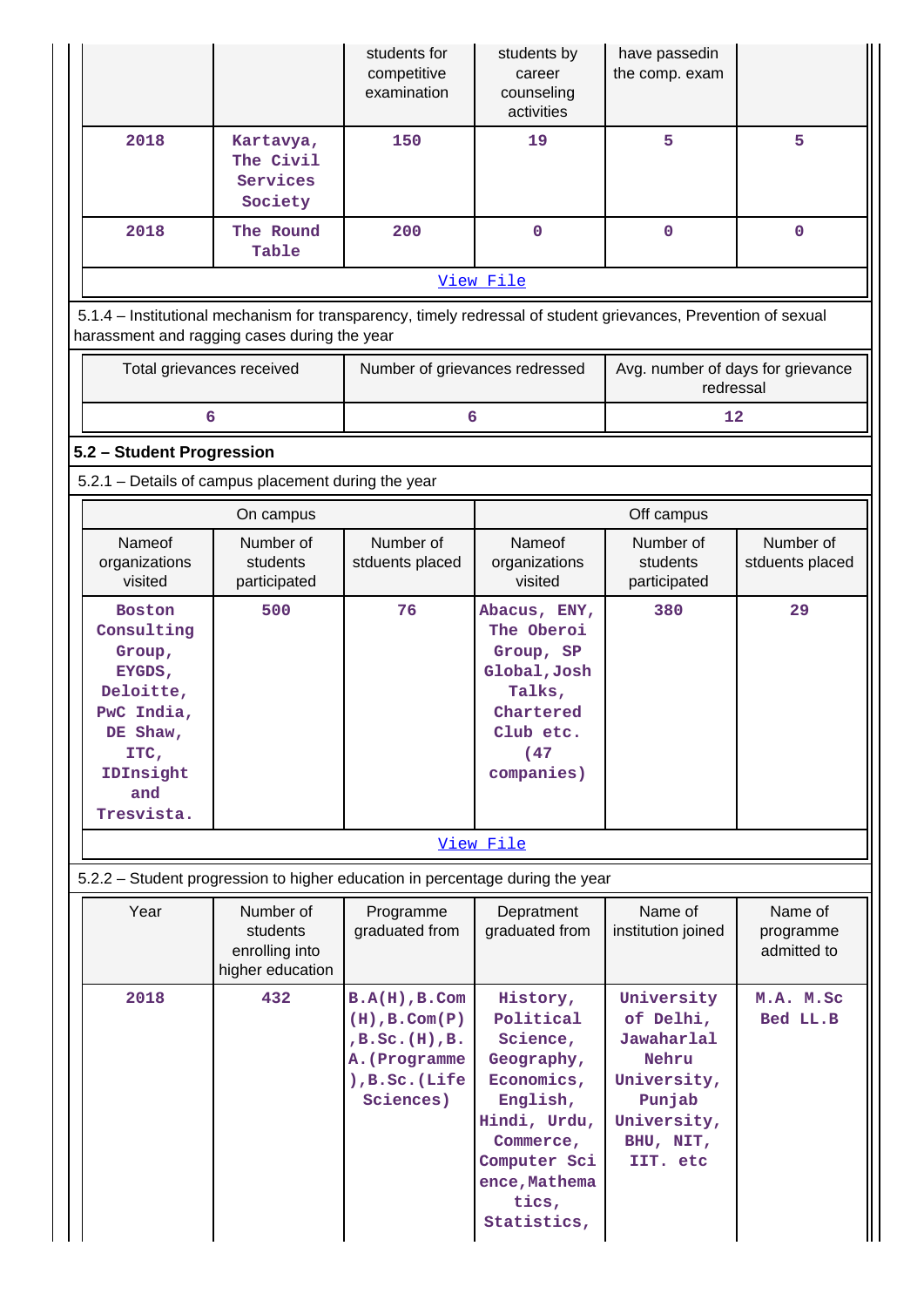|                                                                                                                                                                                |                                                                                                                                                                                                                                          |                                    |                                   | Zoology,<br>Botany,<br>Chemistry,       |                |                               |                        |
|--------------------------------------------------------------------------------------------------------------------------------------------------------------------------------|------------------------------------------------------------------------------------------------------------------------------------------------------------------------------------------------------------------------------------------|------------------------------------|-----------------------------------|-----------------------------------------|----------------|-------------------------------|------------------------|
|                                                                                                                                                                                |                                                                                                                                                                                                                                          |                                    |                                   | Physics,                                |                |                               |                        |
|                                                                                                                                                                                |                                                                                                                                                                                                                                          |                                    | No file uploaded.                 |                                         |                |                               |                        |
|                                                                                                                                                                                | 5.2.3 - Students qualifying in state/ national/ international level examinations during the year<br>(eg:NET/SET/SLET/GATE/GMAT/CAT/GRE/TOFEL/Civil Services/State Government Services)                                                   |                                    |                                   |                                         |                |                               |                        |
|                                                                                                                                                                                | Items                                                                                                                                                                                                                                    |                                    |                                   | Number of students selected/ qualifying |                |                               |                        |
|                                                                                                                                                                                | <b>NET</b>                                                                                                                                                                                                                               |                                    |                                   |                                         | 11             |                               |                        |
|                                                                                                                                                                                | <b>CAT</b>                                                                                                                                                                                                                               |                                    |                                   |                                         | 5              |                               |                        |
|                                                                                                                                                                                | <b>GRE</b>                                                                                                                                                                                                                               |                                    |                                   |                                         | $\overline{2}$ |                               |                        |
|                                                                                                                                                                                | Civil Services                                                                                                                                                                                                                           |                                    |                                   |                                         | 1              |                               |                        |
|                                                                                                                                                                                | Any Other                                                                                                                                                                                                                                |                                    |                                   |                                         | 33             |                               |                        |
|                                                                                                                                                                                |                                                                                                                                                                                                                                          |                                    | No file uploaded.                 |                                         |                |                               |                        |
|                                                                                                                                                                                | 5.2.4 - Sports and cultural activities / competitions organised at the institution level during the year                                                                                                                                 |                                    |                                   |                                         |                |                               |                        |
|                                                                                                                                                                                | Activity                                                                                                                                                                                                                                 |                                    | Level                             |                                         |                | <b>Number of Participants</b> |                        |
|                                                                                                                                                                                |                                                                                                                                                                                                                                          | No Data Entered/Not Applicable !!! |                                   |                                         |                |                               |                        |
|                                                                                                                                                                                |                                                                                                                                                                                                                                          |                                    | View File                         |                                         |                |                               |                        |
|                                                                                                                                                                                | 5.3 - Student Participation and Activities                                                                                                                                                                                               |                                    |                                   |                                         |                |                               |                        |
| 5.3.1 – Number of awards/medals for outstanding performance in sports/cultural activities at national/international<br>level (award for a team event should be counted as one) |                                                                                                                                                                                                                                          |                                    |                                   |                                         |                |                               |                        |
|                                                                                                                                                                                |                                                                                                                                                                                                                                          |                                    |                                   |                                         |                |                               |                        |
| Year                                                                                                                                                                           | Name of the<br>award/medal                                                                                                                                                                                                               | National/<br>Internaional          | Number of<br>awards for<br>Sports | Number of<br>awards for<br>Cultural     |                | Student ID<br>number          | Name of the<br>student |
|                                                                                                                                                                                |                                                                                                                                                                                                                                          | No Data Entered/Not Applicable !!! |                                   |                                         |                |                               |                        |
|                                                                                                                                                                                |                                                                                                                                                                                                                                          |                                    | View File                         |                                         |                |                               |                        |
|                                                                                                                                                                                | 5.3.2 – Activity of Student Council & representation of students on academic & administrative bodies/committees of<br>the institution (maximum 500 words)<br>The college has a Student Union that is duly elected by students each year. |                                    |                                   |                                         |                |                               |                        |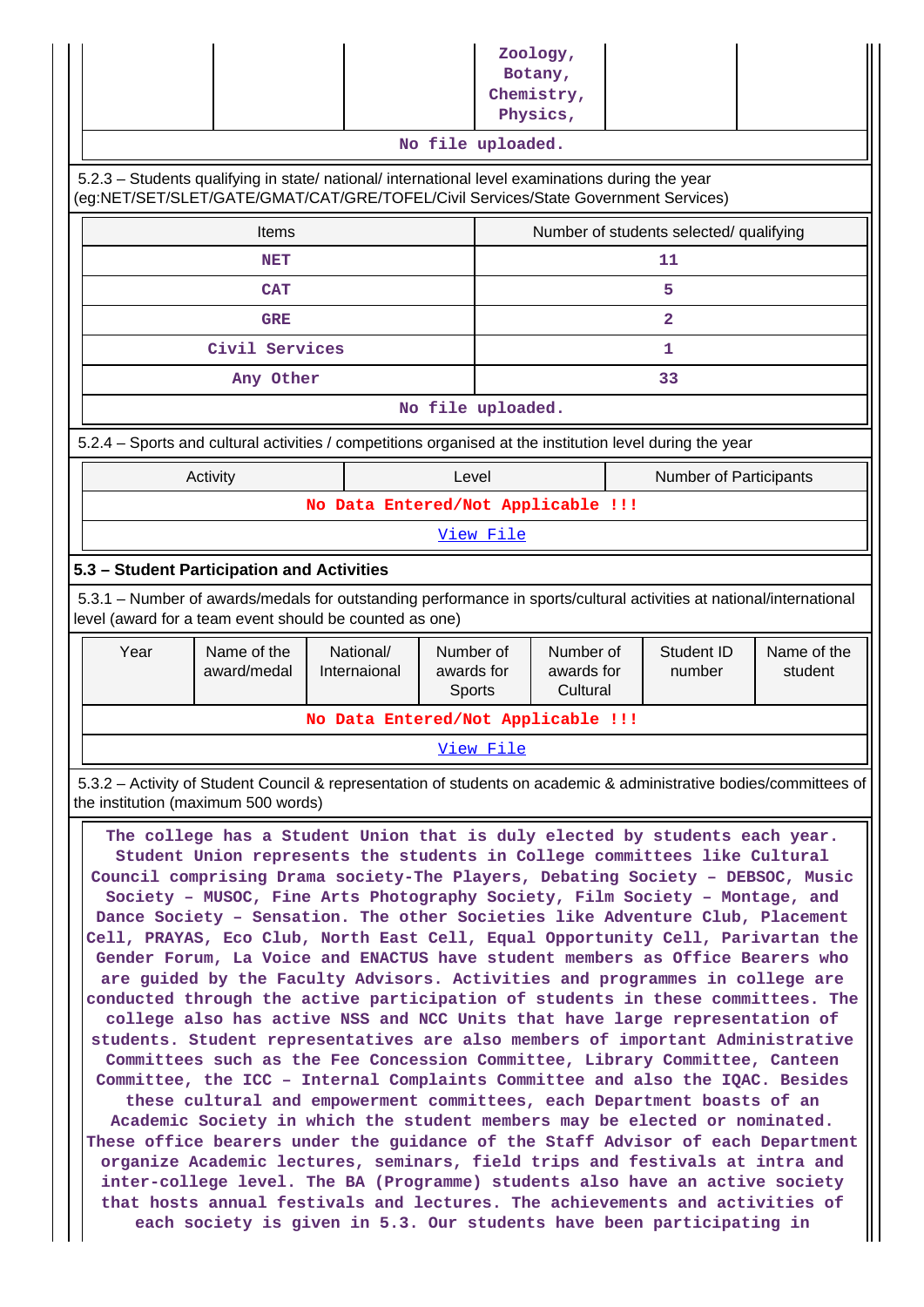**competitions organized by other colleges within Delhi and outside and winning medals and bringing accolades to the College. Each Committee strives to work hard and diligently towards encouraging maximum student participation so that most of students are engaged in extra curricular activities besides being academically brilliant. It is the task of the office bearers to ensure that information regarding competitions and opportunities are duly communicated to all the students through the website and the notice board. The enthusiasm and zeal among the students and the close coordination with the faculty brings vibrance to the college.**

#### **5.4 – Alumni Engagement**

5.4.1 – Whether the institution has registered Alumni Association?

 **Yes**

 **The College has active Alumni interaction through its various programmes. A record of alumni is maintained and regularly updated annually. On the Founders Day of the college, each year, the alumni are invited to participate and interact with the students and the faculty. Sports events like a friendly cricket match organized on the Day see active participation from the alumni. On 1 Feb 2019, on the occasion of the Founders Day 70 alumni participated in the function. Alumnus of 1963 batch till recent 2017 batch like Prof Rajesh Rastogi, Anil Gupta and many more shared their experiences with us. They establish close contact with the students and motivate them to interact with the pass outs as and when they desire. Several cultural and Departmental societies organize events the year round in which alumni are invited as Distinguished Guests to interact with students and to mentor them. The Hostel alumni gather each year for an alumni meet which is well attended. About 100 hostel alumni attended the event on the evening of February 2019. They also shared nostalgic memories of their hostel stay with the youngsters. Among those present were bureaucrats and business professionals. The College can boast of prestigious alumni who are source of inspiration for the younger generation. They are also our direct link to various Multinational Corporations and Public Sector Units to which our students apply for jobs. Shri Amitabh Bachchan, regularly communicates with the fraternity of the College. Several actors, statesmen, sportsmen, politicians like Shri Naveen Patnaik, Judges such as Justice A.K.Patnaik, Justice Raghuvendra Singh Rathore, Justice Ratnakar and bureaucrats in foreign service, administrative services, revenue etc. have been a constant source of inspiration. The college has initiated the alumni interaction drive which has helped us touch base with our former students. Many KMC alumni have contributed to our building fund. Justice Patnaik, former Chairman of the college Governing Body and an alumnus of the college, has contributed a handsome sum of two lakhs to go towards the renovation of the auditorium and the proposed girls hostel. Shri A.D. Singh has contributed a sum of Rs. 1 crore towards the construction of girls' hostel. Consistent sincere hard work and support from KMC alumni will definitely turn our dream projects into reality.**

5.4.2 – No. of enrolled Alumni:

**1** 

5.4.3 – Alumni contribution during the year (in Rupees) :

**10200000**

5.4.4 – Meetings/activities organized by Alumni Association :

 **Interaction with alumni through annual alumni meeting of the college besides other annual meets of the hostel alumni, cultural societies alumni and alumni of many academic departments. Annual Day – Chief Guest Justice (Retd.)**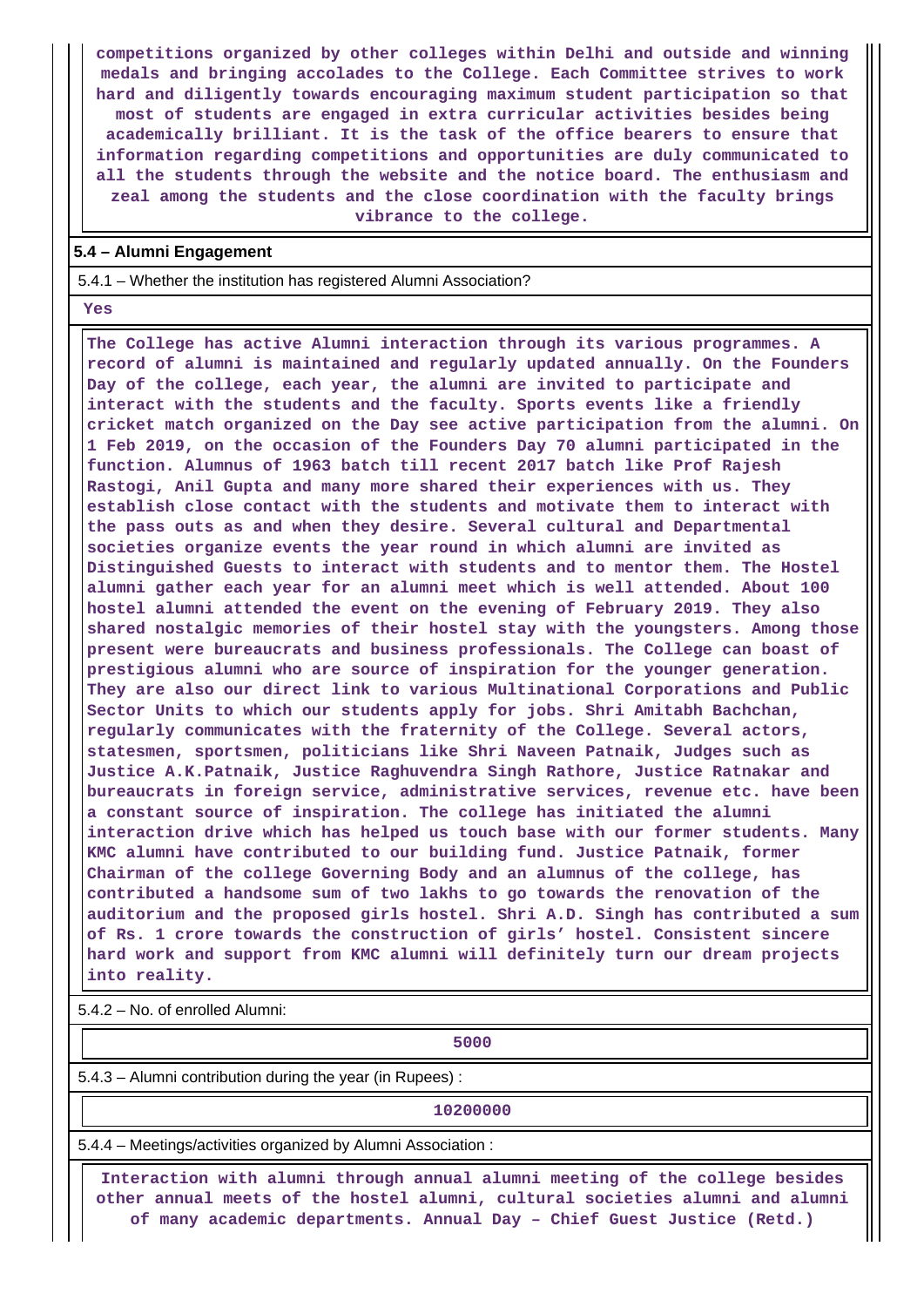**A.K.Patnaik Alumni Interaction on Founders Day Annual Day 26.4.2019: Chief Guest – Brig. Salil Sharma (Alumnus 198083) Invitational Basket Ball Tournament: 1619 March, 2019 Hockey Matches with alumni organised weekly by Sports Alumni Hostel Alumni Night: 20.2.2019**

#### **CRITERION VI – GOVERNANCE, LEADERSHIP AND MANAGEMENT**

#### **6.1 – Institutional Vision and Leadership**

 6.1.1 – Mention two practices of decentralization and participative management during the last year (maximum 500 words)

 **Decentralization The institution has a mechanism of providing operational autonomy to various functionaries that ensure that a decentralized governance system. 1. Governing Body Level: Being a University maintained college, the members of the Governing Body (GB) of the college are appointed directly by the University. The GB is the top management body with a Chairperson and the Principal as its Member Secretary. All executive decisions are taken by the GB. 2. Principal level: The Principal is the Member Secretary of the Governing Body and ensures the implementation of the executive decisions through Committees constituted for the purpose. The Principal is the chairperson of the IQAC. The Staff Council is a statutory body consisting of the entire teaching faculty as members and the Principal as its Chairperson. As the Principal of the college the Chairperson then assumes the responsibility of implementing these decisions by functioning through committees constituted in the Staff Council. The Staff Council and the Governing Body however, take decisions under the provisions and guidelines set and communicated by the University. 3. Faculty Level: As per the Staff Council decision, in 2018-2019, there were 51 Committees. These Committee could be bifurcated as Administrative Committees, Extra-curricular Activities Cultural Societies and Student Activity Committees. Faculty members are part of different committees/cells nominated by the staff council, in the governing body, in the IQAC and the above mentioned committees. At the College level, there is Staff Association of which all teachers including the Principal are members. The Association has a democratically elected President, Secretary and an Executive Body. One of the important Committee is the Standing Committee for Admissions - Each year the admissions to the I year of College begin in the month of June. The Admission Committee proactively, tirelessly and diligently works from June to August to ensure smooth admission process. The Principal is Chairperson of Committee and the efficient team of teachers in the committee including the Teachers-in-charge of all the Departments are aided by the Nonteaching faculty. Student volunteers from various academic, cultural and Sports societies along with NSS and NCC also assist in providing guidance to the entrants. 4. Student level The student union elections were held in September 2018. The entire process is carried out in a decentralized manner. The Students Advisor of the Union initiates the process of Election Notification, Withdrawal and finally its conduct follows due process of the Lyngdoh Committee guidelines. The entire college faculty – teaching and non-teaching and the students participated in the process with great enthusiasm and zeal. The discipline during the process is maintained through the participative management of all the stakeholders. Elections in India are the biggest festival of democracy was truly evident in College during Students Union election. Students are empowered to play important role in different activities such as Internal Complaints Committee, Canteen Committee etc. 5. Non-Teaching Staff Representatives of the Non-teaching staff are in various administrative committees such as IQAC, Provident Fund Committee, Canteen Committee etc. where they give their valuable suggestions. Participative management The**

6.1.2 – Does the institution have a Management Information System (MIS)?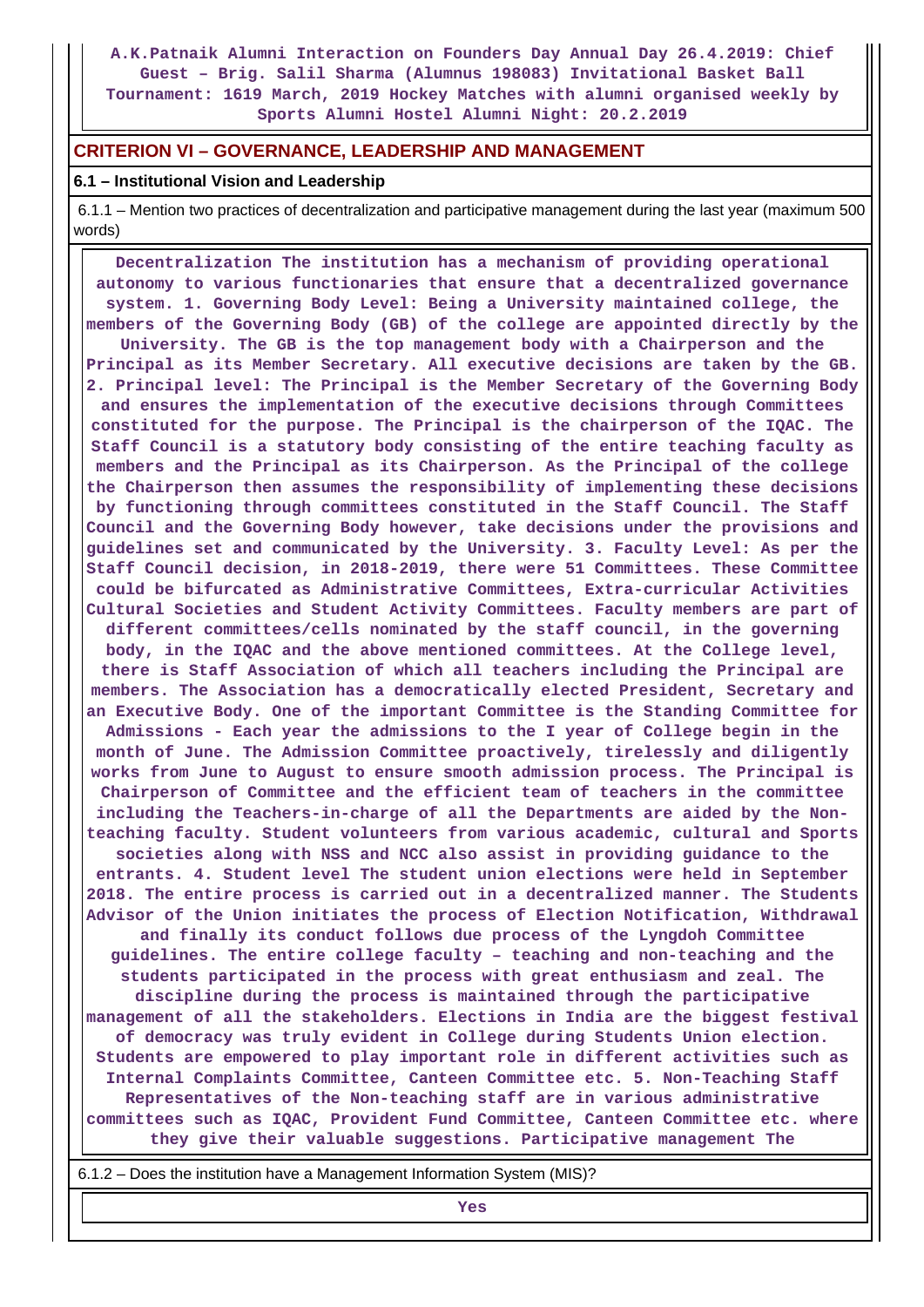| 6.2 - Strategy Development and Deployment                                                                             |                                                                                                                                                                                                                                                                                                                                                                                                                           |  |  |  |  |  |  |
|-----------------------------------------------------------------------------------------------------------------------|---------------------------------------------------------------------------------------------------------------------------------------------------------------------------------------------------------------------------------------------------------------------------------------------------------------------------------------------------------------------------------------------------------------------------|--|--|--|--|--|--|
| 6.2.1 – Quality improvement strategies adopted by the institution for each of the following (with in 100 words each): |                                                                                                                                                                                                                                                                                                                                                                                                                           |  |  |  |  |  |  |
| <b>Strategy Type</b>                                                                                                  | <b>Details</b>                                                                                                                                                                                                                                                                                                                                                                                                            |  |  |  |  |  |  |
| Admission of Students                                                                                                 | Admissions are done strictly as per<br>University of Delhi guidelines                                                                                                                                                                                                                                                                                                                                                     |  |  |  |  |  |  |
| Industry Interaction / Collaboration                                                                                  | Some levels of interaction have also<br>been achieved through carrying out<br>joint initiatives with the industries<br>whenever an individual faculty or a<br>department has approached the college<br>authorities. The Entrepreneurship and<br>Skill Development programme has MoUs<br>with industries and there is constant<br>mutual collaboration.                                                                    |  |  |  |  |  |  |
| Human Resource Management                                                                                             | Human Resource management and Industry<br>interactions are done through our very<br>active Placement Cell.                                                                                                                                                                                                                                                                                                                |  |  |  |  |  |  |
| Library, ICT and Physical<br>Infrastructure / Instrumentation                                                         | The whole campus is wifi enabled 24x7<br>Many classrooms are equipped with<br>audiovideo facility. Library is<br>digitized.                                                                                                                                                                                                                                                                                               |  |  |  |  |  |  |
| Research and Development                                                                                              | Research and development works are<br>encouraged both amongst students and<br>teachers. The college supports all the<br>teachers, who get projects for pursuing<br>research and development assignments,<br>by assisting them with infrastructure,<br>academic and financial planning.<br>Innovative research in areas like<br>Social Enterprise, Nanotechnology,<br>Analytical Chemistry and Oral History<br>in college. |  |  |  |  |  |  |
| Examination and Evaluation                                                                                            | Continuous evaluation through regular<br>internal assessment tests,<br>presentations etc. Many faculty members<br>are active members of University<br>appointed examination committees viz.<br>Moderation committee, Committee of<br>Courses, paper setting. Almost all<br>faculty members are involved in<br>evaluation of examination scripts.                                                                          |  |  |  |  |  |  |
| Teaching and Learning                                                                                                 | The Teachersincharge have the<br>responsibility of maintaining the<br>standards of teaching and learning with<br>the help of colleagues from their<br>Department under the overall<br>supervision of the Staff Council and<br>the Principal. Innovative teaching<br>methods and constant feedback enrich<br>the teaching and learning process.                                                                            |  |  |  |  |  |  |
| Curriculum Development                                                                                                | Kirori Mal College is a constituent<br>college of University of Delhi and<br>follows the CBCS syllabus at the UG                                                                                                                                                                                                                                                                                                          |  |  |  |  |  |  |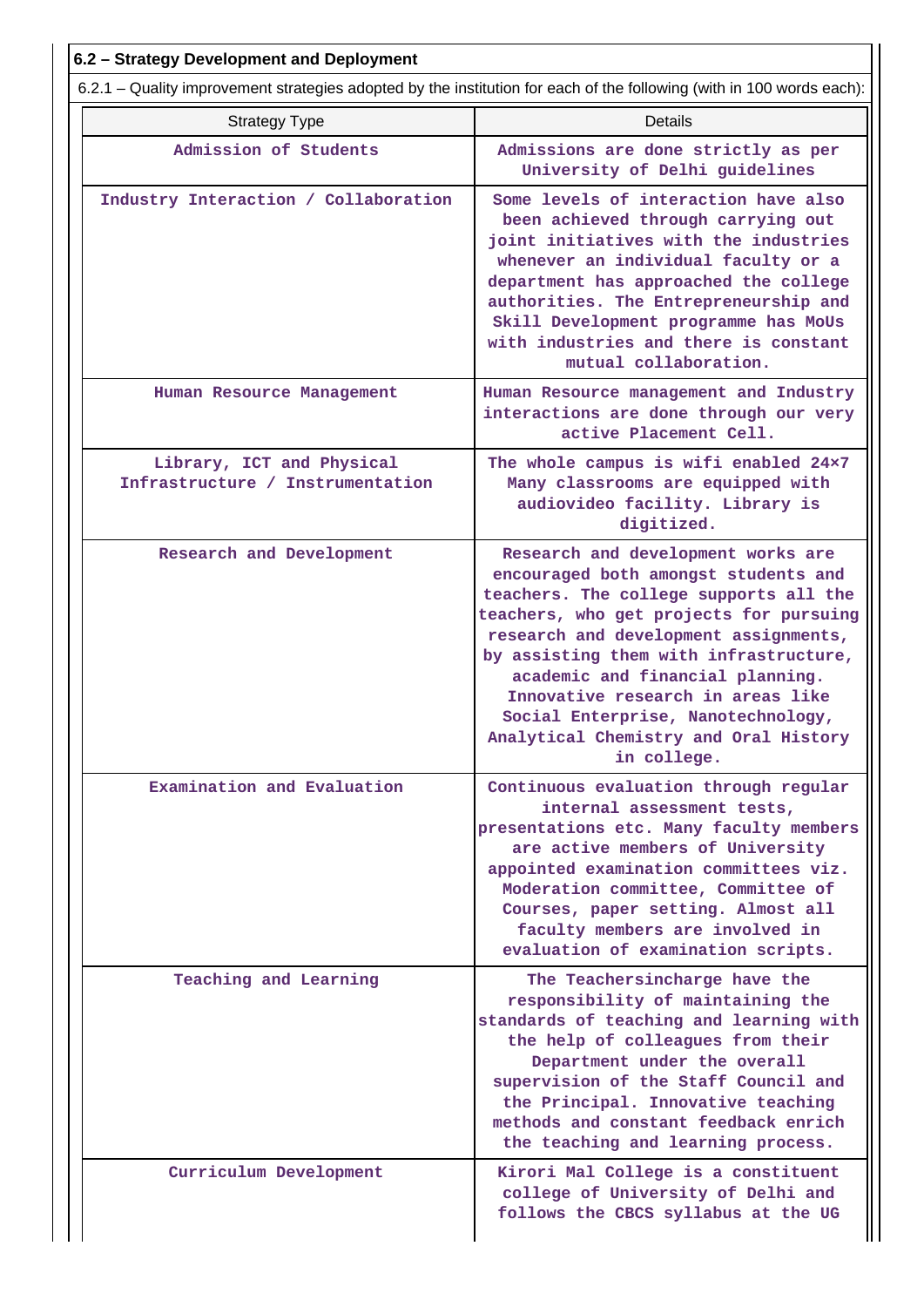**level. Faculty members from different streams are involved in course restructuring and revision committees constituted by University of Delhi.**

6.2.2 – Implementation of e-governance in areas of operations:

| E-governace area              | Details                                                                                                                                                                                                                                                                                                                                                                                                                                                                                                                                                                                                                                                                                                                                         |
|-------------------------------|-------------------------------------------------------------------------------------------------------------------------------------------------------------------------------------------------------------------------------------------------------------------------------------------------------------------------------------------------------------------------------------------------------------------------------------------------------------------------------------------------------------------------------------------------------------------------------------------------------------------------------------------------------------------------------------------------------------------------------------------------|
| Planning and Development      | All the development activities in<br>College take place in a well planned<br>manner. Before the beginning of each<br>Academic Session various Committees -<br>Academic and Administrative are formed<br>that work in a decentralized manner.<br>Standing Committee for admissions<br>ensures smooth Admission process of<br>students. Well-designed Prospectus that<br>is available offline as well as online<br>is prepared and displayed on website.<br>IT based systems such as database<br>management system and planning support<br>system for managing plans and<br>development initiatives in the<br>Institution are extensively used. The<br>time frame for events to be organized<br>by each Committee are planned well in<br>advance. |
| Administration                | College has provision for Biometric<br>attendance for NonTeaching faculty<br>Website of College is regularly updated<br>and contains all pertinent information<br>including a) Time Table for each course<br>and each Semester b) RTI - Information<br>regarding ACT/PIO/Redressal mechanism<br>displayed Tenders c)Faculty details<br>Department wise d) Teacher on Leave<br>e)Courses/Sylabus/ Internal Assessment/<br>Schedule of Examination/ Academic<br>Programs Surveillance through CCTV<br>particularly during time of Student<br>Elections and other events when there<br>is increase in students' activities<br>involving students from other Colleges.                                                                              |
| Finance and Accounts          | Receipt of Admission Fees is completely<br>online. Salary of the Staff members is<br>electronically transferred to the Bank.<br>E-Tender process followed for purchase<br>of material and services TALLY 9ERP<br>SOFTWARE for accounts and SENSYS<br>TECHNOLOGY. GEM is regularly used for<br>purchase of goods                                                                                                                                                                                                                                                                                                                                                                                                                                 |
| Student Admission and Support | Students register for admissions on<br>University portal. The list of eligible<br>students displayed according to Cutoff<br>marks on the University website.<br>Students approach College for admission<br>in preferred Course which is granted as                                                                                                                                                                                                                                                                                                                                                                                                                                                                                              |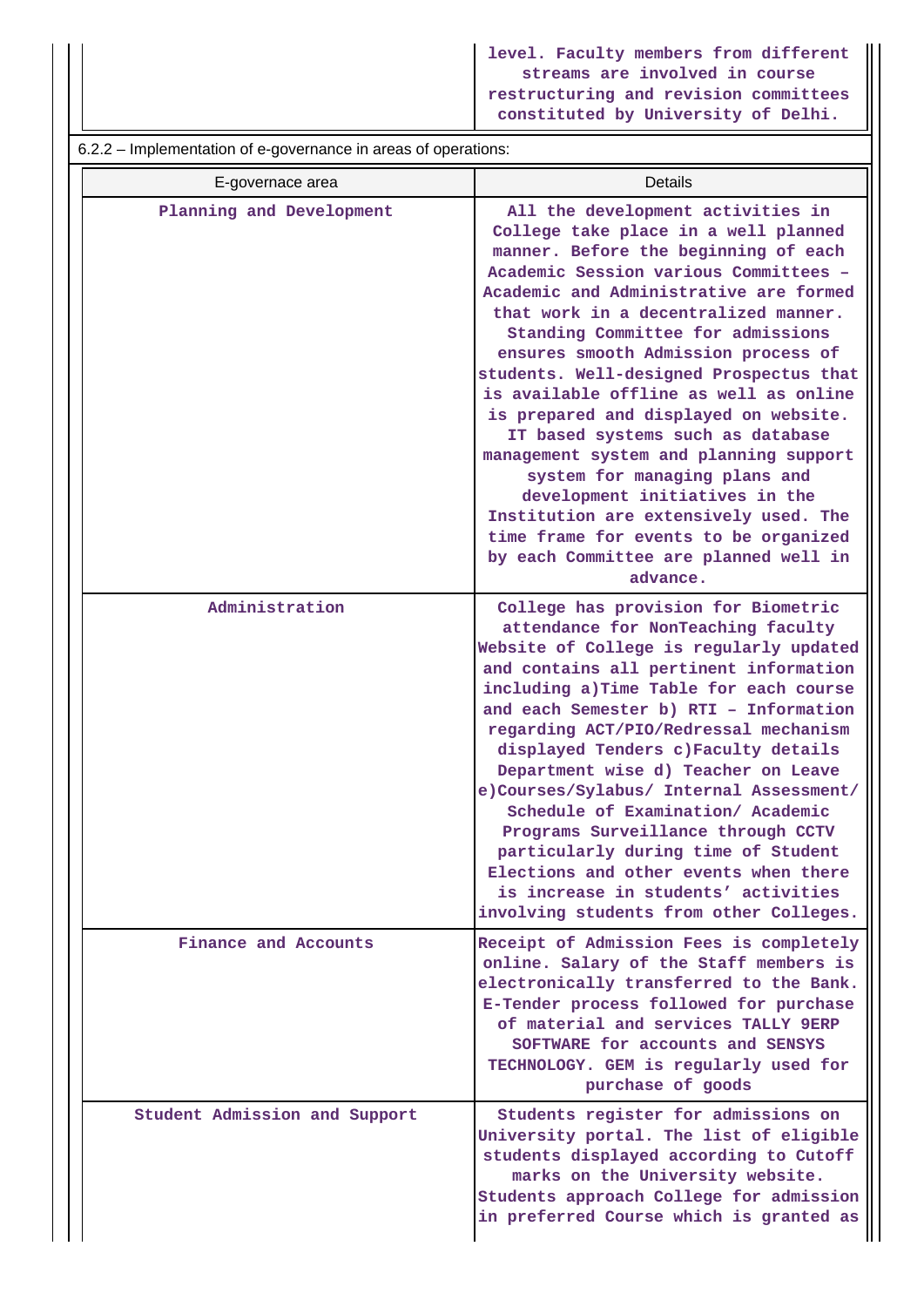|             | per displayed Merit. Entire process<br>monitored at college level as Data is<br>computerised. Sanctioned seats, filled<br>seats, supernumerary - including<br>Sports, PwD, Ward quota displayed on<br>website. Transparency is maintained at<br>each level through intensive<br>monitoring. Grievance of students are<br>addressed by the relevant Committees<br>and if need be referred to the<br>University for resolution. Admission<br>process concluded smoothly in 201819<br>through effective egovernance.                                                                                                                                                  |
|-------------|--------------------------------------------------------------------------------------------------------------------------------------------------------------------------------------------------------------------------------------------------------------------------------------------------------------------------------------------------------------------------------------------------------------------------------------------------------------------------------------------------------------------------------------------------------------------------------------------------------------------------------------------------------------------|
| Examination | Entire process monitored thoroughly<br>through egovernance from filling up of<br>Forms to payment of Examination Fees<br>online. In the continuous evaluation<br>system the Internal assessment marks<br>are displayed online on the website.<br>There is system of Uploading Practical<br>Examination marks on the University<br>Examination portal immediately after<br>conclusion of the Examination.<br>University provides online support<br>mechanism for smooth conduct of theory<br>Examination with online Date sheets,<br>evaluation schedule and finally the<br>Results. During conduct of examination<br>in College, seating plan displayed<br>online. |

# **6.3 – Faculty Empowerment Strategies**

 6.3.1 – Teachers provided with financial support to attend conferences / workshops and towards membership fee of professional bodies during the year

| Year | Name of Teacher               | Name of conference/<br>workshop attended<br>for which financial<br>support provided    | Name of the<br>professional body for<br>which membership<br>fee is provided | Amount of support |
|------|-------------------------------|----------------------------------------------------------------------------------------|-----------------------------------------------------------------------------|-------------------|
| 2018 | Dr.Agam Kumar<br>Jha          | FDP, Shyam Lal<br>College,<br>November, 2018                                           | <b>UGC</b>                                                                  | 1000              |
| 2019 | Dr.Harish                     | UGC Sponsored<br>Refresher<br>course,<br>4.2.2019<br>1.3.2019                          | HRDC, JNU                                                                   | 800               |
| 2019 | Dr. Praveen<br>Kumar Anshuman | UGC sponsored<br>Short term<br>Course on<br>MOOCs,<br>Elearning ICT<br>1521 June, 2019 | CPDHE,<br>University of<br>Delhi, Delhi                                     | 1100              |
| 2019 | Dr. Sanjay<br>Verma           | UGC sponsored<br>Short term<br>Course on                                               | CPDHE,<br>University of<br>Delhi, Delhi                                     | 800               |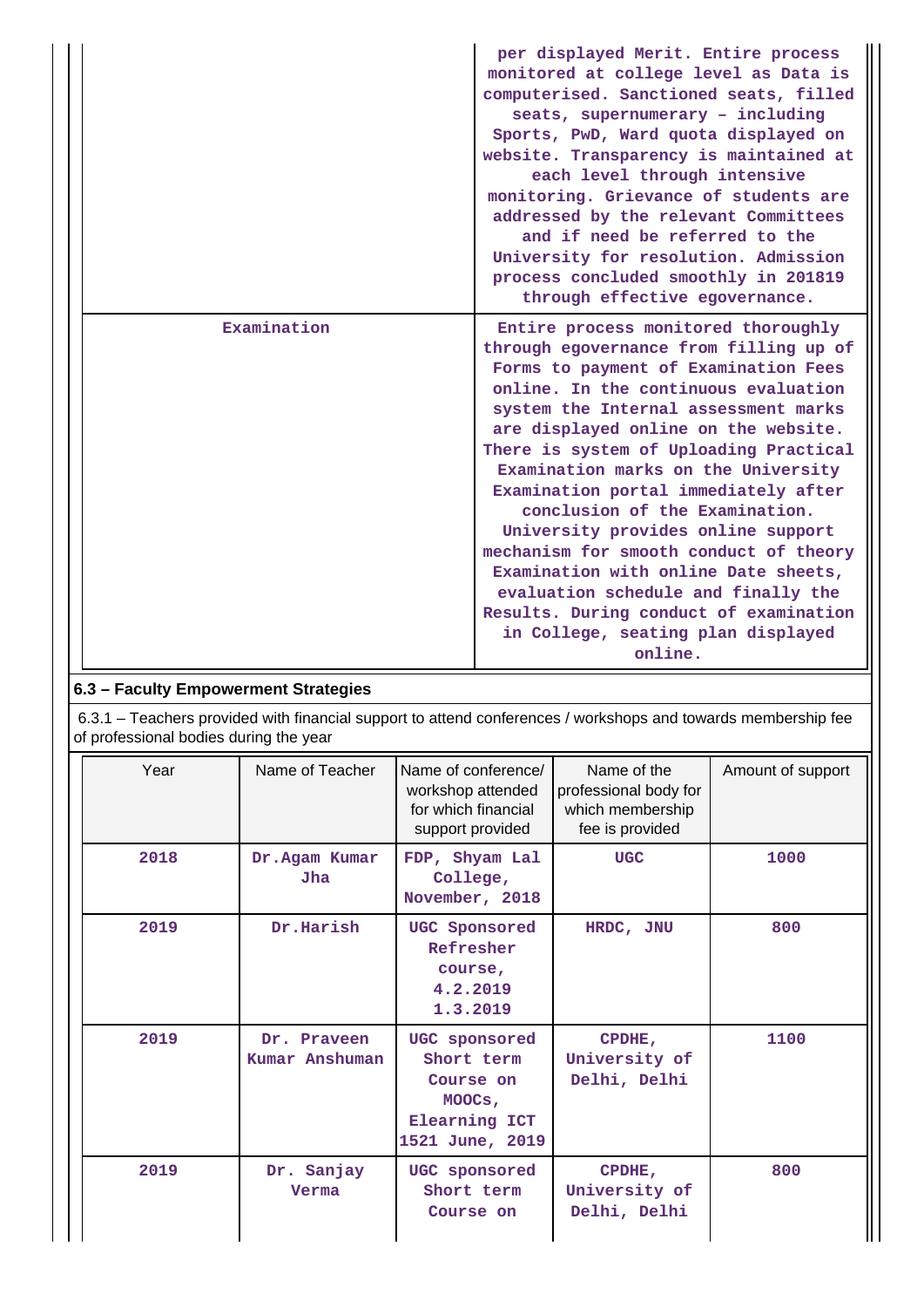|                                                 |                     |                                                                                             |                                                                                                                       | MOOCs,<br>Elearning ICT<br>1521 June, 2019                                                                                                                                                         |                                                                                                                               |                              |                                                  |      |                                                      |
|-------------------------------------------------|---------------------|---------------------------------------------------------------------------------------------|-----------------------------------------------------------------------------------------------------------------------|----------------------------------------------------------------------------------------------------------------------------------------------------------------------------------------------------|-------------------------------------------------------------------------------------------------------------------------------|------------------------------|--------------------------------------------------|------|------------------------------------------------------|
| 2018<br>Mr. Shrawan<br>Kumar                    |                     |                                                                                             | International<br>Conference on<br>Emerging<br>Innovations in<br>Statistics<br>Operations<br>Research (<br>EISOR2018 ) |                                                                                                                                                                                                    | Department of<br>Statistics,<br>M.D.University,<br>Rohtak, Dec.<br>2730, 2018                                                 |                              |                                                  | 1400 |                                                      |
| 2018                                            | Dr. Nidhi<br>Sharma |                                                                                             |                                                                                                                       | UGC sponsored<br>CPDHE,<br>Refresher<br>University of<br>Course in<br>Delhi, Delhi<br><b>Business</b><br>Management,<br>Economics<br>Commerce from<br>September 19,<br>2018 to October<br>11, 2018 |                                                                                                                               |                              | 1100                                             |      |                                                      |
| 2018                                            |                     |                                                                                             | Manisha                                                                                                               | Refresher<br>Course in<br>7.12.18                                                                                                                                                                  | CPDHE,<br>University of<br>Delhi, Delhi<br>Contemporary<br>Issues of the<br>World, CPDHE,<br>University of<br>Delhi 27.11.182 |                              |                                                  | 1100 |                                                      |
|                                                 |                     |                                                                                             |                                                                                                                       | View File                                                                                                                                                                                          |                                                                                                                               |                              |                                                  |      |                                                      |
| teaching and non teaching staff during the year |                     |                                                                                             |                                                                                                                       | 6.3.2 - Number of professional development / administrative training programmes organized by the College for                                                                                       |                                                                                                                               |                              |                                                  |      |                                                      |
| Year                                            |                     | Title of the<br>professional<br>development<br>programme<br>organised for<br>teaching staff | Title of the<br>administrative<br>training<br>programme<br>organised for<br>non-teaching<br>staff                     | From date                                                                                                                                                                                          |                                                                                                                               | To Date                      | Number of<br>participants<br>(Teaching<br>staff) |      | Number of<br>participants<br>(non-teaching<br>staff) |
| 2019                                            | Nil                 |                                                                                             | Hands-on<br>workshop<br>on MS-<br>Office for<br>Laboratory<br>Staff                                                   | 19/06/2019                                                                                                                                                                                         |                                                                                                                               | 20/06/2019<br>$\overline{4}$ |                                                  |      | 45                                                   |
| 2019                                            | Nil                 |                                                                                             | <b>Basic</b><br>Laboratory<br>Technique<br>workshop<br>for Botany<br>Laboratory<br>Staff                              | 12/07/2019                                                                                                                                                                                         |                                                                                                                               | 12/07/2019                   | $\overline{4}$                                   |      | 10                                                   |
| 2019                                            |                     | Nil                                                                                         | Basic<br>Laboratory                                                                                                   | 26/06/2019                                                                                                                                                                                         |                                                                                                                               | 26/06/2019                   | $\overline{\mathbf{4}}$                          |      | 21                                                   |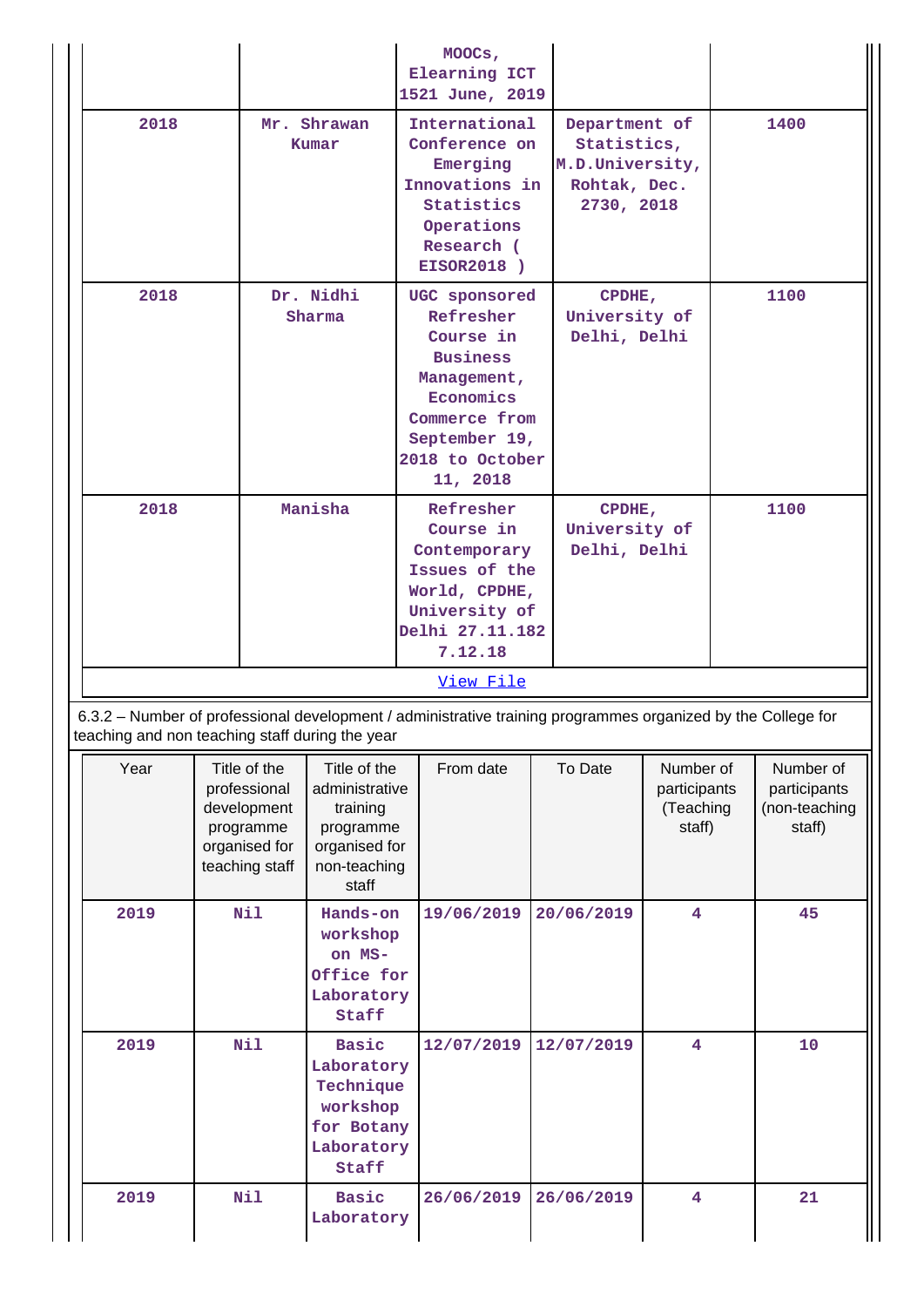|                                                                                                                                                                                                                                                                                                            |     | Instrument<br>ation for<br>Undergradu<br>ate<br>Chemistry<br>Lab Staff |            |            |   |                         |
|------------------------------------------------------------------------------------------------------------------------------------------------------------------------------------------------------------------------------------------------------------------------------------------------------------|-----|------------------------------------------------------------------------|------------|------------|---|-------------------------|
| 2019                                                                                                                                                                                                                                                                                                       | Nil | Basic Lab<br>Techniques<br>for<br>Zoology<br>Lab Staff                 | 04/06/2019 | 04/06/2019 | 4 | 10                      |
|                                                                                                                                                                                                                                                                                                            |     |                                                                        | View File  |            |   |                         |
| 6.3.3 - No. of teachers attending professional development programmes, viz., Orientation Programme, Refresher<br>Course, Short Term Course, Faculty Development Programmes during the year                                                                                                                 |     |                                                                        |            |            |   |                         |
| Title of the<br>professional<br>development<br>programme                                                                                                                                                                                                                                                   |     | Number of teachers<br>who attended                                     | From Date  | To date    |   | Duration                |
| Faculty<br>Development<br>Program cum<br>Workshop on<br><i><b>"Climate Across</b></i><br>The Curriculum:<br><b>Resources For</b><br>Integrating<br>Climate Topics<br>In Discipline-<br>Specific<br>Teaching" of<br>the TROP ICSU<br>project, at Sri<br>Venkateswara<br>College<br>(University of<br>Delhi) |     | $\overline{\mathbf{2}}$                                                | 13/10/2018 | 14/10/2018 |   | $\overline{\mathbf{2}}$ |
| Faculty<br>Development<br>Programme on En                                                                                                                                                                                                                                                                  |     | 1                                                                      | 03/12/2018 | 17/12/2018 |   | 14                      |

**1 01/01/2018 23/01/2018 22**

**3 19/09/2018 11/10/2018 23**

**trepreneurship, Department of Science Technology, NIESBUD, NOIDA Campus.**

**Refresher course in Chemistry at Lucknow University U.P.**

> **Refresher Course in Business management,**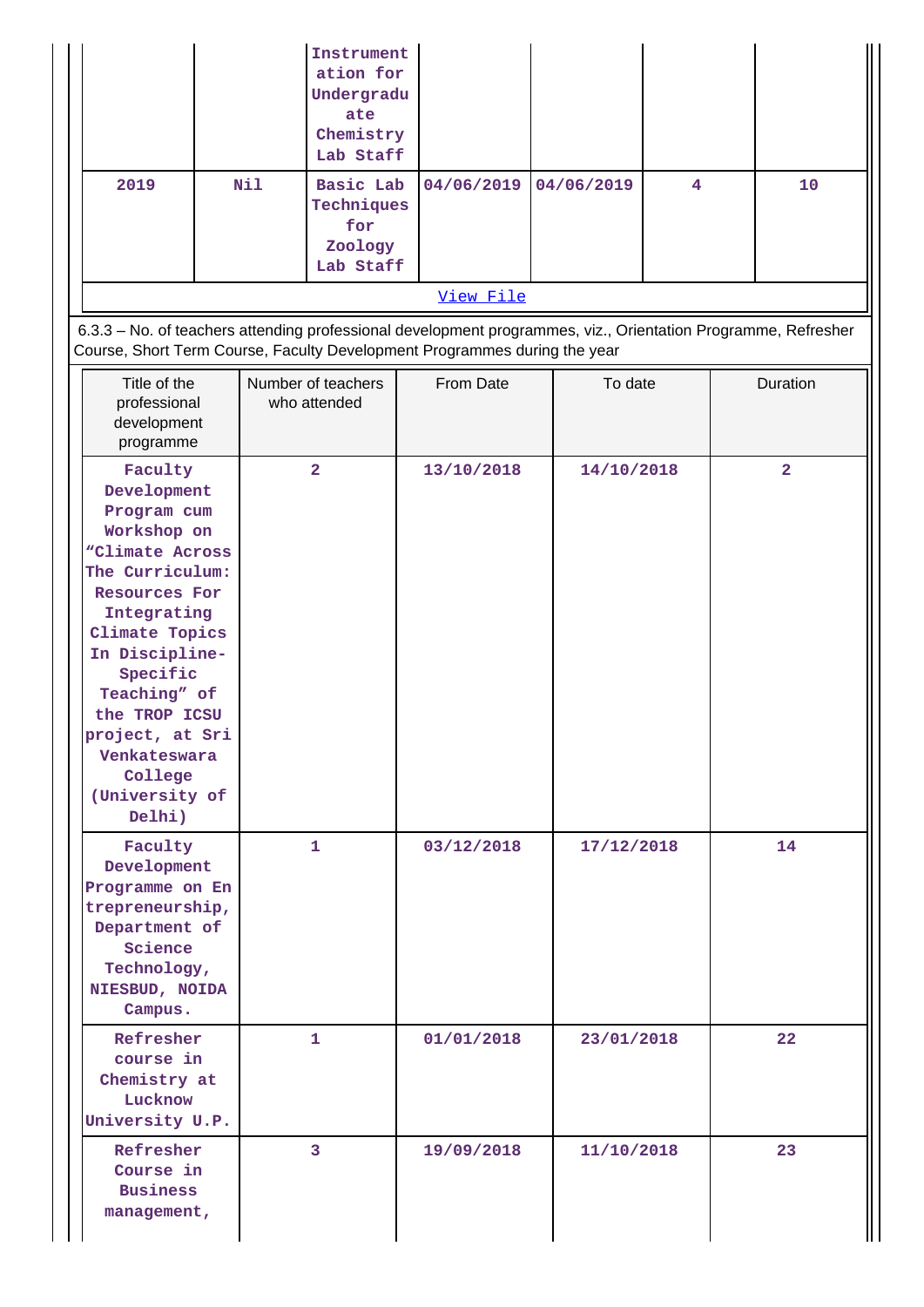| economics and<br>commerce                                                                                                                                                                                                                                                                       |          |              |            |           |              |                  |
|-------------------------------------------------------------------------------------------------------------------------------------------------------------------------------------------------------------------------------------------------------------------------------------------------|----------|--------------|------------|-----------|--------------|------------------|
| Faculty<br>Development<br>Program on<br>Research<br>methodology                                                                                                                                                                                                                                 |          | 1            | 18/12/2018 |           | 24/12/2018   | 7                |
| Faculty<br>Development<br>Program on<br>Digital<br>outreach and<br>future of<br>marketing reach                                                                                                                                                                                                 |          | $\mathbf{1}$ | 11/01/2018 |           | 12/01/2018   | $\overline{2}$   |
| Refresher<br>Course on<br>Contemporary<br>Issues of the<br>World                                                                                                                                                                                                                                |          | $\mathbf{1}$ | 27/11/2018 |           | 17/12/2018   | 21               |
| Faculty<br>Development<br>Program on Data<br>Analysis using<br>software<br>packages                                                                                                                                                                                                             |          | $\mathbf{1}$ | 12/12/2018 |           | 24/12/2018   | 13               |
| Faculty<br>empowerment<br>workshop<br>entitled<br>"National<br>workshop on<br>Stress<br>Management and<br>Emotional<br>Intelligence in<br>Teaching and<br>Learning<br>Environment"<br>Guru Angad Dev<br>Teaching<br>Learning Centre<br><b>SGTB Khalsa</b><br>College,<br>University of<br>Delhi |          | 1            | 10/02/2018 |           | 10/02/2018   | 1                |
| Refresher<br>Course in<br>Sanskrit at<br>HRDC, JNU                                                                                                                                                                                                                                              |          | 1            | 04/02/2019 |           | 01/03/2019   | 24               |
|                                                                                                                                                                                                                                                                                                 |          |              |            | View File |              |                  |
| 6.3.4 - Faculty and Staff recruitment (no. for permanent recruitment):                                                                                                                                                                                                                          |          |              |            |           |              |                  |
|                                                                                                                                                                                                                                                                                                 | Teaching |              |            |           | Non-teaching |                  |
| Permanent<br><b>Full Time</b>                                                                                                                                                                                                                                                                   |          |              |            |           | Permanent    | <b>Full Time</b> |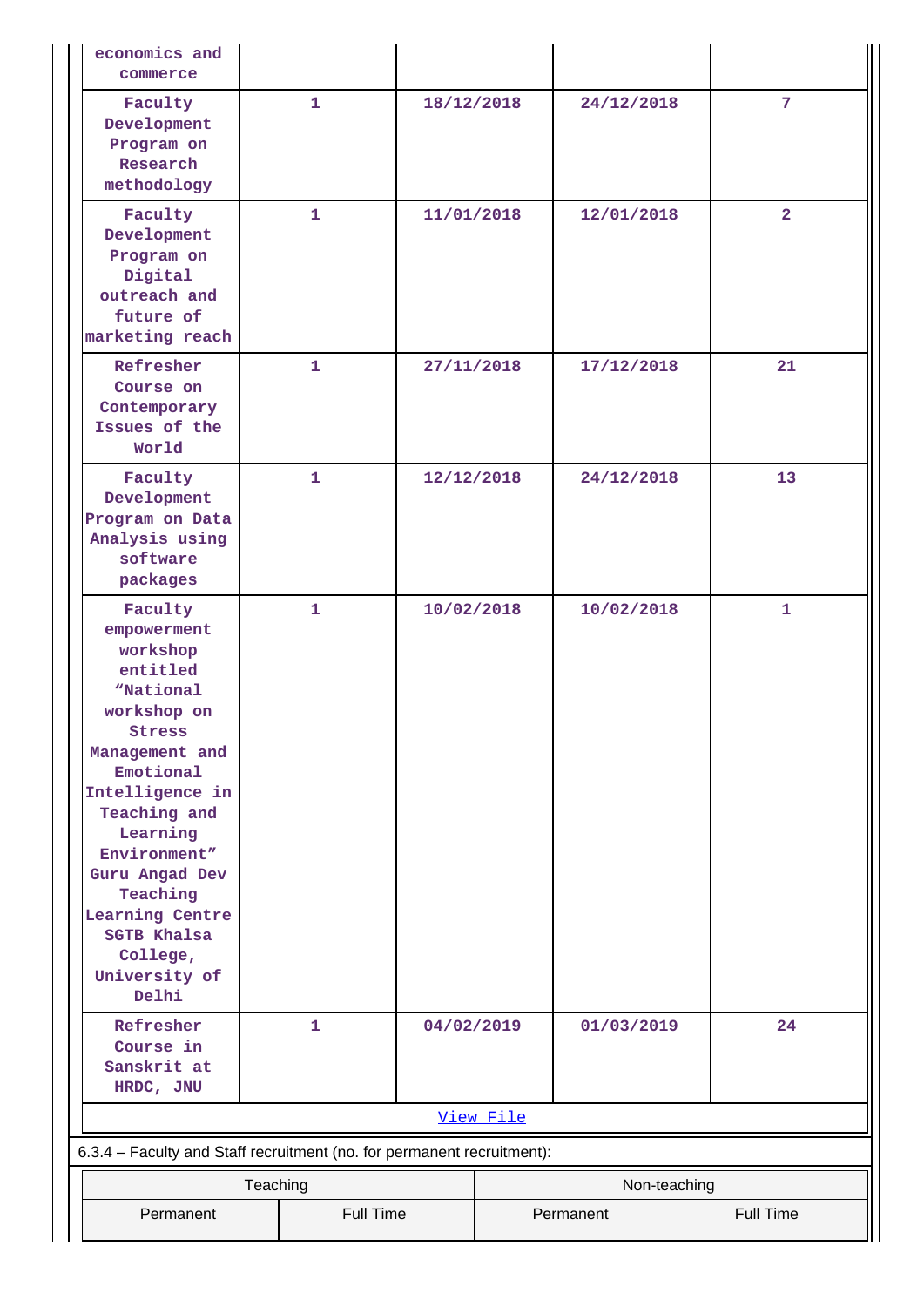| $\mathbf 0$                                                                                                                                                                                                                                                                                                                                                                                                                                                                                                                                                                                                                                                                                                                                                                                                                                                                                                                                                                                                                                                                                                                                                                                                                                              |        | 0                                                                                             | $\Omega$<br>0                                |                                                           |                                                                                                                                                                 |  |  |  |  |
|----------------------------------------------------------------------------------------------------------------------------------------------------------------------------------------------------------------------------------------------------------------------------------------------------------------------------------------------------------------------------------------------------------------------------------------------------------------------------------------------------------------------------------------------------------------------------------------------------------------------------------------------------------------------------------------------------------------------------------------------------------------------------------------------------------------------------------------------------------------------------------------------------------------------------------------------------------------------------------------------------------------------------------------------------------------------------------------------------------------------------------------------------------------------------------------------------------------------------------------------------------|--------|-----------------------------------------------------------------------------------------------|----------------------------------------------|-----------------------------------------------------------|-----------------------------------------------------------------------------------------------------------------------------------------------------------------|--|--|--|--|
| $6.3.5$ – Welfare schemes for                                                                                                                                                                                                                                                                                                                                                                                                                                                                                                                                                                                                                                                                                                                                                                                                                                                                                                                                                                                                                                                                                                                                                                                                                            |        |                                                                                               |                                              |                                                           |                                                                                                                                                                 |  |  |  |  |
| Non-teaching<br><b>Students</b><br>Teaching                                                                                                                                                                                                                                                                                                                                                                                                                                                                                                                                                                                                                                                                                                                                                                                                                                                                                                                                                                                                                                                                                                                                                                                                              |        |                                                                                               |                                              |                                                           |                                                                                                                                                                 |  |  |  |  |
| Medical imbursement, TC<br>society, Vehicle and<br>other loan disbursement,<br>Pension payments, Group<br>insurance, Education<br>imbursement                                                                                                                                                                                                                                                                                                                                                                                                                                                                                                                                                                                                                                                                                                                                                                                                                                                                                                                                                                                                                                                                                                            |        | Medical imbursement, TC<br>other loan disbursement,<br>Pension payments, Group<br>imbursement | society, Vehicle and<br>insurance, Education | Scholarships, Awards,<br>Cash Rewards, Fee<br>concessions |                                                                                                                                                                 |  |  |  |  |
| 6.4 - Financial Management and Resource Mobilization                                                                                                                                                                                                                                                                                                                                                                                                                                                                                                                                                                                                                                                                                                                                                                                                                                                                                                                                                                                                                                                                                                                                                                                                     |        |                                                                                               |                                              |                                                           |                                                                                                                                                                 |  |  |  |  |
| 6.4.1 – Institution conducts internal and external financial audits regularly (with in 100 words each)                                                                                                                                                                                                                                                                                                                                                                                                                                                                                                                                                                                                                                                                                                                                                                                                                                                                                                                                                                                                                                                                                                                                                   |        |                                                                                               |                                              |                                                           |                                                                                                                                                                 |  |  |  |  |
| Internal Audit: The internal audit of the college is conducted by the<br>University of Delhi, Audit Branch. No private auditor is appointed by the<br>college as it is a University maintained college. University of Delhi conducts<br>audit as per its own schedule. However, pay fixation, promotions, pensions,<br>MACP/ACP are approved by the Audit Branch of University of Delhi, regularly.<br>After audit of the aforesaid financials, the University of Delhi, grants<br>approval for the same for release of payment to the staff members. External<br>Audit: Our external audit is to be done by Comptroller and Auditor General of<br>India. The audit team conducts 2 types of audits for college, 1. SAR and 2.<br>Transaction Audit. SAR audit is conducted every year after completion of annual<br>account and report of the same is submitted to the University of Delhi and UGC<br>- Transaction. Audit is conducted by Comptroller and Auditor General of India<br>as per their own schedule. College requests Comptroller and Auditor General of<br>India to conduct both SAR and transaction audits every year.<br>6.4.2 – Funds / Grants received from management, non-government bodies, individuals, philanthropies during the |        |                                                                                               |                                              |                                                           |                                                                                                                                                                 |  |  |  |  |
| year(not covered in Criterion III)<br>Name of the non government                                                                                                                                                                                                                                                                                                                                                                                                                                                                                                                                                                                                                                                                                                                                                                                                                                                                                                                                                                                                                                                                                                                                                                                         |        | Funds/ Grnats received in Rs.                                                                 |                                              |                                                           | Purpose                                                                                                                                                         |  |  |  |  |
| funding agencies /individuals<br>Shri. A. D. Singh,<br>Justice (Retd.) Shri.<br>A.K.Patnaik                                                                                                                                                                                                                                                                                                                                                                                                                                                                                                                                                                                                                                                                                                                                                                                                                                                                                                                                                                                                                                                                                                                                                              |        | 10200000                                                                                      |                                              |                                                           | Repair and Upgradation of<br>College Auditorium                                                                                                                 |  |  |  |  |
|                                                                                                                                                                                                                                                                                                                                                                                                                                                                                                                                                                                                                                                                                                                                                                                                                                                                                                                                                                                                                                                                                                                                                                                                                                                          |        |                                                                                               | View File                                    |                                                           |                                                                                                                                                                 |  |  |  |  |
| 6.4.3 - Total corpus fund generated                                                                                                                                                                                                                                                                                                                                                                                                                                                                                                                                                                                                                                                                                                                                                                                                                                                                                                                                                                                                                                                                                                                                                                                                                      |        |                                                                                               |                                              |                                                           |                                                                                                                                                                 |  |  |  |  |
|                                                                                                                                                                                                                                                                                                                                                                                                                                                                                                                                                                                                                                                                                                                                                                                                                                                                                                                                                                                                                                                                                                                                                                                                                                                          |        | 0                                                                                             |                                              |                                                           |                                                                                                                                                                 |  |  |  |  |
| 6.5 - Internal Quality Assurance System                                                                                                                                                                                                                                                                                                                                                                                                                                                                                                                                                                                                                                                                                                                                                                                                                                                                                                                                                                                                                                                                                                                                                                                                                  |        |                                                                                               |                                              |                                                           |                                                                                                                                                                 |  |  |  |  |
| 6.5.1 – Whether Academic and Administrative Audit (AAA) has been done?                                                                                                                                                                                                                                                                                                                                                                                                                                                                                                                                                                                                                                                                                                                                                                                                                                                                                                                                                                                                                                                                                                                                                                                   |        |                                                                                               |                                              |                                                           |                                                                                                                                                                 |  |  |  |  |
| <b>Audit Type</b>                                                                                                                                                                                                                                                                                                                                                                                                                                                                                                                                                                                                                                                                                                                                                                                                                                                                                                                                                                                                                                                                                                                                                                                                                                        |        | External                                                                                      |                                              |                                                           | Internal                                                                                                                                                        |  |  |  |  |
|                                                                                                                                                                                                                                                                                                                                                                                                                                                                                                                                                                                                                                                                                                                                                                                                                                                                                                                                                                                                                                                                                                                                                                                                                                                          | Yes/No | Agency                                                                                        |                                              | Yes/No                                                    | Authority                                                                                                                                                       |  |  |  |  |
| Academic                                                                                                                                                                                                                                                                                                                                                                                                                                                                                                                                                                                                                                                                                                                                                                                                                                                                                                                                                                                                                                                                                                                                                                                                                                                 | No     | <b>NIL</b>                                                                                    |                                              | Yes                                                       | Staff Council<br>Committees                                                                                                                                     |  |  |  |  |
| Administrative<br>Yes<br>Governing<br>No<br><b>NIL</b><br>Body/Principal<br>Approvals                                                                                                                                                                                                                                                                                                                                                                                                                                                                                                                                                                                                                                                                                                                                                                                                                                                                                                                                                                                                                                                                                                                                                                    |        |                                                                                               |                                              |                                                           |                                                                                                                                                                 |  |  |  |  |
| 6.5.2 – Activities and support from the Parent – Teacher Association (at least three)                                                                                                                                                                                                                                                                                                                                                                                                                                                                                                                                                                                                                                                                                                                                                                                                                                                                                                                                                                                                                                                                                                                                                                    |        |                                                                                               |                                              |                                                           |                                                                                                                                                                 |  |  |  |  |
|                                                                                                                                                                                                                                                                                                                                                                                                                                                                                                                                                                                                                                                                                                                                                                                                                                                                                                                                                                                                                                                                                                                                                                                                                                                          |        |                                                                                               |                                              |                                                           | The college has never felt any need to have a ParentTeacher Association as the<br>parents have cooperated with all the decisions of the College and have helped |  |  |  |  |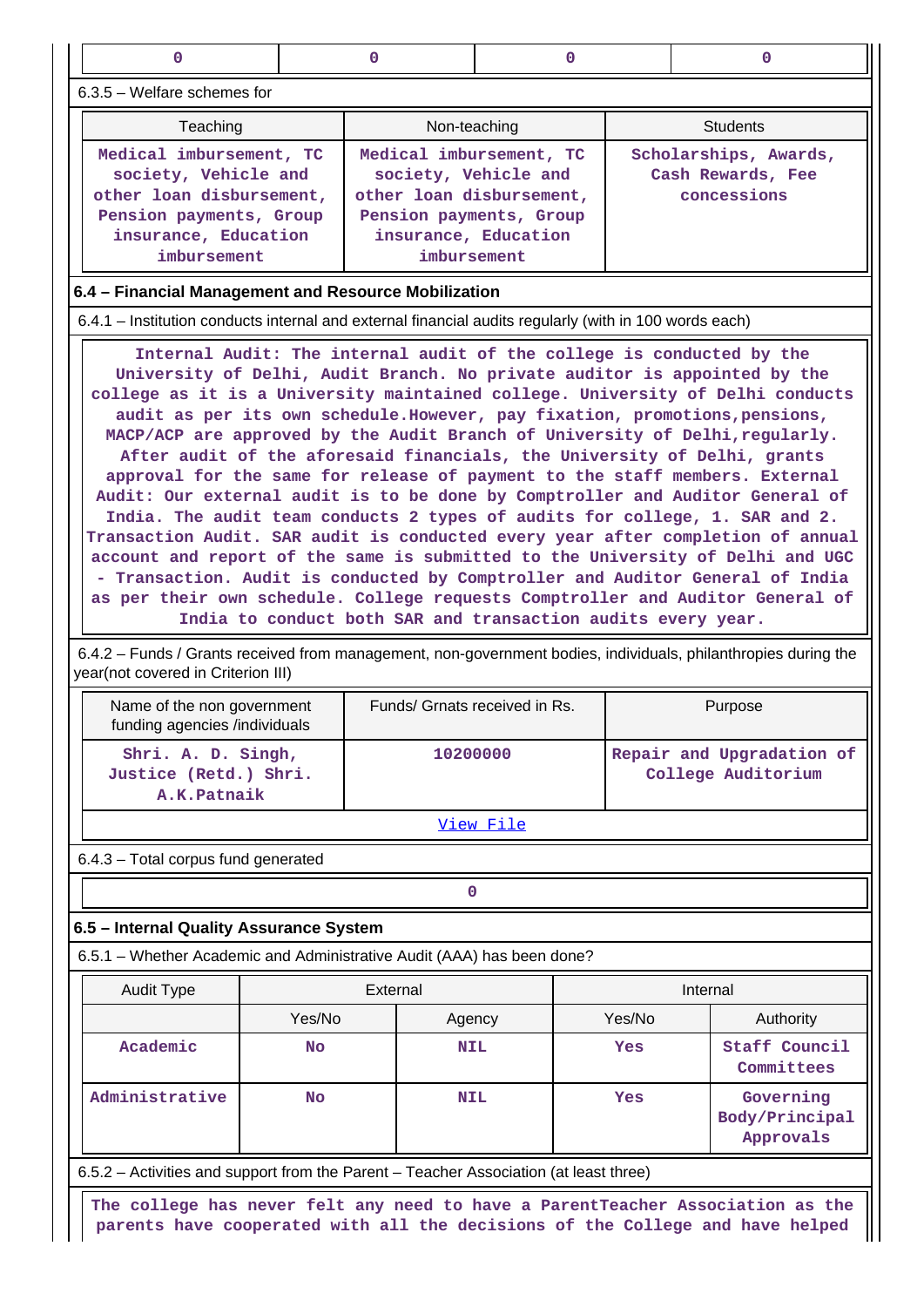**the college in maintaining the discipline and academic environment within the college whenever they are requested for the same.**

6.5.3 – Development programmes for support staff (at least three)

 **Handson workshop on MSOffice for Laboratory Staff 1920 June, 2019 Basic Laboratory Technique workshop for Botany Laboratory Staff 12.7.2019 Basic Laboratory Instrumentation for Undergraduate Chemistry Lab Staff 26.6.2019 Basic Lab Techniques for Zoology Lab Staff 4.6.2019**

6.5.4 – Post Accreditation initiative(s) (mention at least three)

 **Post-Accreditation in the Year 2016, the college has Taken several initiatives. 1. Infrastructural Development – New furniture has been purchased/Electronic Equipment such as TV Screens have been installed. LCD projectors are being well maintained for Teaching-Learning in College 2. The College has applied for DBT Star College Scheme under Department of Biotechnology, Ministry of Science and Technology, Government of India 3. Space for Computer Lab usage for teachers adjoining the Teachers Staff Room has been created**

## 6.5.5 – Internal Quality Assurance System Details

| a) Submission of Data for AISHE portal | Yes |
|----------------------------------------|-----|
| b) Participation in NIRF               | Yes |
| c)ISO certification                    | No  |
| d)NBA or any other quality audit       | No  |

6.5.6 – Number of Quality Initiatives undertaken during the year

| Year | Name of quality<br>initiative by IQAC               | Date of<br>conducting IQAC | <b>Duration From</b> | Duration To | Number of<br>participants |
|------|-----------------------------------------------------|----------------------------|----------------------|-------------|---------------------------|
| 2018 | Installation<br>of Green<br>Ride bicycle<br>station | 25/07/2018                 | 26/07/2018           | 31/12/2019  | 50                        |
| 2018 | Vermicompost<br>ing                                 | 18/12/2018                 | 18/12/2018           | 29/01/2019  | 40                        |

**No file uploaded.**

# **CRITERION VII – INSTITUTIONAL VALUES AND BEST PRACTICES**

#### **7.1 – Institutional Values and Social Responsibilities**

 7.1.1 – Gender Equity (Number of gender equity promotion programmes organized by the institution during the year)

| Title of the<br>programme                    | Period from | Period To  | <b>Number of Participants</b> |      |
|----------------------------------------------|-------------|------------|-------------------------------|------|
|                                              |             |            | Female                        | Male |
| Discussion on<br>'Gender and<br>Stereotypes' | 30/08/2018  | 30/08/2018 | 50                            | 40   |
| Discussion on<br>'Gender and<br>Spaces'      | 06/09/2018  | 06/09/2018 | 30                            | 30   |
| Discussion on<br>'Gender or<br>Equality or   | 20/09/2018  | 20/09/2018 | 30                            | 20   |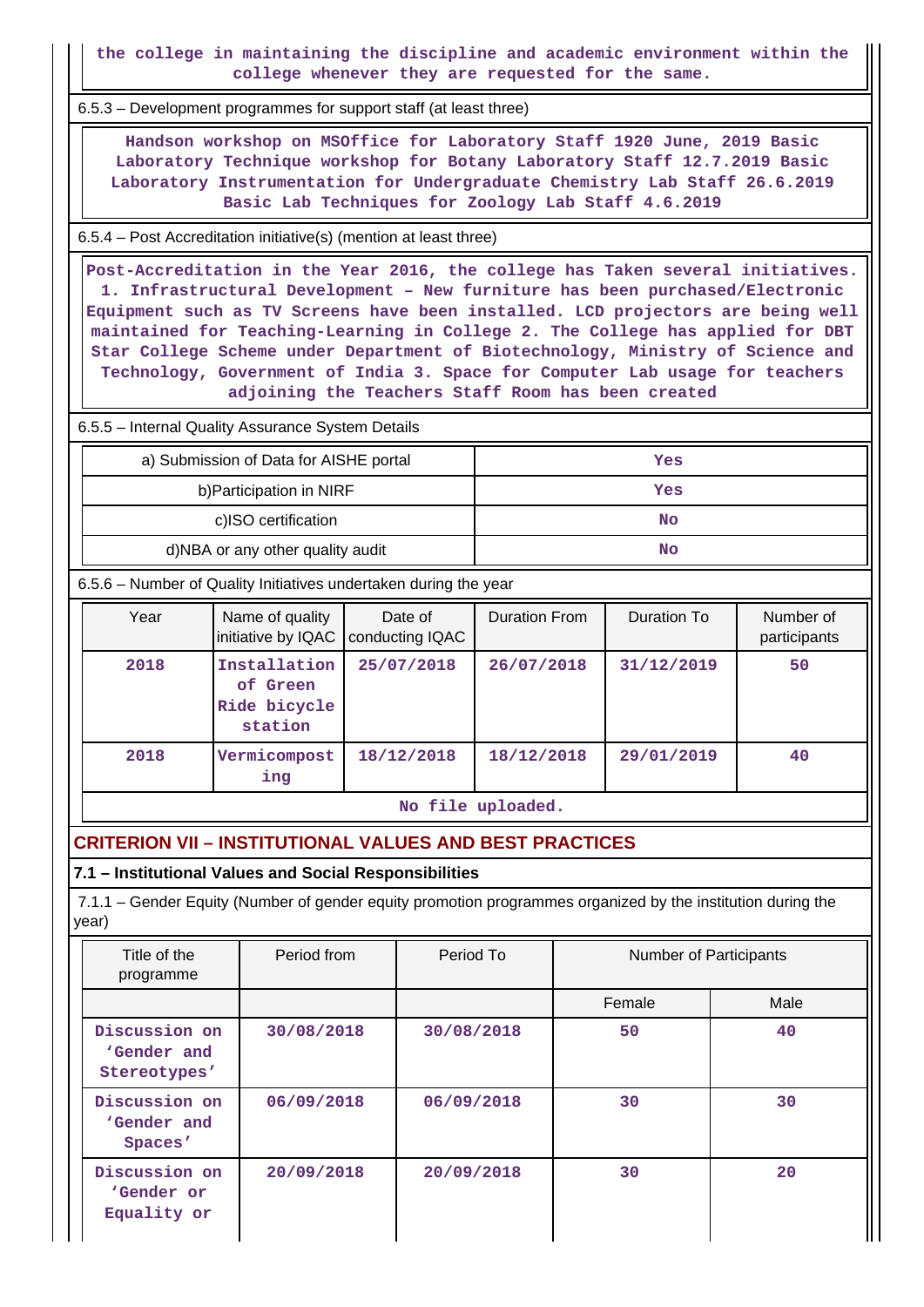| Feminism'                                                                                                                                          |            |            |     |     |  |  |  |  |
|----------------------------------------------------------------------------------------------------------------------------------------------------|------------|------------|-----|-----|--|--|--|--|
| Aham Asmi:<br>Celebration of<br>SC verdict on<br>Section 377<br>with an Open<br>Mic session and<br>discussion on<br>'Where do we go<br>from here?' | 10/10/2018 | 10/10/2018 | 60  | 80  |  |  |  |  |
| Discussion on<br>'Consent and<br>Gender dynamics<br>during<br>intimacy'                                                                            | 01/11/2018 | 01/11/2018 | 40  | 30  |  |  |  |  |
| Samabha, two<br>day film<br>festival on<br>Gender,<br>Masculinity and<br>Relationships.                                                            | 22/01/2019 | 23/01/2019 | 40  | 50  |  |  |  |  |
| Training of<br>Trainers,<br>workshop on<br>Gender and<br>Masculinity                                                                               | 28/01/2019 | 29/01/2019 | 105 | 115 |  |  |  |  |
| Open Discussion<br>on 'Sex<br>Education in<br>India'.                                                                                              | 07/03/2019 | 07/03/2019 | 80  | 60  |  |  |  |  |
| Discussion on<br>'Beautiful<br>Women'                                                                                                              | 08/03/2019 | 08/03/2019 | 40  | 50  |  |  |  |  |
| The Movie<br>Screening of<br>"The Story of a<br>Young Bride"                                                                                       | 14/09/2018 | 14/09/2018 | 50  | 60  |  |  |  |  |
| Women Conclave                                                                                                                                     | 07/03/2019 | 08/03/2019 | 100 | 110 |  |  |  |  |
| Breaking the<br>Chains (Three<br>week online<br>programme)                                                                                         | 24/09/2018 | 14/10/2018 | 40  | 50  |  |  |  |  |
| Ab Samjhauta<br>Nahin (Workshop<br>on sexual<br>harassment)                                                                                        | 16/01/2019 | 16/01/2019 | 50  | 40  |  |  |  |  |
| Verdict on<br>Adultery                                                                                                                             | 11/10/2018 | 11/10/2018 | 47  | 35  |  |  |  |  |
| 7.1.2 - Environmental Consciousness and Sustainability/Alternate Energy initiatives such as:                                                       |            |            |     |     |  |  |  |  |

Percentage of power requirement of the University met by the renewable energy sources

**The network of the PNG (Pipelined Natural Gas) connection has already been**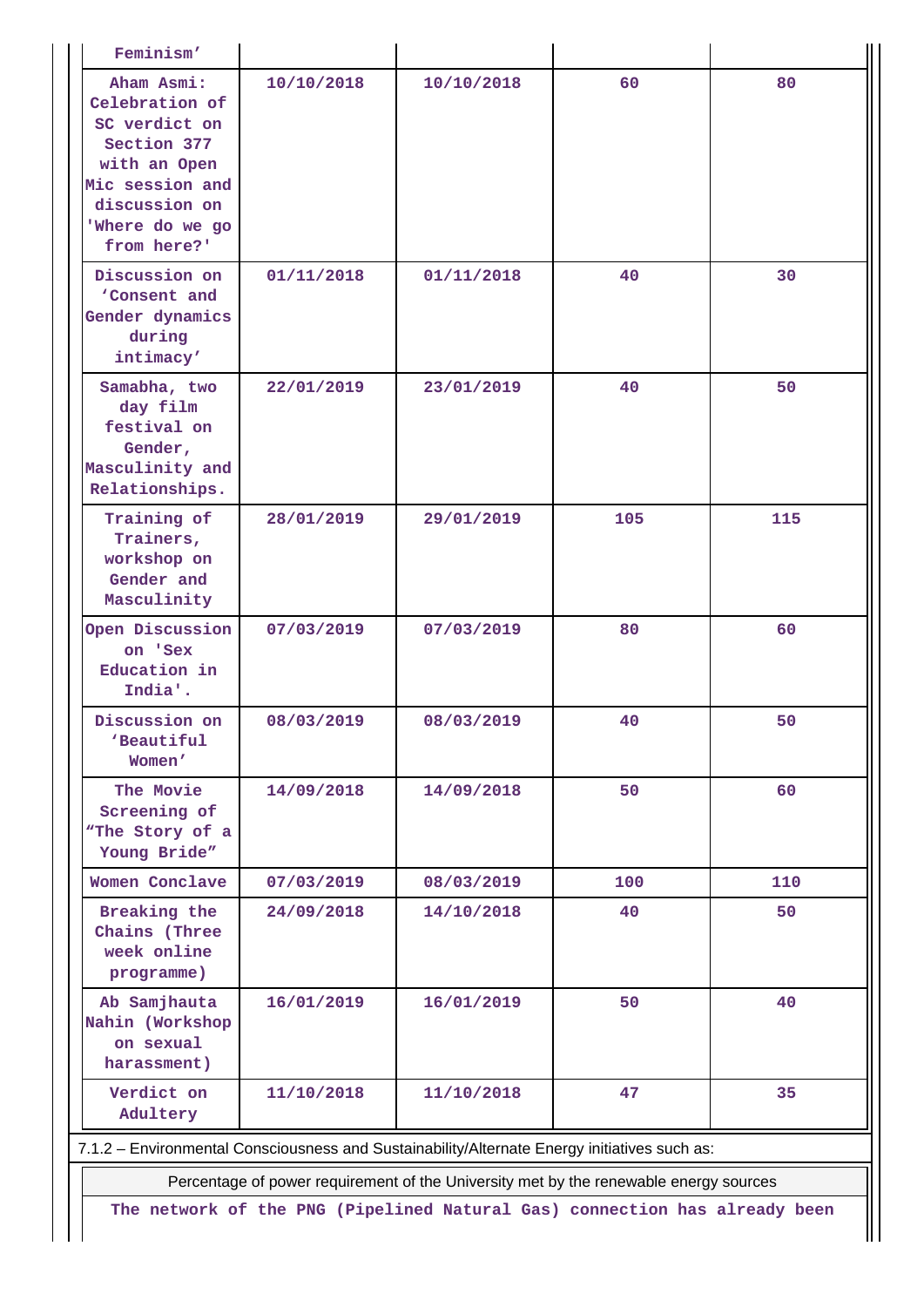**installed in the college. This fuel is environmentally friendly as it emits significantly fewer pollutants than the traditional LPG cooking gas. The PNG connection has already started functioning in the college hostel. This not only provides greener fuel but has also cut down the cost of cooking gas by almost half. It must also be mentioned here that this became possible only by the initiative taken by the hostellers. College has also started working towards making the college campus a plastic free zone. Usage of plastic glasses, spoons and plates and plastic flexes used during functions has been discouraged. Students are urged to take up responsibility for clearing up the venue after student festivals and events. Rain Water Harvesting has been done in the Main Academic Block, Science Block, Sports Ground and Lawns of the College. There are 8 nos. of pits of the sizes: 1.67X1.9X2.5 m (5 nos.), 1.46X1.5X1.5 m (1no.) and 1.0X 1.0X1.2m (2 nos.). There is one bore well of 4inches diameter in each of these pits. A pipeline connects rain water harvesting pits to the main rain water harvesting tank.**

| Item facilities                    |                                                                                             |                                                                                                   | Yes/No |                |          |    | Number of beneficiaries                                                                                                                |                                                          |                                                     |  |
|------------------------------------|---------------------------------------------------------------------------------------------|---------------------------------------------------------------------------------------------------|--------|----------------|----------|----|----------------------------------------------------------------------------------------------------------------------------------------|----------------------------------------------------------|-----------------------------------------------------|--|
| Physical facilities                |                                                                                             |                                                                                                   | Yes    |                |          | 80 |                                                                                                                                        |                                                          |                                                     |  |
| Provision for lift                 |                                                                                             |                                                                                                   | Yes    |                |          | 80 |                                                                                                                                        |                                                          |                                                     |  |
| Ramp/Rails                         |                                                                                             |                                                                                                   | Yes    |                |          | 38 |                                                                                                                                        |                                                          |                                                     |  |
|                                    | <b>Braille</b>                                                                              |                                                                                                   | Yes    |                |          | 38 |                                                                                                                                        |                                                          |                                                     |  |
|                                    | Software/facilities                                                                         |                                                                                                   |        |                |          |    |                                                                                                                                        |                                                          |                                                     |  |
|                                    | Rest Rooms                                                                                  |                                                                                                   |        | Yes            |          |    | 10                                                                                                                                     |                                                          |                                                     |  |
|                                    | Scribes for examination                                                                     |                                                                                                   |        | Yes            |          |    | 38                                                                                                                                     |                                                          |                                                     |  |
|                                    | Special skill development                                                                   |                                                                                                   |        | Yes            |          |    | 22                                                                                                                                     |                                                          |                                                     |  |
|                                    | for differently abled<br>students                                                           |                                                                                                   |        |                |          |    |                                                                                                                                        |                                                          |                                                     |  |
| Any other similar<br>facility      |                                                                                             |                                                                                                   | Yes    |                |          |    | 50                                                                                                                                     |                                                          |                                                     |  |
| 7.1.4 - Inclusion and Situatedness |                                                                                             |                                                                                                   |        |                |          |    |                                                                                                                                        |                                                          |                                                     |  |
| Year                               | Number of<br>initiatives to<br>address<br>locational<br>advantages<br>and disadva<br>ntages | Number of<br>initiatives<br>taken to<br>engage with<br>and<br>contribute to<br>local<br>community |        | Date           | Duration |    | Name of<br>initiative                                                                                                                  | <b>Issues</b><br>addressed                               | Number of<br>participating<br>students<br>and staff |  |
| 2018                               | $\overline{2}$                                                                              | $\overline{2}$                                                                                    |        | 16/10/201<br>8 | 01       |    | Orientati  <br><b>on</b><br>program,<br>Freshers<br>talent<br>show,<br>annual<br>fest<br>Lehar and<br>farewell<br>for<br><b>PRAYAS</b> | Orientati<br>on,<br>Talent<br>show by<br>PwD<br>students | 150                                                 |  |
| 2019                               | 1                                                                                           | 3                                                                                                 |        | 12/02/201      | 02       |    | Workshop                                                                                                                               | Computer                                                 | 100                                                 |  |

#### 7.1.3 – Differently abled (Divyangjan) friendliness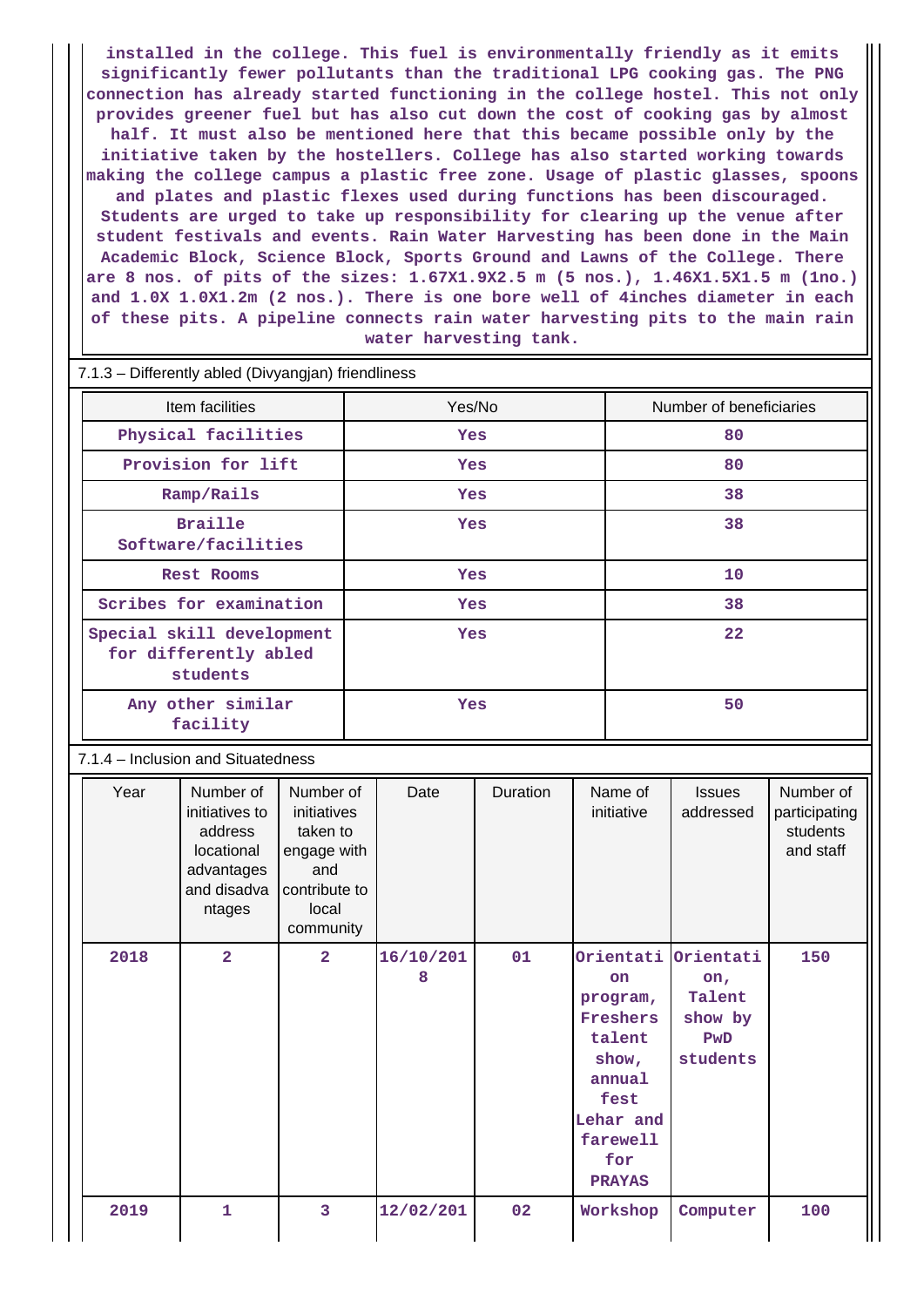|      |                         |                         | 9              |     | in associ<br>ation<br>with HTBF<br>and<br>Enable<br>India                                                   | Literacy<br>of PwD<br>students                                                                                                          |     |
|------|-------------------------|-------------------------|----------------|-----|-------------------------------------------------------------------------------------------------------------|-----------------------------------------------------------------------------------------------------------------------------------------|-----|
| 2019 | $\overline{2}$          | $\overline{2}$          | 12/03/201<br>9 | 02  | Khelo<br>Prayas, a<br>para<br>Olympic<br>sports<br>meet                                                     | a para<br>Olympic<br>sports<br>meet                                                                                                     | 200 |
| 2019 | $\overline{4}$          | $\overline{\mathbf{4}}$ | 04/04/201<br>9 | 02  | annual<br>fest<br>Lehar                                                                                     | seminars<br>and talks<br>for sensi<br>tization                                                                                          | 150 |
| 2019 | $\mathbf{1}$            | $\overline{2}$          | 15/04/201<br>9 | 01  | Sakshamta<br>diwas                                                                                          | Sensitiza<br>tion<br>programme                                                                                                          | 150 |
| 2019 | $\mathbf{1}$            | $\mathbf{1}$            | 27/04/201<br>9 | 01  | farewell,<br>prayas<br>Society                                                                              | Volunteer<br>s and<br>members f<br>elicitate<br>d for<br>their inv<br>olvement<br>in making<br>Prayas-<br>PwD<br>society s<br>uccessful | 100 |
| 2018 | 10                      | 10                      | 14/08/201<br>8 | 180 | Each One<br>Teach One<br>Programme                                                                          | Under-pri<br>vileged<br>students<br>of Chandr<br>awal<br>Village<br>are<br>taught by<br>student v<br>olunteers<br>each day.             | 150 |
| 2018 | 5                       | 5                       | 14/08/201<br>8 | 180 | Cultural<br>and Perso<br>nality De<br>velopment<br>of the<br>Children<br>-Village<br>Chandrawa<br>1 Lane 89 | Under-pri<br>vileged<br>students<br>of Chandr<br>awal<br>Village<br>are<br>trained<br>through<br>special<br>sessions.                   | 150 |
| 2018 | $\overline{\mathbf{2}}$ | $\overline{\mathbf{2}}$ | 01/08/201      | 15  | Swachatta                                                                                                   | Cleanline                                                                                                                               | 250 |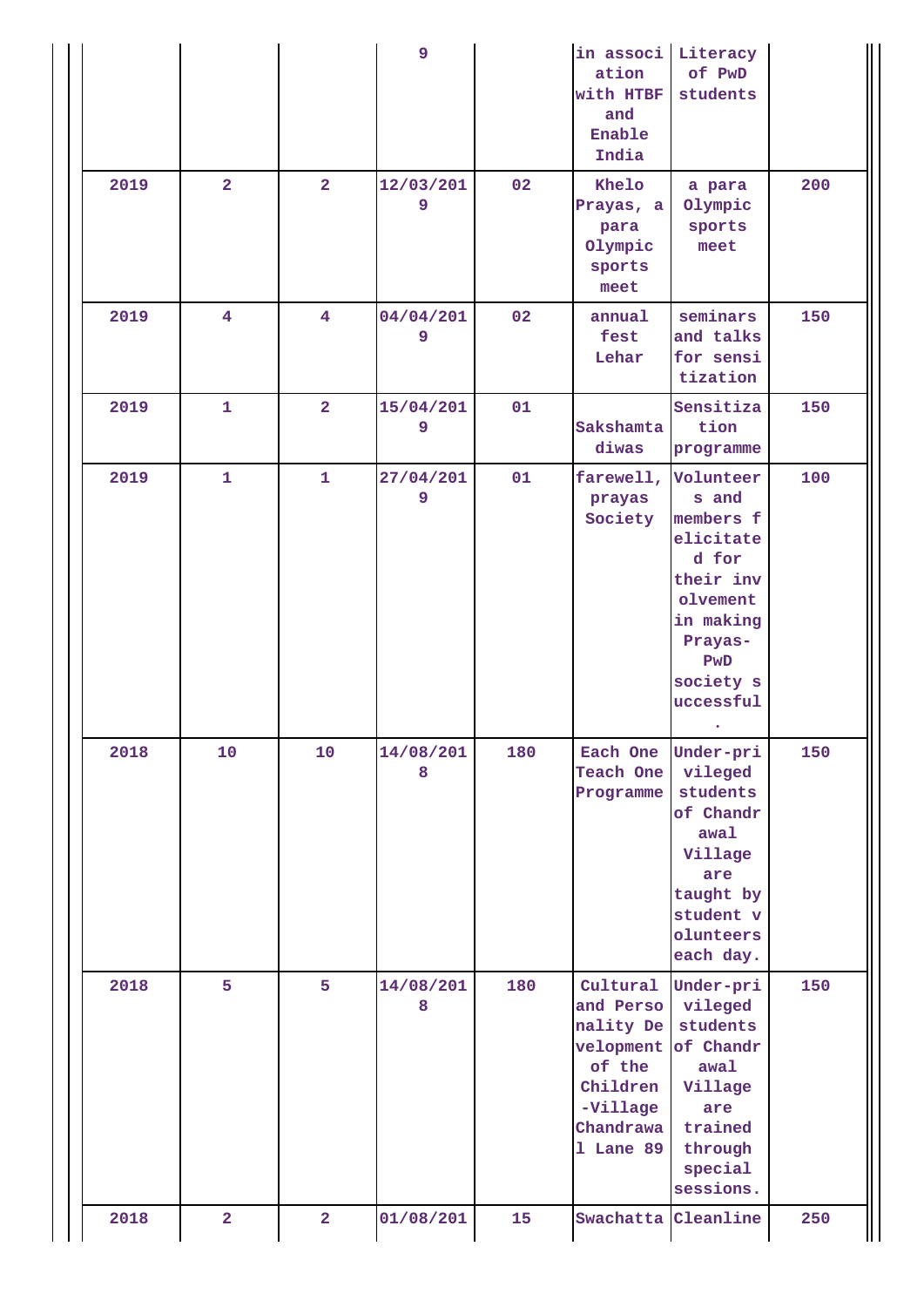|                                                                                                       |                                                                                              | 8                    |                    | Pakhwada | ss Drive<br>in                                                                                                                                                                                                                                                                                                                                                                                                                                                                                                                                                            |  |  |  |
|-------------------------------------------------------------------------------------------------------|----------------------------------------------------------------------------------------------|----------------------|--------------------|----------|---------------------------------------------------------------------------------------------------------------------------------------------------------------------------------------------------------------------------------------------------------------------------------------------------------------------------------------------------------------------------------------------------------------------------------------------------------------------------------------------------------------------------------------------------------------------------|--|--|--|
|                                                                                                       |                                                                                              |                      |                    |          | College                                                                                                                                                                                                                                                                                                                                                                                                                                                                                                                                                                   |  |  |  |
|                                                                                                       |                                                                                              |                      |                    |          | and Chand<br>rawal                                                                                                                                                                                                                                                                                                                                                                                                                                                                                                                                                        |  |  |  |
|                                                                                                       |                                                                                              |                      |                    |          | Village                                                                                                                                                                                                                                                                                                                                                                                                                                                                                                                                                                   |  |  |  |
|                                                                                                       |                                                                                              |                      | No file uploaded.  |          |                                                                                                                                                                                                                                                                                                                                                                                                                                                                                                                                                                           |  |  |  |
| 7.1.5 - Human Values and Professional Ethics Code of conduct (handbooks) for various stakeholders     |                                                                                              |                      |                    |          |                                                                                                                                                                                                                                                                                                                                                                                                                                                                                                                                                                           |  |  |  |
| <b>Title</b><br>Date of publication<br>Follow up(max 100 words)                                       |                                                                                              |                      |                    |          |                                                                                                                                                                                                                                                                                                                                                                                                                                                                                                                                                                           |  |  |  |
|                                                                                                       |                                                                                              | 18/07/2018           |                    |          | It highlights the Part of                                                                                                                                                                                                                                                                                                                                                                                                                                                                                                                                                 |  |  |  |
| Code of Professional<br>Ethics of Teachers                                                            |                                                                                              |                      |                    |          | Agreement of Service<br>entered into between the<br>College and a teacher in<br>its service. The concepts<br>and ideas were discussed<br>in various forums such as<br>Staff Council and<br>Departmental Meetings.<br>The implementation of<br>these values is reflected<br>in informal discussions<br>among teachers as well as<br>other stake holders like<br>non-teaching staff and<br>students. The values and<br>responsibilities are kept<br>in mind while organising<br>extra curricular<br>activities/ special<br>lecture/department and<br>college festivals etc. |  |  |  |
| 7.1.6 – Activities conducted for promotion of universal Values and Ethics                             |                                                                                              |                      |                    |          |                                                                                                                                                                                                                                                                                                                                                                                                                                                                                                                                                                           |  |  |  |
| Activity                                                                                              |                                                                                              | <b>Duration From</b> | <b>Duration To</b> |          | Number of participants                                                                                                                                                                                                                                                                                                                                                                                                                                                                                                                                                    |  |  |  |
| Seminar on<br>Intellectual<br>Property Rights and<br>the Knowledge<br>Economy                         |                                                                                              | 21/02/2019           | 21/02/2019         |          | 105                                                                                                                                                                                                                                                                                                                                                                                                                                                                                                                                                                       |  |  |  |
| Rashtriya Ekta<br>Diwas- NSS                                                                          | 31/10/2018                                                                                   |                      | 31/10/2018         |          | 100                                                                                                                                                                                                                                                                                                                                                                                                                                                                                                                                                                       |  |  |  |
| Each One Teach One<br>- NSS                                                                           | 30/07/2018                                                                                   |                      | 26/03/2019         |          | 150                                                                                                                                                                                                                                                                                                                                                                                                                                                                                                                                                                       |  |  |  |
| Swatchta Pakhwada                                                                                     | 01/08/2018                                                                                   |                      | 15/08/2018         |          | 100                                                                                                                                                                                                                                                                                                                                                                                                                                                                                                                                                                       |  |  |  |
|                                                                                                       | No file uploaded.                                                                            |                      |                    |          |                                                                                                                                                                                                                                                                                                                                                                                                                                                                                                                                                                           |  |  |  |
|                                                                                                       | 7.1.7 – Initiatives taken by the institution to make the campus eco-friendly (at least five) |                      |                    |          |                                                                                                                                                                                                                                                                                                                                                                                                                                                                                                                                                                           |  |  |  |
| Paper recycling Vermicomposting Water Harvesting Green ride bicycle Piped<br>Natural Gas (PNG) supply |                                                                                              |                      |                    |          |                                                                                                                                                                                                                                                                                                                                                                                                                                                                                                                                                                           |  |  |  |
| 7.2 - Best Practices                                                                                  |                                                                                              |                      |                    |          |                                                                                                                                                                                                                                                                                                                                                                                                                                                                                                                                                                           |  |  |  |
| 7.2.1 – Describe at least two institutional best practices                                            |                                                                                              |                      |                    |          |                                                                                                                                                                                                                                                                                                                                                                                                                                                                                                                                                                           |  |  |  |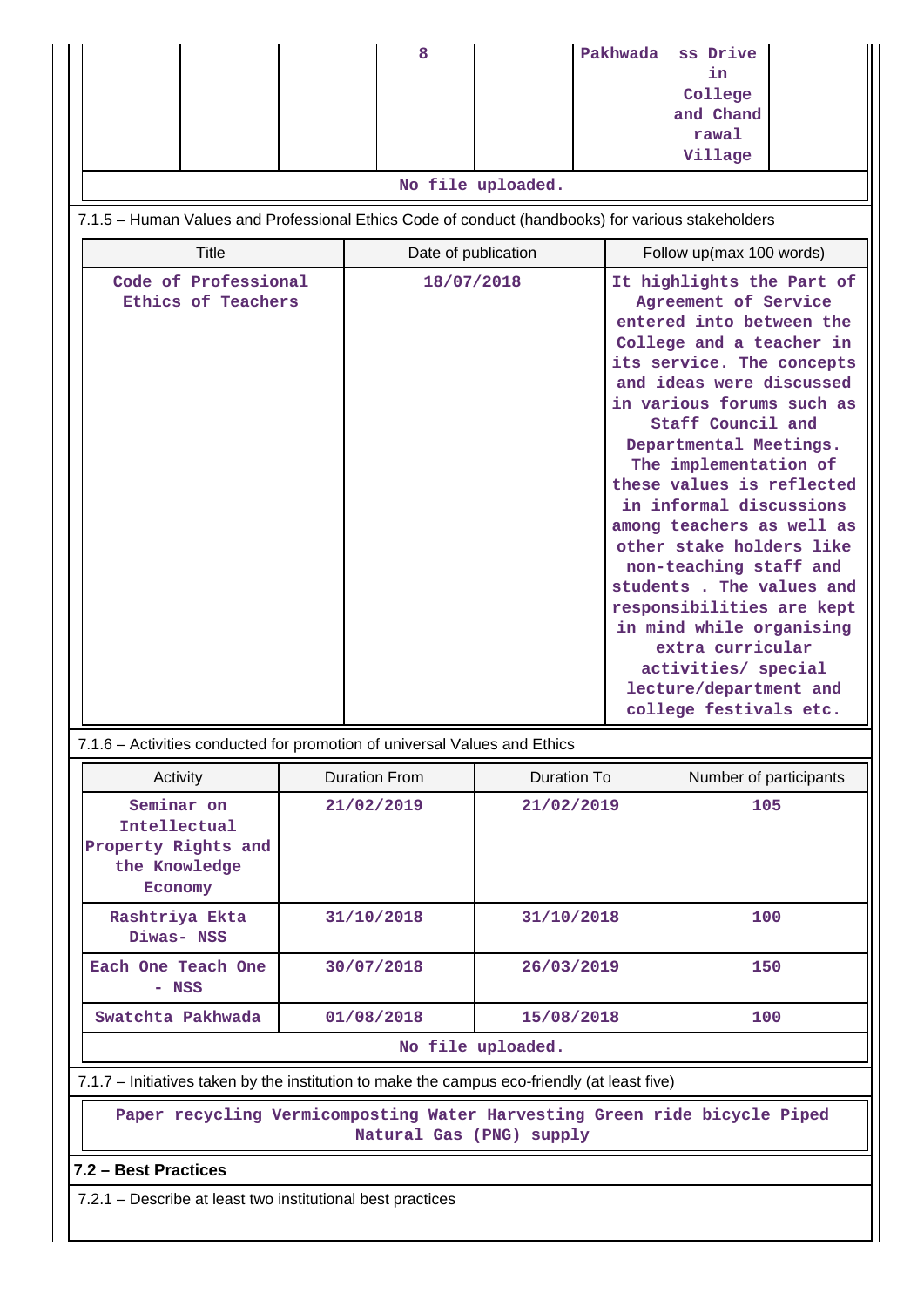**1. Digital Vision for visually challenged Keeping in view the problems of reading signages, doorplates and plaques in college building for visually impaired students, Kirori Mal College has always been constantly and proactively endeavouring to equip the PwD (Persons with Disabilities) students and staff members with adequate hardware and software support. In its commitment to provide equal opportunity for all the PwDs, Kirori Mal College has introduced Digital Vision (DV) technology to make these signages accessible through special nameplates and mobile application developed by YVDO Solutions PVT LTD. The app provides navigation orientation and class room specific information such as door type, sitting arrangement and other crucial instructions in audio format to help students move independently in college premises. 82 devices have been installed so far from college's main entrance upto the Back Gate exit covering the entire academic blocks, class rooms, labs, office, library and canteen. The Digital Vision app with the supported hardware was formally inaugurated in the Academic Auditorium of the college on the occasion of Sakshamta Divas, held on 15.04.2019. The college will try to extend this facility to meet other academic requirements in near future as the Digital Vision can make several other things accessible as the college students can easily use DV stickers on their documents, assignments, nooks, ATM cards, ID cards, medicines and noticeboards for an easy access without compromising their privacy and safety. The technology is userfriendly due to its app design and accessible interface. It is fully compatible with screen reading, magnification and other accessibility features of Android system. Innovative DV technology is cost effective, efficient, accessible and therefore assures Right to Read for each person with print disability in the country. 2. Village Adoption under Unnat Bharat Abhiyan Kirori Mal College is participating in the Unnat Bharat Abhiyan(UBA) the flagship programme of the Ministry of Human Resource Development (MHRD) to enable faculty and students of higher educational institutions to work with the people of rural India in identifying development challenges and evolving appropriate solutions for accelerating sustainable growth of village. The college has adopted 5 villages in the District of Bulandshahr Munni, Bhogpura, Shahpur, Rudari and Arnia. Under this scheme, the students and faculty conducted Village Level Survey and Household Survey was conducted in these villages to understand their problems and challenges. Students of the college frequently visit these 5 villages and create awareness regarding the Government initiatives like Jandhan yogna, Mudra yogna etc. so that the villagers can be benefitted. College has initiated occupational opportunities with the help of NGOs and private organisations for economic benefit. College is planning to provide them technical skills so that they can enhance their economic capabilities.**

 Upload details of two best practices successfully implemented by the institution as per NAAC format in your institution website, provide the link

http://www.kmcollege.ac.in

#### **7.3 – Institutional Distinctiveness**

 7.3.1 – Provide the details of the performance of the institution in one area distinctive to its vision, priority and thrust in not more than 500 words

 **Kirori Mal College holds the distinction of having the only Animal Holding Facility in the University of Delhi of Delhi. The facility is maintained by the Department of Zoology. It has been in existence for the last nine years and has been licensed by CPCSEA (no. 1666/GO/Re/S/12/CPCSEA). Balb/c, C57B/6mice and Wistar Rat and nude/transgenic mice are maintained in the facility. The IAEC is active and there are around 10 protocols monitored by them. The faculty members are actively involved in research in human health and disease, especially nanomedicine for cancer, arthritis, and diabetes. College also has a MoU with SMS Grace for disposal of Biomedical waste. Kirori Mal College takes great**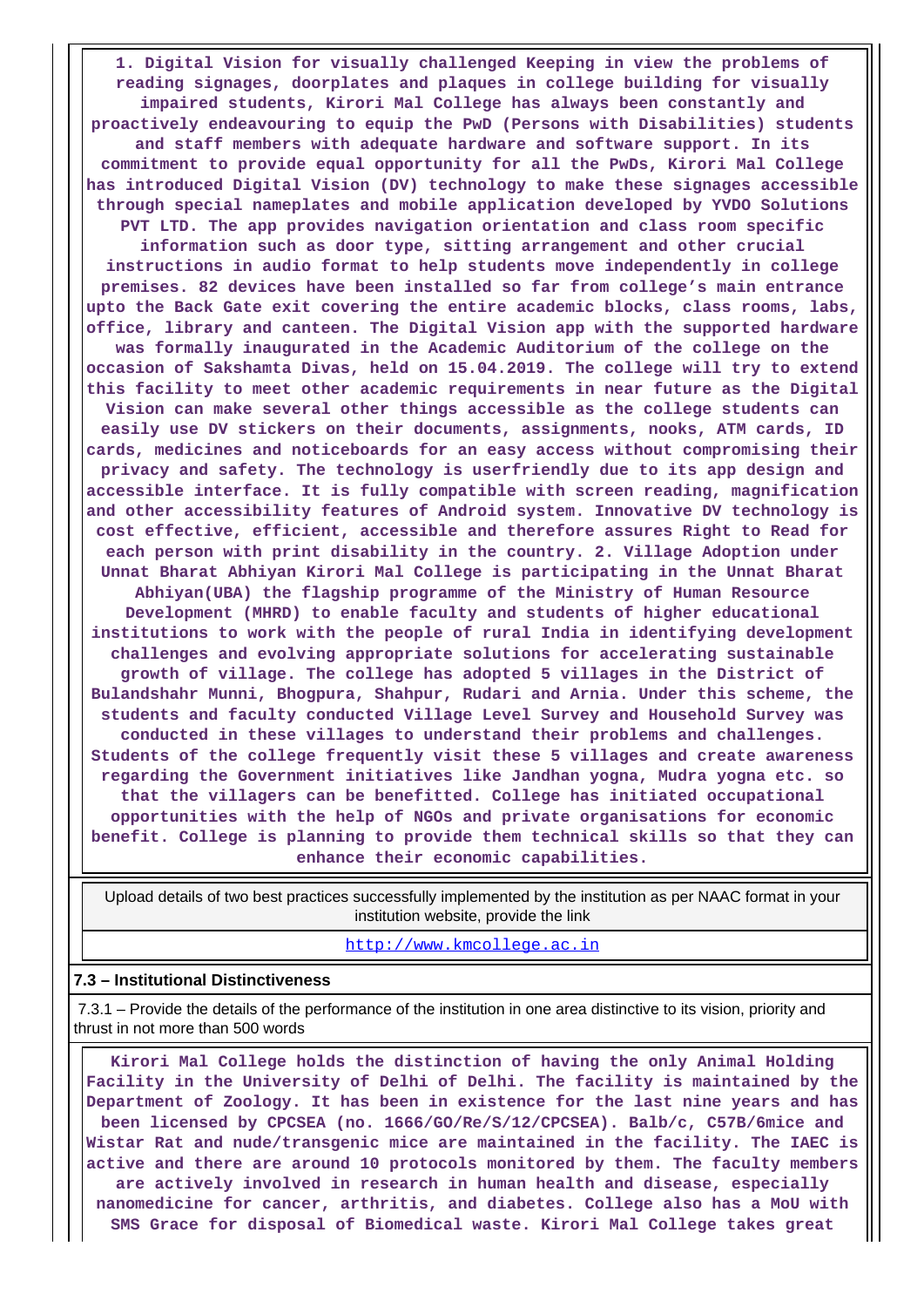**pride in the fact that it has exceptionally good facilities for teaching and research in the Departments of Science which include the Departments of Physics, Chemistry, Botany and Zoology. There is also a separate Microbiology lab and the Animal Tissue Culture lab in college. The college also has the NanoBiotech Instrumentation Facility with advanced instruments like the Zeta sizer, FTIR, Ultra sonicator, HPLC, Fluorimeter, UVSpectrophotometer, Temperature controlled Magnetic stirrers. The Biotechnology Research lab has gradient PCR, RTPCR, GelDoc, autoclaves and a small RNA isolation unit. It is one of the few colleges in the University of Delhi to offer the Analytical Chemistry Course. The labs are wellequipped with hightech instruments like microfuge, water bath, weighing Balance, pH meter, microtome, Laminar flow cabinet, Incubator shaker, BOD, CO2 incubator, cold centrifuge, Cat II laminar flow, Fluorescent Microscopes both Upright and Inverted, Vibratome, 20°C refrigerator, 80°C freezer, and Liquid nitrogen cans to preserve the various cancer cell lines and tissues, Gas Chromatography. The Chemistry department has Gas Chromatography, Flow InjectionFlame atomic absorption spectrophotometer (FIFAAS), hydrothermal Autoclave, High Vacuum Pump, Millipore water purification system and Furnace. The Botany Department has established a costefficient Mushroom Cultivation Facility to provide skills to interested students and faculty. The essence is to grow white button mushrooms on a substrate of agriculture waste materials such as paddy straw, husk, sorghum, maize culms, castor stalks, and groundnut shells. The students are encouraged to develop skills and get handson training. The Department of Physics has been actively organising Robotics and Astronomy competitions. An exceptional achievement of the students from the department is the discovery of three asteroids by the team of students in May 2019. We at Kirori Mal are thus committed to give handson training to our undergraduate students and help them develop a scientific temperament. Our students are well prepared to step into**

**the exciting world of science teaching and research at any level.**

#### Provide the weblink of the institution

http://www.kmcollege.ac.in

#### **8.Future Plans of Actions for Next Academic Year**

 **Infrastructural Development The college is in process of creating, upgrading and renovating its infrastructure. The objective is to provide State of Art facilities to students who come to study at this prestigious Higher Education Institution. The following will be the focus for development in the next year Construction of Girls Hostel Girls Hostel is a priority for the college as number of female students that come to study from outside Delhi is quite large. It is proposed to construct a Girls Hostel with at least 100 rooms. State of Art SMART Class Rooms This is the need of the hour and College is in process to upgrade to SMART classrooms that will have all ICT facilities and air-conditioned. Upgradation of Infrastructure of Library, Office and Auditorium We need to upgrade the infrastructure of The Library, Administrative office and the Auditorium. Upgradation of Sports Playfield: College wins accolades in Sporting events both at the University and National Level. However, the Sports Playfield needs to be improved and upgraded with state of art facilities In terms of Academic enhancement, the focus shall be on the following Certificate and Add-On Courses in various disciplines. In the coming year the college will try to introduce Certificate and Add-On Courses that will help in Skill development leading to better job opportunities for the students. Remedial Classes For the underprivileged, College will organise Remedial Classes in various subjects – not only those that are part of curriculum but also some classes that will help in preparation of Competitive Examinations College plans to conduct Counselling sessions by Trained Counsellors for mental well being and psychosocial problems of students as well as faculty members. Green Environment Campus College aims to create and maintain Green Campus through its already on- going initiatives as**